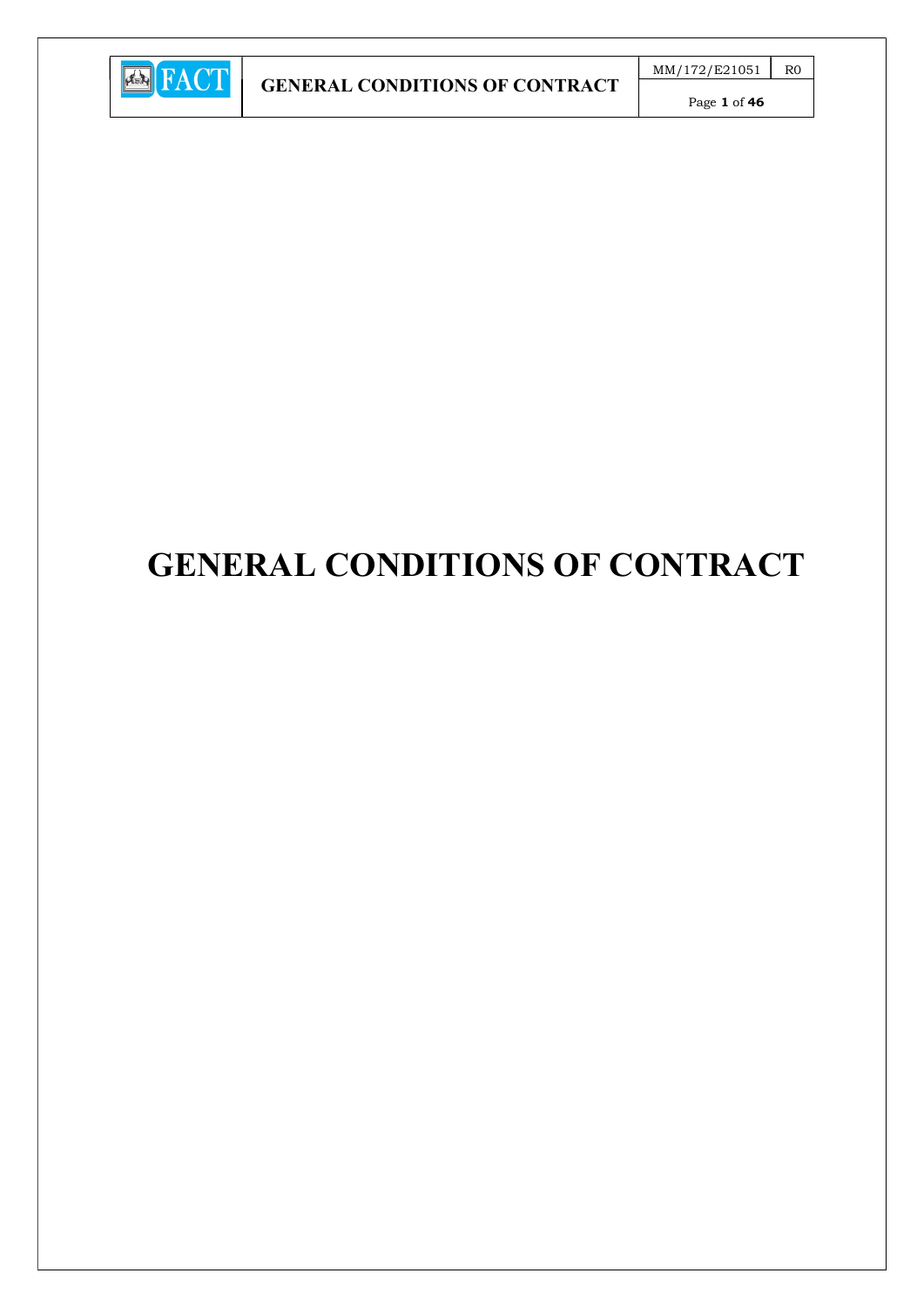

# **CONTENTS**

## **ARTICLES**

- 1. DEFINITIONS
- 2. PERFORMANCE BOND
- 3. SCOPE OFSERVICES
- 4. TIME SCHEDULE
- 5. TECHNICAL DOCUMENTS
- 6. OWNER/CONSULTANT'S REPRESENTATIVE
- 7. CONTRACTOR'S REPRESENTATIVE
- 8. CONTRACTOR TO INFORM HIMSELF
- 9. SUPPLIES BY OWNER/CONSULTANT
- 10. MATERIALS BY CONTRACTOR
- 11. QUALITY OF WORK
- 12. INSPECTION BY OWNER/CONSULTANT
- 13. PRICE
- 14. TERMS OF PAYMENT
- 15. CHANGE IN WORK
- 16. VARIATIONS & OMISSIONS
- 17. ACCESS TO SITE
- 18. CONSTRUCTION POWER AND WATER
- 19. CONSTRUCTION EQUIPMENT
- 20. ACCOMMODATION AT SITE
- 21. TESTS ON COMPLETION AND TAKING OVER
- 22. TEMPORARY STRUCTURES
- 23. INSURANCE AND LIABILITY FOR DAMAGES
- 24. WORKING HOURS
- 25. SAFETY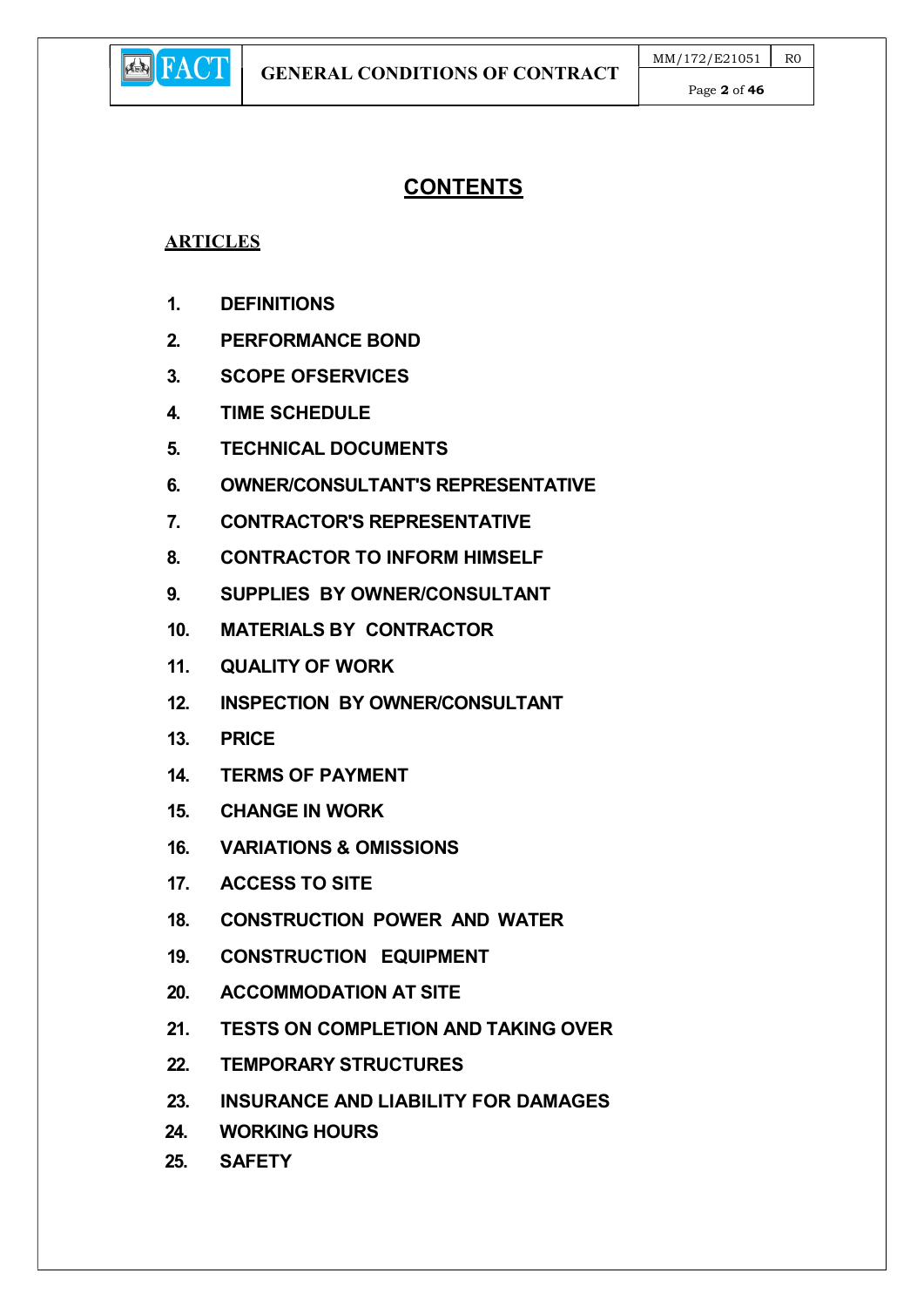GENERAL CONDITIONS OF CONTRACT

Page 3 of 46

- 26. OWNER/CONSULTANT'S REGULATIONS
- 27. STATUTORY REGULATIONS
- 28. LAWS RELATING TO LABOUR
- 29. APPRENTICES ACT
- 30. WARRANTY AND MAINTENANCE PERIOD
- 31. GUARANTEES FOR TIME-SCHEDULE
- 32. DELAY BY OWNER / CONSULTANT
- 33. SPECIAL CONDITIONS OF CONTRACT
- 34. SUB-LETTING AND ASSIGNMENT
- 35. CLAIMS

**ED** FACT

- 36. PATENTS
- 37. SECRECY
- 38. NON-WAIVER
- 39. LANGUAGE AND UNITS
- 40. FORCE MAJEURE
- 41. SETTLEMENT OF DISPUTES AND ARBITRATION
- 42. LAWS AND LEGAL JURISDICTION
- 43. SUSPENSION AND TERMINATION
- 44. RECOVERY OF DUES FROM CONTRACTOR
- 45 CONSEQUENTIAL LOSSES
- 46. EFFECTIVE DATE AND VALIDITY
- 47. NOTICES AND ADDRESSES
- 48. ENTIRE AGREEMENT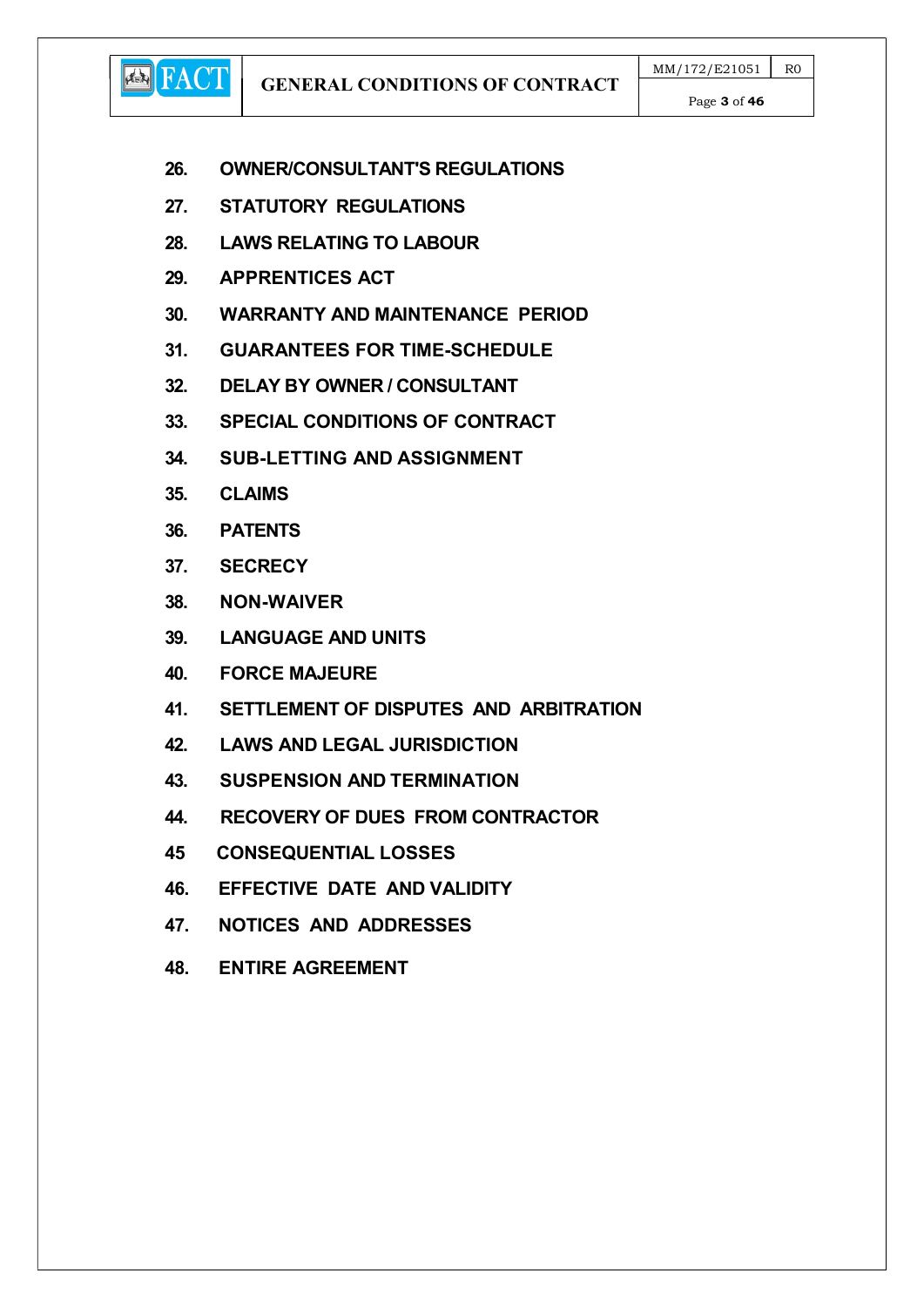## SCHEDULES

**E** FACT

- $SCHEDULE A$  : SCOPE OF WORK
- SCHEDULE B : PROGRAMME OF WORK
- SCHEDULE C : TECHNICAL DOCUMENTATION
- SCHEDULE D : SITE CONDITIONS
- SCHEDULE E : SUPPLIES BY OWNER / CONSULTANT
- SCHEDULE F : SCHEDULE OF RATES FOR EXTRA ITEMS
- SCHEDULE G : PAYMENT SCHEDULE
- SCHEDULE H : SITE FACILITIES
- SCHEDULE L ; PROFORMA BANK GUARANTEE FOR PERFORMANCE BOND
- SCHEDULE N ; PROFORMA FOR RELEASE CERTIFICATE
- SCHEDULE P : SAFETY PRACTICES
- SCHEDULE Q : SPECIAL CONDITIONS OF CONTRACT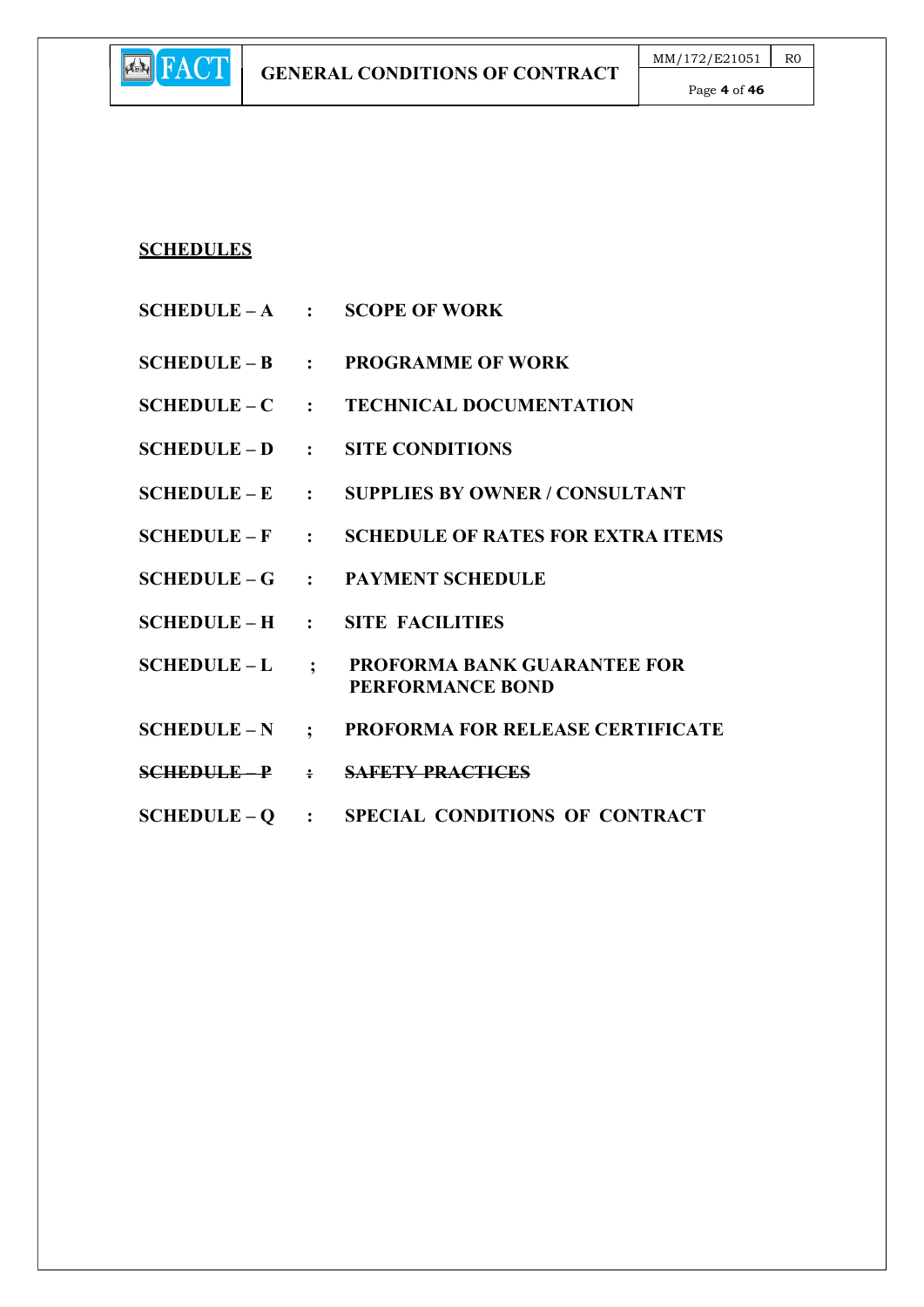

#### ARTICLE-1 DEFINITIONS

The following expressions shall have the meanings specified against the respective item, wherever used in this document, unless repugnant to the context and meaning thereof.

- 1.1 CONTRACT means this Agreement including the Articles, Schedules, Annexes and Appendices as listed in the List of Titles forming part hereof and any written amendments thereto executed by authorized signatories on behalf of the parties hereto.
- 1.2 'DATE OF CONTRACT' means the Date on which CONTRACT is signed by either party after signature by the other.
- 1.3 'WORK' means all duties, responsibilities and obligations to be discharged by CONTRACTOR pursuant to CONTRACT.
- 1.4 'EQUIPMENT' means any item of plant and machinery, equipment accessory or thing to be supplied by OWNER and erected / installed by CONTRACTOR or to be supplied and erected / installed by CONTRACTOR.
- 1.5 'PROJECT' means the facility being set up by OWNER as per details and location in SCHEDULE-D.
- 1.6 'SITE' means the land in possession of OWNER where PROJECT is being set up and WORK is to be performed by CONTRACTOR.
- 1.7 'INITIAL CONTRACT PRICE' means the value of WORK contracted initially as per SCHEDULE-F and excluding value of EQUIPMENT, services and any material provided by OWNER/CONSULTANT free of cost to CONTRACTOR.
- 1.8 'CONTRACT PRICE' means the aggregate sum payable by OWNER / CONSULTANT to CONTRACTOR for work performed as per CONTRACT but excluding value of EQUIPMENT, services and any material provided by OWNER/CONSULTANT free of cost to CONTRACTOR.
- 1.9 'OWNER/CONSULTANT'S REPRESENTATIVE' shall have same meaning as defined in Article-6.1hereof.
- 1.10 'ENGINEER-IN-CHARGE' shall have same meaning as defined in Article-6.2 hereof.
- 1.11 'CONTRACTOR'S REPRESENTATIVE' shall have the same meaning as defined in Article-7hereof.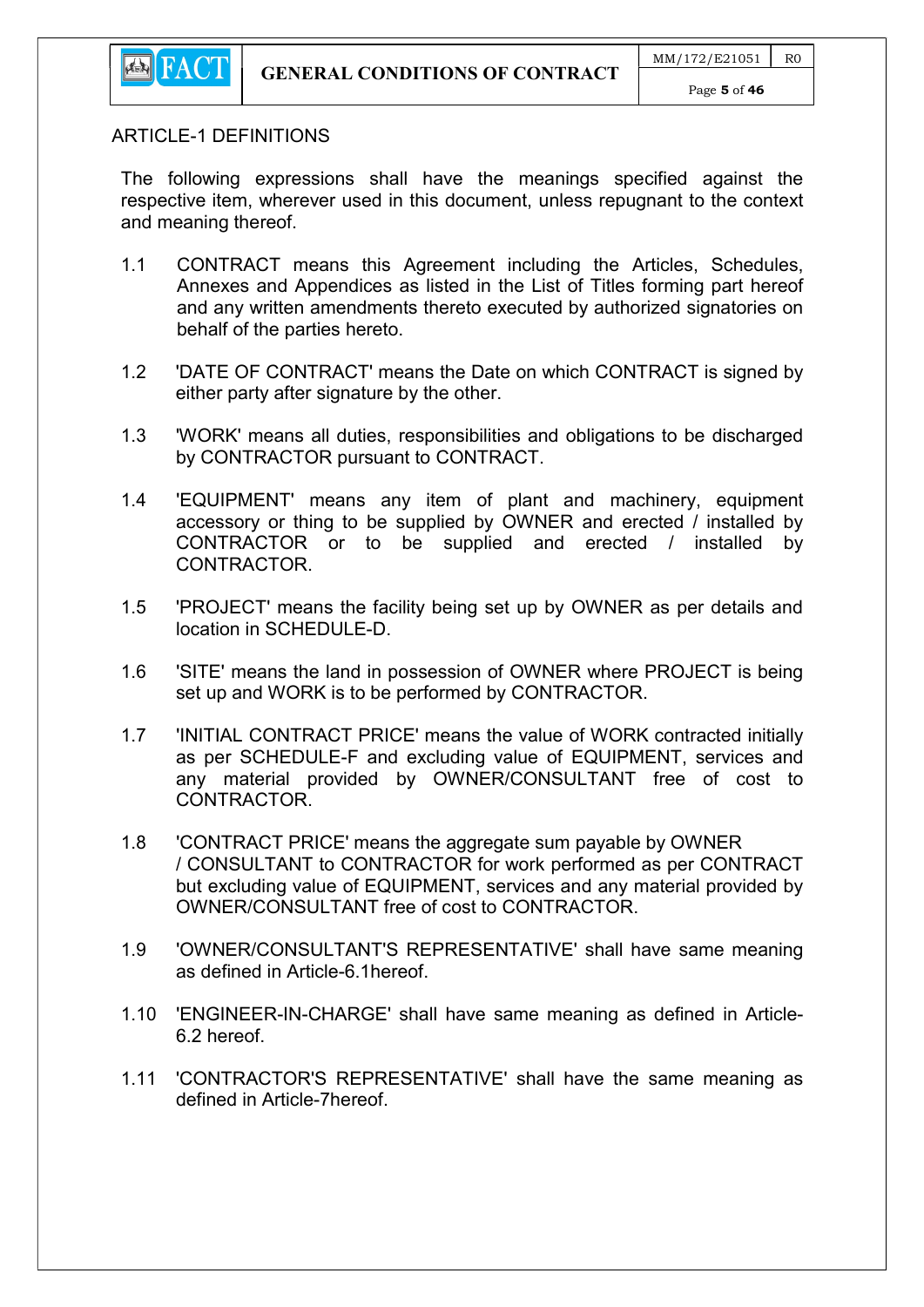

1.12 'ZERO DATE' means the date on which CONTRACTOR'S responsibilities for time- schedule commence as defined inArticle-4.1.

#### ARTICLE-2 PERFORMANCEBOND

- 2.1 Within fifteen (15) days of the ZERO DATE, CONTRACTOR shall provide OWNER with a Bank Guarantee as per proforma given in SCHEDULE-L hereof, from a Nationalized Bank in India for a sum calculated at ten (10) percent of the initial Contract Price, towards security for due and faithful performance of CONTRACTOR. The Bank Guarantee shall be kept valid until all obligations of CONTRACTOR including the warranties vide Article-30 are fulfilled and a discharge certificate is issued by OWNER/CONSULTANT (also refer Schedule–B).
- 2.2 However, in case the amount of Performance Bond is less than Rs.10, 000- CONTRACTOR shall deposit with OWNER either in cash or as Demand Draft drawn in favour of OWNER and payable at State Bank of India, Udyogamandal, Kerala State, for a sum calculated at ten (10) percent of the initial Contract Price in lieu of the Bank Guarantee referred to in Article-2.1 within 15 days of ZERO DATE. No interest is payable by OWNER/CONSULTANT to CONTRACTOR for such deposits.

#### ARTICLE-3 SCOPE OFSERVICES

- 3.1. CONTRACTOR shall carry out WORK as described in detail in the SCHEDULE-A, Schedule of Work, all in conformity with the drawings, specifications, codes, standards and instructions provided by OWNER/CONSULTANT from time to time or specified herein as applicable.
- 3.2. CONTRACTOR'S responsibility includes preparation of any detailed working drawings, cutting diagrams, fabrication drawings and / or such other technical documentation as may be necessary to elaborate the information provided by OWNER/CONSULTANT in the manner described in Article-5.4hereof.
- 3.3. CONTRACTOR shall also purchase and provide for use in carrying out WORK, pre-fabricated or otherwise, such items of materials and supplies as are required for carrying out WORK in addition to EQUIPMENT and materials directly provided by OWNER/CONSULTANT.
- 3.4. The quantities indicated in SCHEDULE-A and / or Schedule-F are only approximate and CONTRACTOR shall carry out all items of WORK in required quantities as per drawings and specifications provided by OWNER/CONSULTANT, subject to provisions of Article-15hereof.
- 3.5. Work shall be executed with all due diligence, in the manner specified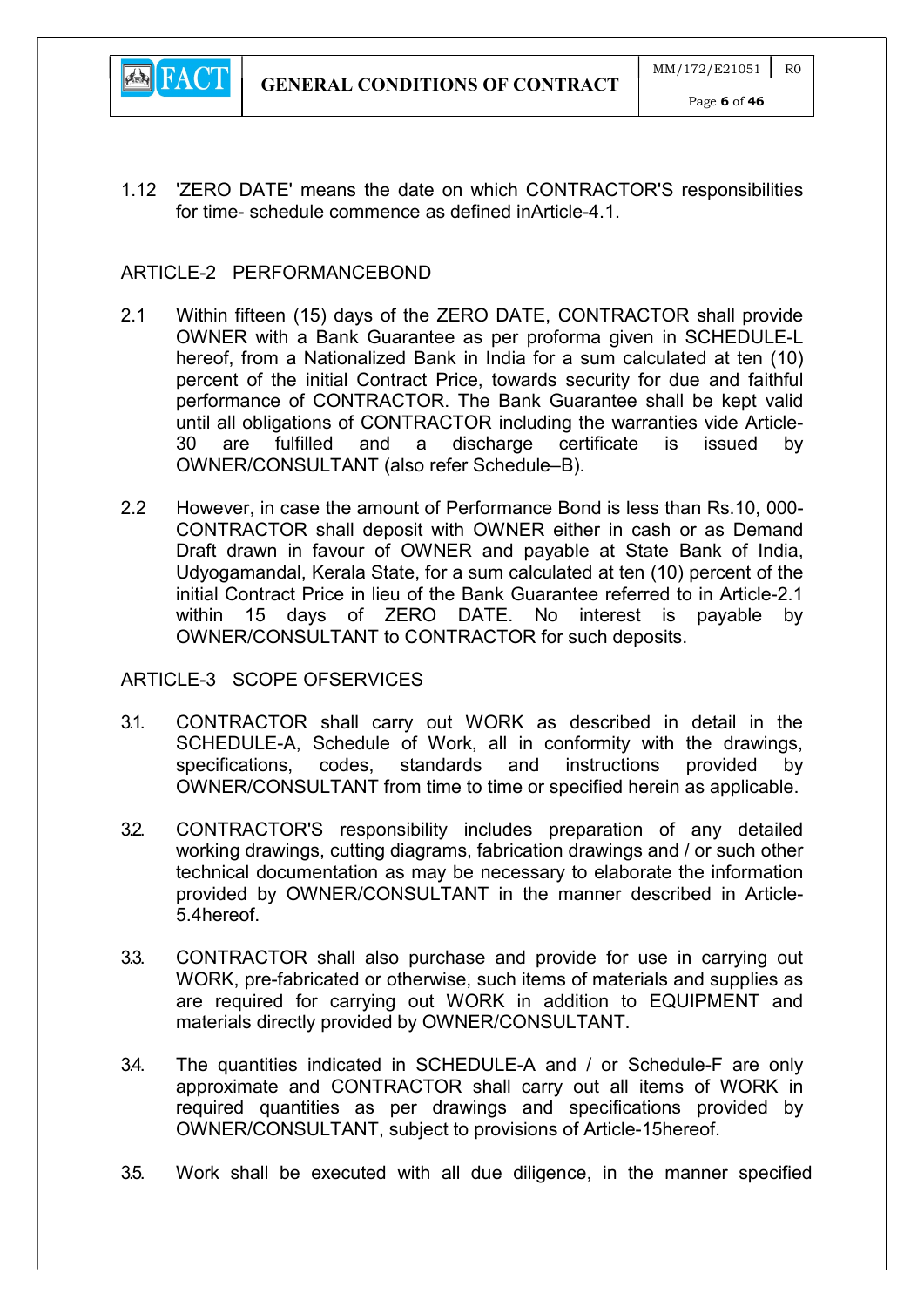

herein, to the satisfaction of OWNER/CONSULTANT'S REPRESENTATIVE within the time schedule agreed to herein for the respective item. CONTRACTOR shall post at SITE appropriate number of qualified and competent supervisory staff for day-to day supervision of work.

- 3.6. Workmen engaged by CONTRACTOR shall be qualified, experienced and competent for the respective item of works and will be subject to craft-test prescribed by ENGINEER-IN-CHARGE. Where necessary, supervisors and workmen engaged by CONTRACTOR shall hold licenses / permits for carrying out the respective work.
- 3.7. CONTRACTOR further undertakes to co-operate with OWNER / CONSULTANT as well as other Contractors appointed by OWNER / CONSULTANT and operating at SITE and agrees to freely exchange technical information as may be reasonably asked for by OWNER / CONSULTANT.

#### ARTICLE-4 TIME-SCHEDULE

- 4.1. CONTRACTOR shall carry out work in a phased manner and hand over the respective items to OWNER/CONSULTANT after carrying out such tests as are prescribed herein within the programme given in SCHEDULE-B, PROGRAMME OF WORK. The responsibilities of CONTRACTOR in respect of programme vide SCHEDULE-B will be effective from the date on which Letter of Intent has been issued by OWNER/CONSULTANT and indicated as 'ZERO DATE' in the said SCHEDULE–B, provided that OWNER / CONSULTANT gives CONTRACTOR, any mobilisation advance if agreed to herein within 15 days of receipt from CONTRACTOR the related invoice along with the Performance Bond vide Article-2 hereof and the Bank Guarantee towards Security for such advance payment vide Article-14 hereof, both in the prescribed proforma.
- 42 Time is the essence of the CONTRACT and CONTRACTOR understands the necessity of achieving the stage-wise targets in the specified sequence as set-forth in SCHEDULE-B and hereby undertakes to mobilise the required resources and exercise due diligence to adhere to them. During the implementation of CONTRACT, OWNER/CONSULTANT may issue to CONTRACTOR, where applicable, instructions/ requirements in respect of priorities and sequence in the overall interest of the PROJECT and CONTRACTOR shall fully co-operate with OWNER/CONSULTANT in following these instructions and submit to OWNER/CONSULTANT detailed working programmes for achievement of these, which shall be reviewed and approved by ENGINEER-IN-CHARGE.
- 4.3. Within 30 days of ZERO DATE, CONTRACTOR shall give to OWNER / CONSULTANT in triplicate a detailed programme for assembling materials, submission of fabrication drawing/cutting diagrams, etc. mobilisation of Construction Equipment, Tools and Tackles, mobilisation of skilled and unskilledlabourinvariouscategories/disciplinesatvariousphasesofwork,pre-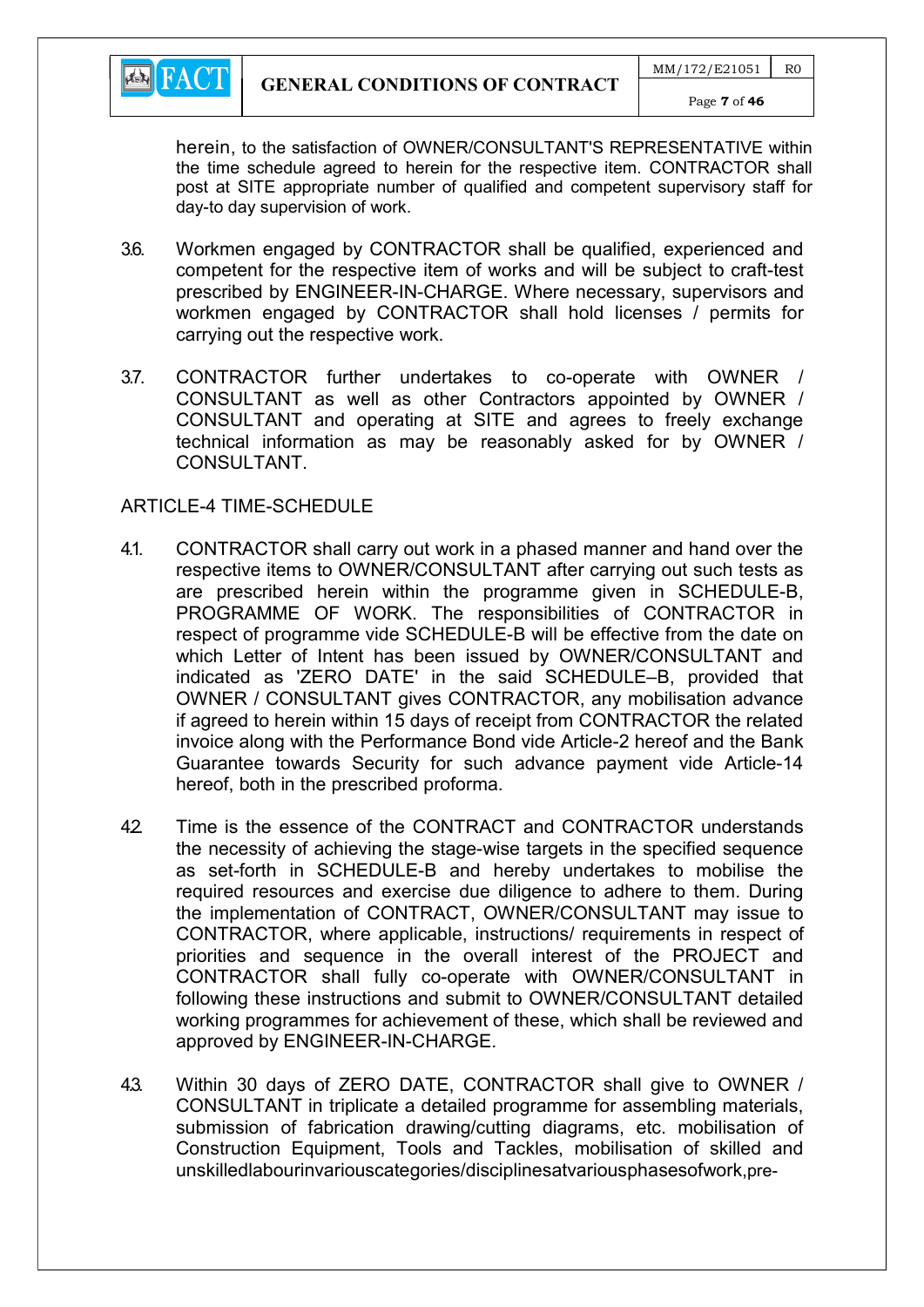

fabrication in shop, pre-fabrication at SITE, assignment of supervisory personnel and such other activities, matching with the Programme of work vide SCHEDULE-B. In the event OWNER/CONSULTANT is not satisfied that the programme proposed by CONTRACTOR is adequate to meet targets set forth in SCHEDULE-B, CONTRACTOR shall modify the programme suitably to the satisfaction of OWNER/CONSULTANT and carry out the activities accordingly.

- 4.4 CONTRACTOR recognizes possibility of inclement weather conditions at SITE and agrees to take all reasonable precautions and measures necessary to permit execution of WORK as per agreed programme despite such adverse conditions and CONTRACTOR shall not be entitled for any additional payment what so ever, on this account.
- 4.5 CONTRACTOR shall not be entitled for extension of time schedule for any reason whatsoever except as provided in Articles-15.7,32.2 and 40.3 hereof.

#### ARTICLE-5 TECHNICAL DOCUMENTS

- 5.1. The Technical Documents enclosed as part of SCHEDULE-C hereof are, unless otherwise specified, preliminary and typical and are intended only to generally represent the nature of WORK to be executed. OWNER / CONSULTANT will be issuing to CONTRACTOR, from time to time, final and more detailed drawings and documents as are listed in SCHEDULE-C as also new drawings whenever necessary to depict the scope of work. CONTRACTOR shall execute WORK only based on documents bearing the stamp "GOOD FORCONSTRUCTION".
- 5.2 Documents once issued by OWNER/CONSULTANT for construction may subsequently be revised without prejudice to Article-15 hereof; and as soon as the revised issues are received CONTRACTOR shall withdraw the previous issue from the field and return to OWNER/CONSULTANT for cancellation.
- 5.3 CONTRACTOR shall carryout the WORK in strict conformity with the drawings, specifications and such other documents and instructions provided by OWNER/CONSULTANT and standards and codes of practice prescribed by OWNER/CONSULTANT for the respective items of WORK. Where OWNER/CONSULTANT'S own standards are referred to, the same will be provided by OWNER/CONSULTANT; but where other published standards/codes of practice are prescribed, CONTRACTOR shall make own arrangements to be equipped with copies of such documents for use in execution of WORK and failure to do so shall be deemed negligence in performance of CONTRACT. In the event of any conflict or contradiction between any two or more of the documents provided by OWNER/CONSULTANT or between such documents and the prescribed codes/standards, CONTRACTOR shall bring the same to the attention of ENGINEER-IN CHARGE as soon as it is noticed by CONTRACTOR; and the decision of the ENGINEER-IN-CHARGE shall be followed.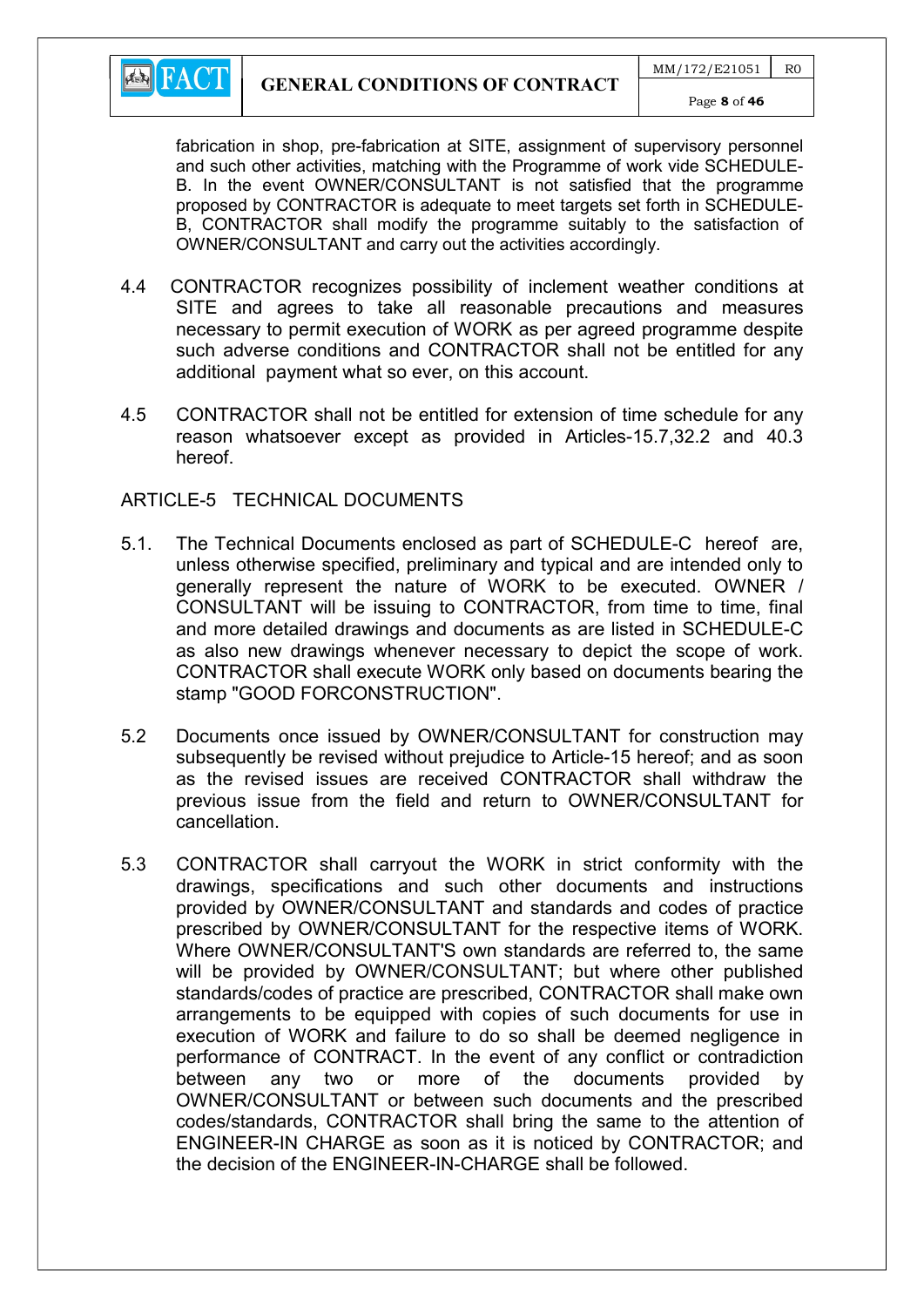GENERAL CONDITIONS OF CONTRACT



responsibility.

- 5.4 Wherever necessary, CONTRACTOR shall prepare detailed working drawings, cutting diagrams, fabrication drawings and/ or such other technical documents all in conformity with Technical Information provided by OWNER/CONSULTANT and as may be necessary for execution of WORK and submit same to OWNER/CONSULTANT in required number of copies well in advance in commencement of related WORK. OWNER/CONSULTANT shall return one copy to CONTRACTOR with comments, if any, within Ten (10) working days of receipt from CONTRACTOR and CONTRACTOR shall execute WORK only based on documents reviewed/ approved by OWNER/CONSULTANT. However, CONTRACTOR is solely responsible to ensure that WORK is executed as per designs; drawings, specifications and other technical information provided by OWNER/CONSULTANT and review /comments by OWNER/CONSULTANT in the aforesaid manner of CONTRACTOR'S documents shall not absolve CONTRACTOR of his
- 5.5 Installation of special items of EQUIPMENT shall be taken up only after thorough study of Manufacturer's instructions for handling, assembly and installation, detailed circuit diagram, etc. as may be applicable as per SCHEDULE-A and CONTRACTOR shall ensure availability of such information for EQUIPMENT supplied by the CONTRACTOR.

#### ARTICLE-6 OWNER/CONSULTANT'SREPRESENTATIVE

- 6.1 All obligations of OWNER under CONTRACT shall, unless otherwise specifically mentioned, be carried out through FACT Engineering & Design Organization (FEDO) the Design & Engineering CONSULTANT of OWNER. The Resident Construction Manager appointed by FEDO at SITE shall be OWNER/CONSULTANT'S REPRESENTATIVE, and shall represent OWNER/CONSULTANT for all matters concerning this CONTRACT except as otherwise provided herein.
- 6.2 All instructions and orders to CONTRACTOR shall be issued by OWNER/CONSULTANT'S REPRESENTATIVE and/or an ENGINEER-IN-CHARGE nominated by him and communicated in writing to CONTRACTOR'S REPRESENTATIVE, if available at SITE or to CONTRACTOR at the address given in Article-47. WORK shall be executed under direction and to the satisfaction of the ENGINEER-IN-CHARGE, all in accordance with the provisions. CONTRACTOR shall proceed with WORK in accordance with the decisions, orders and/or instructions issued by OWNER/CONSULTANT'S REPRESENTATIVE or the ENGINEER-IN CHARGE provided that;
	- i) If the CONTRACTOR shall without undue delay after being given a decision, order or instruction otherwise than in writing, require it to be confirmed in writing, such decision, order or instruction shall not be effective until written confirmation thereof has been received by CONTRACTOR, and
	- ii) If the CONTRACTOR disagrees with or questions a written decision, order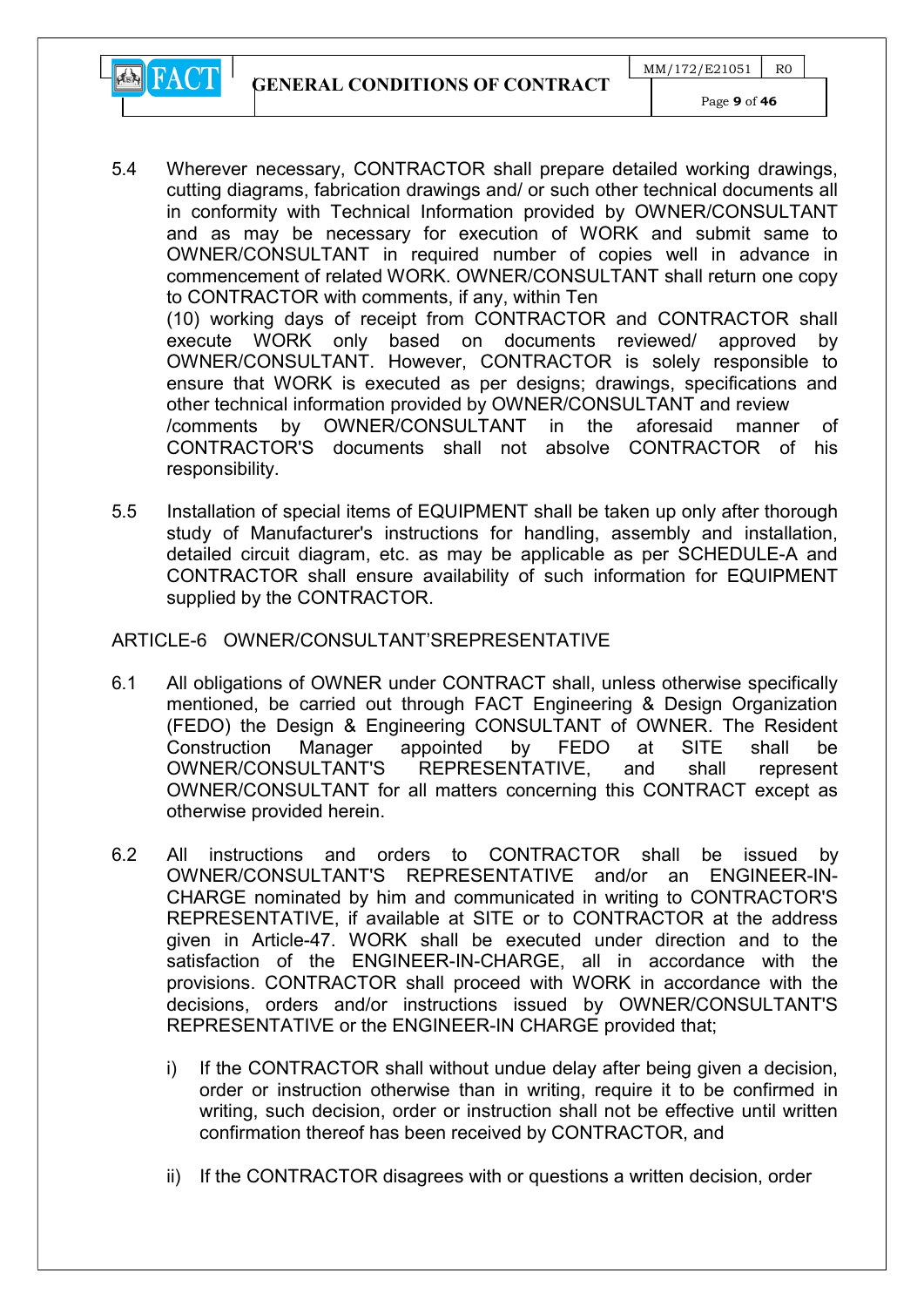

or instruction given by ENGINEER-IN-CHARGE he may give notice in writing to ENGINEER-IN-CHARGE within seven (7) days of receipt of such decision, order or instruction stating reasons there for; but issue of such notice shall not relieve CONTRACTOR of the obligation to proceed with WORK in accordance with the decision, order or instruction in respect of which the notice has been issued, without prejudice to other remedial measures provided herein.

6.3 OWNER/CONSULTANT may change the OWNER/CONSULTANT'S REPRESENTATIVE and/or ENGINEER-IN-CHARGE at any time, and shall inform CONTRACTOR promptly, in writing, of such changes.

## ARTICLE-7 CONTRACTOR'S REPRESENTATIVE

- 7.1 CONTRACTOR shall be represented at SITE by a technically qualified, competent and experienced Engineer whose name along with qualification and experience shall be intimated to OWNER/CONSULTANT in writing at least two (2) weeks prior to commencement of CONTRACTOR'S activities at SITE for approval by OWNER/CONSULTANT. The said representative shall be present at SITE during working hours and any orders, instructions or other communications delivered to him by OWNER/CONSULTANT, OWNER / CONSULTANT'S REPRESENTATIVE and/or ENGINEER-IN-CHARGE shall be deemed to have been received by CONTRACTOR.
- 7.2 Any communication received by OWNER/CONSULTANT from CONTRACTOR'S REPRESENTATIVE shall be deemed issued by CONTRACTOR and shall be binding on CONTRACTOR.
- 7.3 CONTRACTOR shall not change the Representative at SITE without prior written approval of OWNER/CONSULTANT.

## ARTICLE-8 CONTRACTOR TO INFORM HIMSELF

- 8.1 Certain information pertaining to SITE and considered relevant for the execution of WORK are given in SCHEDULE-D, SITE CONDITIONS. Some of the information given therein are likely to be typical and are intended only to give a general idea about SITE. CONTRACTOR is deemed to have visited the SITE and the locality and to have gathered clear idea of the locality, weather conditions, and access to SITE, space availability, sub-soil conditions, availability of materials, availability and terms of service by labour and such other information that may have influence on execution of WORK.
- 8.2 CONTRACTOR is deemed to have carefully examined specifications, schedules and drawings and also to have satisfied himself on the nature and extend of WORK to be executed before submission of a tender and entering into CONTRACT.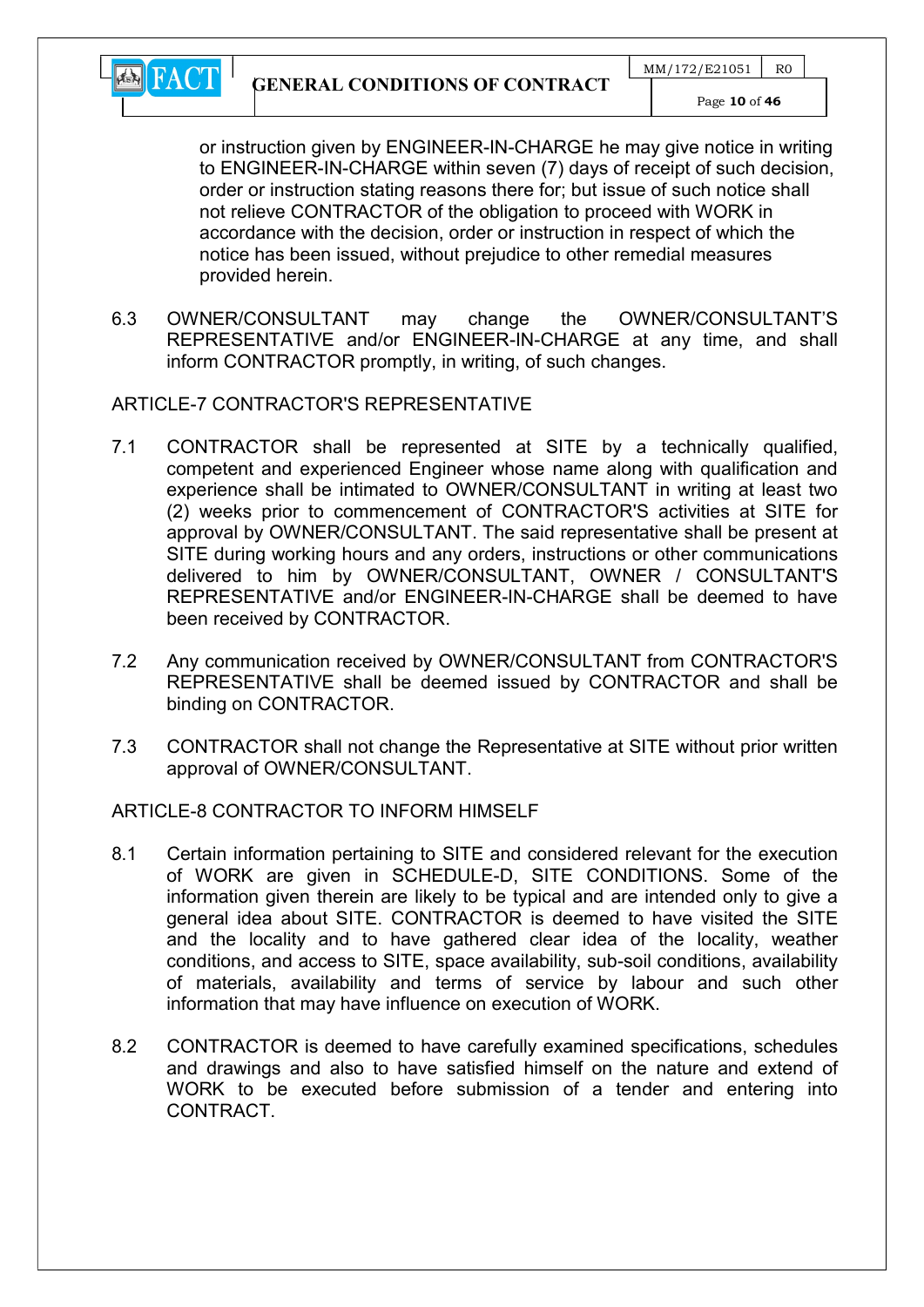

Page 11 of 46

#### ARTICLE-9 SUPPLIES BY OWNER/CONSULTANT

- 9.1 EQUIPMENT
- 9.1.1 EQUIPMENT and any materials to be provided by OWNER / CONSULTANT will be issued by OWNER/CONSULTANT and handed over to CONTRACTOR at the place of storage. Place of storage will be OWNER/CONSULTANT'S store at SITE or the open storage yard at SITE or at ground level near the plant premises where EQUIPMENT is to be erected depending upon OWNER/CONSULTANT'S convenience and all moving and handling from the place of storage to the actual place of WORK or the basement on which EQUIPMENT is to be erected, is to be carried out by CONTRACTOR.
- 9.1.2 It is likely that EQUIPMENT stored out-door are in the packing case and CONTRACTOR shall have to open the packing cases and inspect the items before taking over.
- 9.1.3 EQUIPMENT items which are shipped in parts will have to be assembled by CONTRACTOR prior to installation. Any special tools provided by Manufacturer for this purpose will be made available to CONTRACTOR against appropriate receipt; but all other tools and tackles will have to be provided by CONTRACTOR. Special tools, if any provided by OWNER/CONSULTANT shall be returned to OWNER/CONSULTANT immediately after use.
- 9.1.4 EQUIPMENT shall be handled by CONTRACTOR very carefully in a professional and workman like manner. In the event of any damage to EQUIPMENT or part thereof due to negligence or use of wrong tool or wrong practices in dismantling, handling, assembling and / or installation or careless storage after taking over by CONTRACTOR, CONTRACTOR shall not only be liable to pay the cost of repair/ replacement but also liquidated damages vide Article-31 hereof for delay in completion of the related WORK beyond the guaranteed date to the extent such delay as occurred on account of repair/replacement.
- 9.2 MATERIALS
- 921 Materials issued by OWNER/CONSULTANT for use in fabrication / installation by CONTRACTOR are listed in SCHEDULE-E.
- 922 Materials will be issued to CONTRACTOR from OWNER / CONSULTANT'S Store at SITE against appropriate indent in the form provided by OWNER/CONSULTANT, countersigned by the ENGINEER- IN-CHARGE and transport from store to place of WORK will have to be done by CONTRACTOR. CONTRACTOR shall hold such material in safe custody and shall maintain proper accounts of its use. Such accounts shall be available for inspection by OWNER/CONSULTANT, if required. No material shall be removed from SITE without written approval of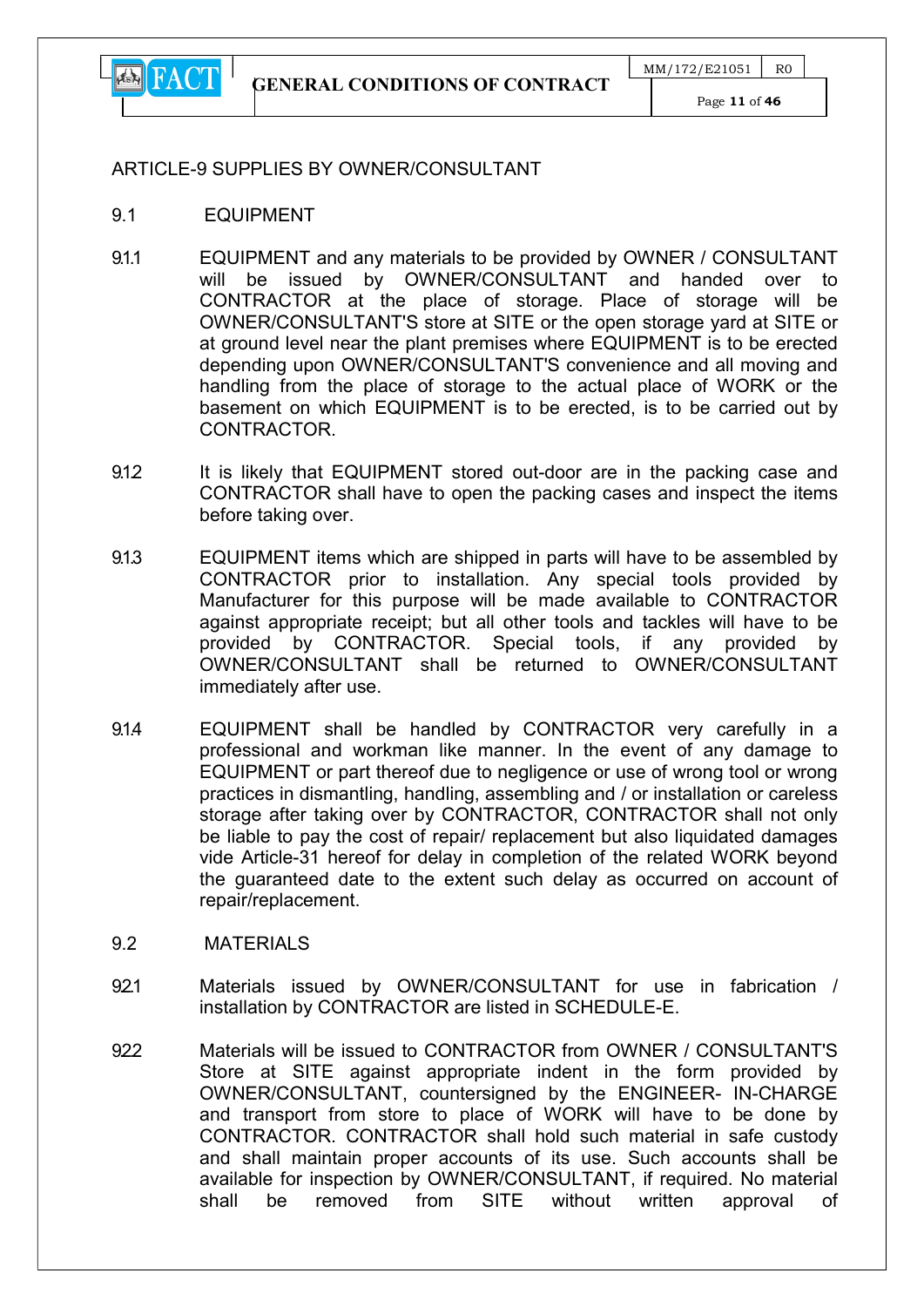

#### OWNER/CONSULTANT.

- 923 Materials will be issued only during normal working hours of the SITE Store.
- 924 The maximum cutting allowance and wastages permissible for each item of material is shown in SCHEDULE-Q. CONTRACTOR is not entitled to receive from OWNER/CONSULTANT quantities in excess of those legitimately required including the cutting allowance and wastages and OWNER/CONSULTANT may refuse issue of excess quantities required consequent to wastage in any manner by CONTRACTOR. In such cases CONTRACTOR may have to make his own arrangements for the additional quantities, required at his own cost and carry out WORK within the agreed time. However, OWNER/CONSULTANT may issue such additional quantities, if available, and recover from the bills of CONTRACTOR at rate specified for this purpose in SCHEDULE–E in the absence of such rates at OWNER/CONSULTANT'S book value or market rate whichever is higher, plus 15%thereof.
- 925 In case of urgency, OWNER/CONSULTANT may at the request of CONTRACTOR and at the sole discretion of OWNER/CONSULTANT issue to CONTRACTOR any material required for the WORK butnot included in SCHEDULE-E and cost of such issues shall be paid by CONTRACTOR to OWNER/CONSULTANT'S account in advance at price specified by OWNER/CONSULTANT.
- 926 Any excess materials drawn by CONTRACTOR, but not used in WORK shall be returned to OWNER/CONSULTANT'S Store at SITE and receipt obtained; and credit will be given for the quantity so returned.
- 92.7 CONTRACTOR shall return to OWNER the cut pieces and scraps of material issued by OWNER/CONSULTANT as well as any containers in which they are issued. Such items shall be properly accounted and delivered at the dump-yard at SITE indicated by OWNER/CONSULTANT and no credit will be given to CONTRACTOR on this account.
- 928 In case it is observed that CONTRACTOR has used materials in quantity less than what is legitimately required and the ENGINEER-IN-CHARGE is not satisfied with the reason given by CONTRACTOR, CONTRACTOR shall have to dismantle the work so executed and re-do the same at no cost to OWNER/CONSULTANT. In any case the contract price will be adjusted for such short-usage.
- 929 OWNER/CONSULTANT gives no assurance that material to be issued by OWNER/CONSULTANT will be readily available as and when indented by CONTRACTOR, CONTRACTOR is advised to give a monthly programme of his requirement for each calendar month at least 30 days prior to the first of the calendar month. This programme should indicate the expected requirement in sizes, and quantities and the dates on which required. If CONTRACTOR fails to take such advance action, he shall not be entitled for any extension of time-schedule consequent to delay by OWNER/CONSULTANT in issue of materials, even if such delay has affected WORK.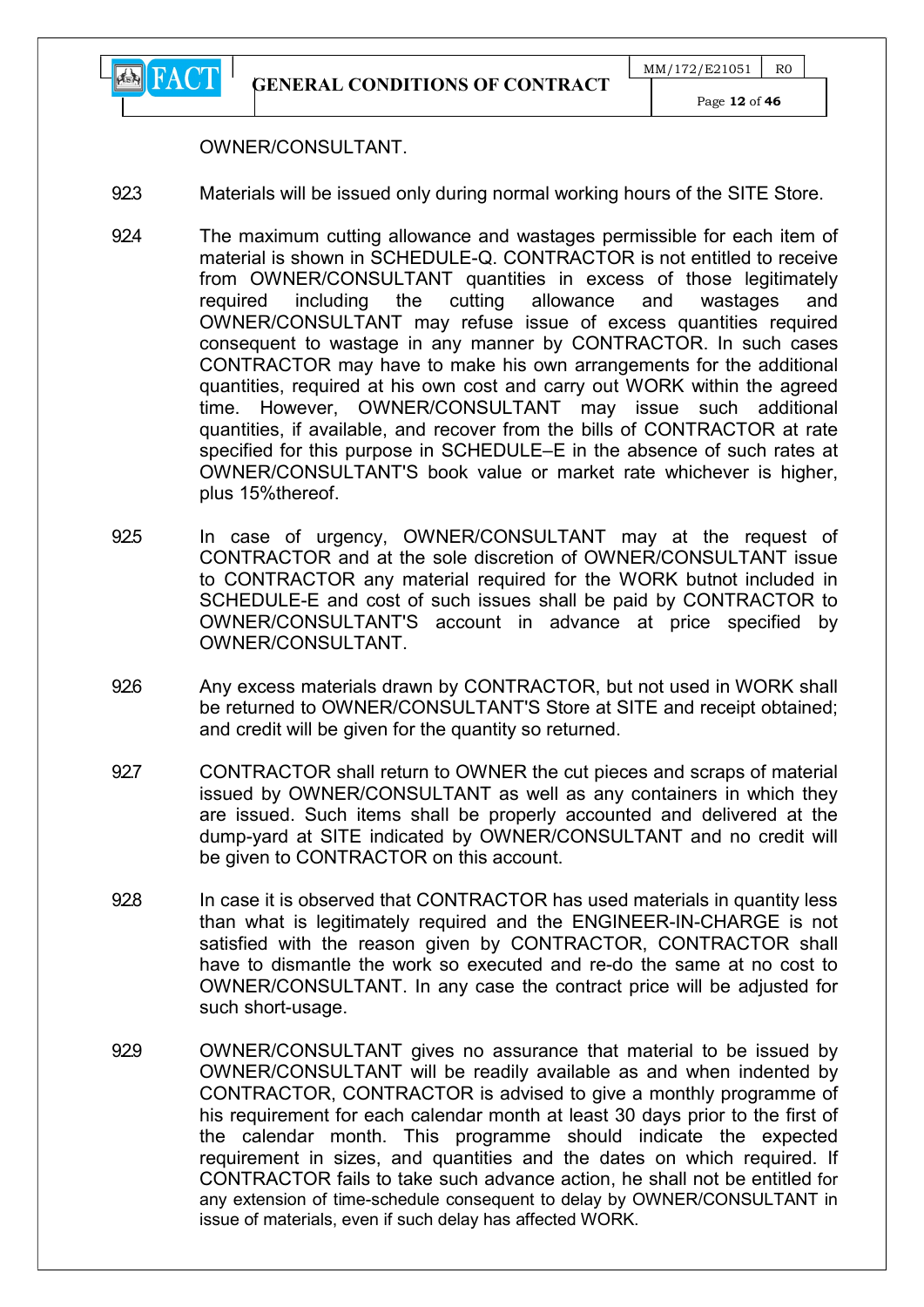

## ARTICLE-10 MATERIALS / FOUIPMENT BYCONTRACTOR

- 10.1 CONTRACTOR shall procure in time at his own cost and use in WORK all MATERIALS / EQUIPMENT required in carrying out WORK other than EQUIPMENT and materials issued by OWNER/CONSULTANT vide Article-9 hereof. Materials so procured and brought to SITE shall be stored by CONTRACTOR at place allotted for the purpose by ENGINEER-IN-CHARGE and security arrangements shall be made by CONTRACTOR. CONTRACTOR shall provide such materials in sufficient quantities and in time so that WORK can be proceeded with uninterruptedly and shall take advance action in procurement of items which are in scarce supply or availability of which are seasonal.
- 10.2 MATERIALS / EQUIPMENT provided by CONTRACTOR shall be brand new and of specification agreed to herein or as approved by ENGINEER-IN- CHARGE. MATERIALS / EQUIPMENT brought to SITE shall be used in WORK only after approval by ENGINEER-IN-CHARGE and if so required by him, CONTRACTOR shall provide test certificates and / or samples for verifying the quality. Mill certificates covering physical and analytical tests are to be produced as called for by ENGINEER-IN-CHARGE at no extra cost. If any further tests are to be carried out CONTRACTOR shall arrange for the same at no additional cost to OWNER/CONSULTANT. CONTRACTOR shall declare the manufacturer's name of such MATERIALS / EQUIPMENT and provide, if asked for, evidence relating to the source and purchase there from. Decision by ENGINEER-IN-CHARGE shall be final and binding on CONTRACTOR in respect of whether the material provided is conforming to agreed specification or not.
- 10.3 Rejected MATERIALS / EQUIPMENT shall be removed by CONTRACTOR from SITE immediately.
- 10.4 Approval by ENGINEER-IN-CHARGE or any other representative of OWNER/CONSULTANT shall not relieve CONTRACTOR of his responsibility to use material of specified quality suitable for WORK and re-work necessitated consequent to use of sub-standard MATERIALS / EQUIPMENT shall be promptly carried out by CONTRACTOR, free of cost to OWNER/CONSULTANT, irrespective of whether the item was approved by OWNER/CONSULTANT or not.

#### ARTICLE-11 QUALITY OF WORK

- 11.1 CONTRACTOR shall execute WORK in the most substantial, professional and workman-like manner in full conformity to the drawing and specifications and instructions provided by OWNER/CONSULTANT.
- 11.2 CONTRACTOR shall be responsible for the dimensional accuracy of WORK carried out within the measurement tolerance specified. In case where no measurement tolerance is specified, decision of ENGINEER-IN-CHANGE shall be final in respect of whether an item of WORK carried out conforms to required standard of dimensional accuracy or not.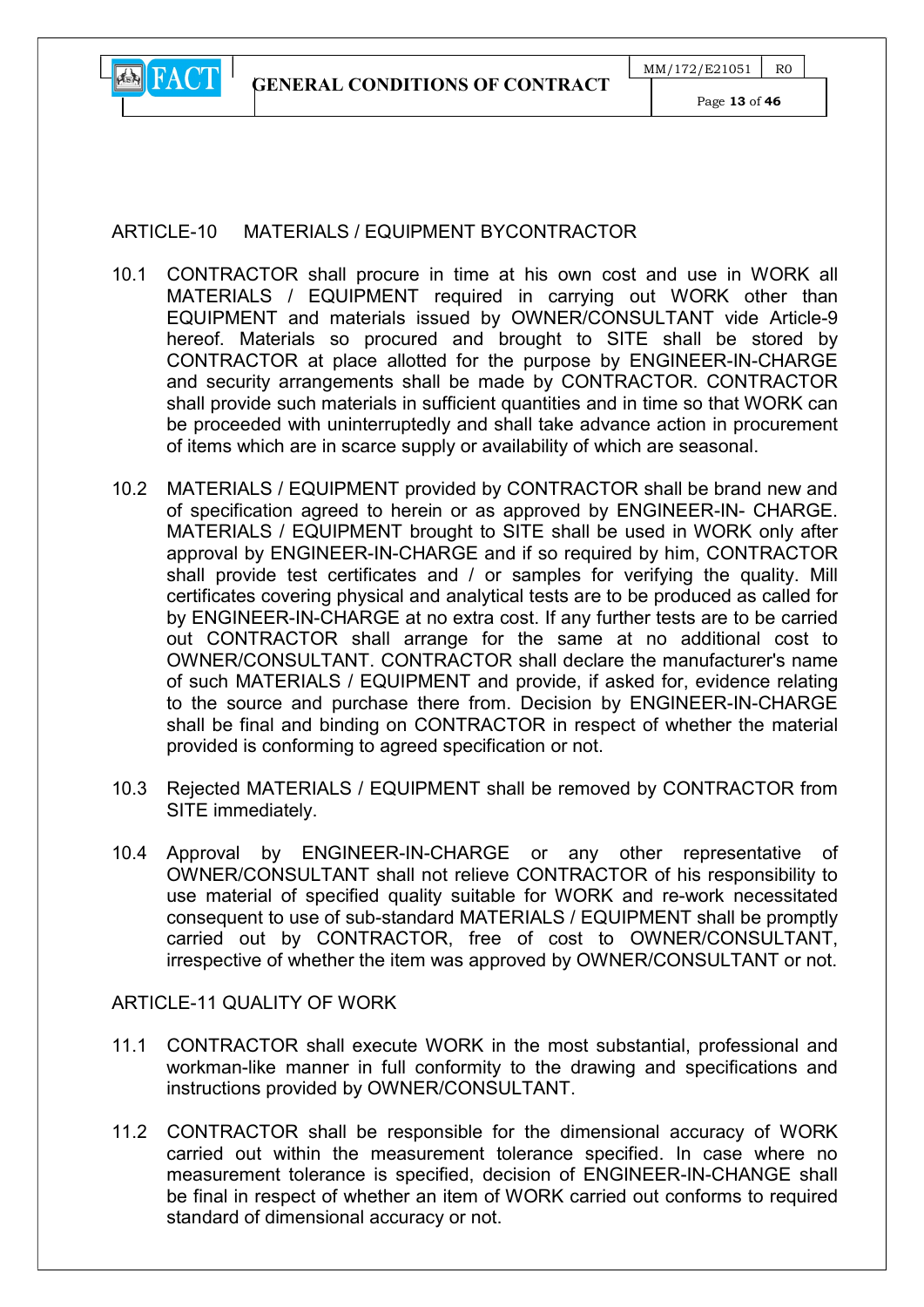

- 11.3 Any designs carried out by CONTRACTOR shall be done in a professional and engineer-like manner in conformity with applicable standards and codes of practice.
- 11.4 CONTRACTOR shall be responsible to ensure that WORK executed conforms to applicable statutory regulations in force on the date on which Letter of Intent is issued by OWNER/CONSULTANT. In the event of any change in such statutory regulations or any new regulations becoming effective after the date of Letter of Intent that have influence on WORK, CONTRACTOR shall promptly notify OWNER/CONSULTANT of the consequent changes required in WORK and its impact, if any, on cost and time-schedule agreed to herein and the provisions of Article-15 hereof will thereafter apply

## ARTICLE-12 INSPECTION BY OWNER/CONSULTANT

- 12.1 ENGINEER-IN-CHARGE or any other designated representative of OWNER/CONSULTANT shall at all reasonable times be entitled to inspect WORK or any part thereof. CONTRACTOR shall provide all necessary assistance to OWNER/CONSULTANT and shall make available all necessary scaffolding, tools and testing equipment to enable OWNER/CONSULTANT to carry out such inspection / tests. CONTRACTOR shall uncover any part of WORK or make openings for inspection as ENGINEER-IN-CHARGE may direct and make good such part to the reasonable satisfaction of OWNER/CONSULTANT.
- 12.2 On receiving notice from CONTRACTOR that WORK or part thereof is ready for inspection, ENGINEER-IN-CHARGE shall without unreasonable delay attend for the purpose of inspecting the related item of WORK. When tests are completed satisfactorily, CONTRACTOR shall give the test certificates within Five (5) days of completion of tests for signature by ENGINEER-IN-CHARGE. ENGINER-IN-CHARGE may waive at his discretion, right to attend any tests; but this shall not relieve CONTRACTOR of his responsibility to carry out necessary tests at each stage of WORK and provide the test certificates.
- 12.3 Whenever it is necessary to cover up any item or WORK in respect of which previous inspection is desired and CONTRACTOR has been notified accordingly in writing, CONTRACTOR shall give five (5) days' notice in writing to ENGINEER-IN-CHARGE before the said item is covered up. No such WORK shall be covered up or built upon unless it has been inspected and approved by ENGINEER-IN-CHARGE or his consent in writing to this being done without prior inspection has been obtained.
- 12.4 CONTRACTOR will, if so required by OWNER/CONSULTANT, provide specified numbers of test certificates, material analysis certificates and / or radiographic / NDT examination reports at no extra cost.
- 12.5 All tests shall be carried out as per procedure agreed to herein. If no such procedure is agreed to herein the procedure laid out in applicable standards / codes and as approved by ENGINEER-IN-CHARGE shall be followed. If in the opinion of ENGINEER-IN–CHARGE any tests carried out are not properly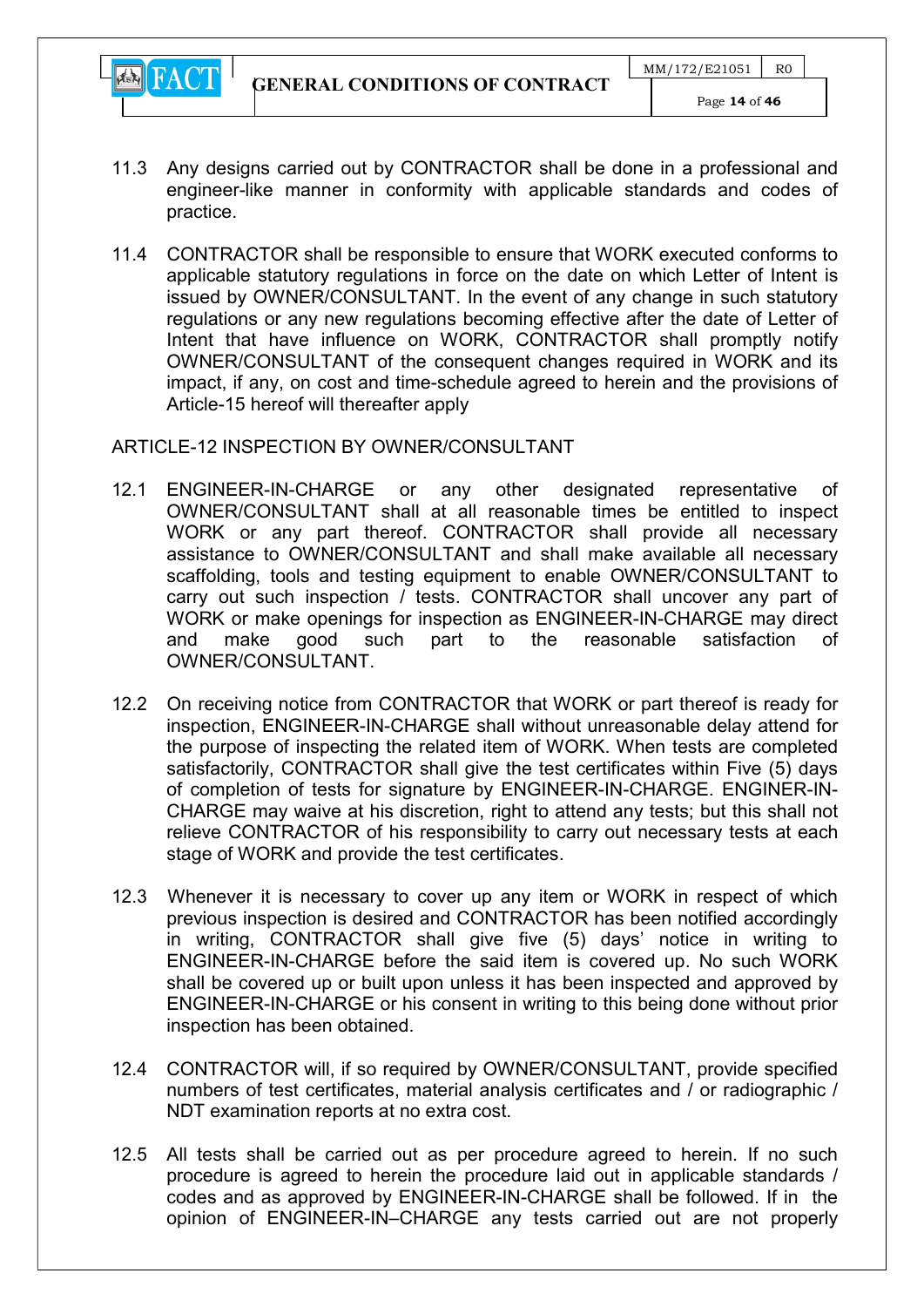

conducted, CONTRACTOR shall have to repeat the same at no additional cost to

OWNER/CONSULTANT.

- 12.6 If in the opinion of ENGINEER-IN-CHARGE results of any tests carried out is not reasonably satisfactory, he may reject the portion of WORK for which the test is not satisfactory and CONTRACTOR shall dismantle the rejected portion and redo the same at no additional cost and such repair/ rework shall be subjected to further inspection/test in the above-said manner.
- 12.7 That an item of WORK has been approved at the time of setting out or in stagewise inspection/test does not relieve CONTRACTOR of his responsibilities under Article-21 and Article–30thereof.
- 12.8 OWNER/CONSULTANT reserves the right to engage or for participation of representatives of OWNER/CONSULTANT'S Licensor or collaborator or any third party inspection agency that OWNER/CONSULTANT may appoint for the purpose, in inspection and testing of WORK and such representative may exercise with CONTRACTOR such authorities as OWNER/CONSULTANT may delegate to them.

#### ARTICLE-13 PRICE

- 13.1 In consideration of WORK, OWNER shall pay CONTRACTOR the sum specified in SCHEDULE-F, PRICES. The sum specified in SCHEDULE-F include all costs to CONTRACTOR in carrying out WORK except cost of any material to be issued free of cost by OWNER/CONSULTANT vide Article-9 hereof.
- 13.2 The price specified in SCHEDULE-F is inclusive of all costs such as labour, materials to be supplied by CONTRACTOR, materials to be provided by OWNER/CONSULTANT at CONTRACTOR'S cost, supervision, incidental charges such as loading and unloading, hoisting, setting out, temporary facilities, protective works, safety measures, tools and implements, construction equipment, hire charges of construction equipment provided by OWNER/CONSULTANT, royalties, licenses, testing and calibration, removal of debris and clearing SITE on completion of WORK and maintenance of WORK required hereunder and any other cost incidental to carrying out WORK.
- 13.3 Without prejudice to provisions under Article-15, all prices shall remain firm till completionofWORKandshallnotbesubjecttoescalationofanydescriptionincluding those on account of delays due to Force Majeure, unless otherwise stated in SCHEDULE-F.
- 13.4 All statutory deductions will be made at source in accordance with the rules and regulations prevailing from time to time.
- 13.5 Amounts specified in SCHEDULE-F are subject to deduction of Income Tax and OWNER/CONSULTANT shall withhold from the same such amount as is due at rates prevailing at the time of payment and remit the same to income tax authorities to the account of CONTRACTOR and provide CONTRACTOR with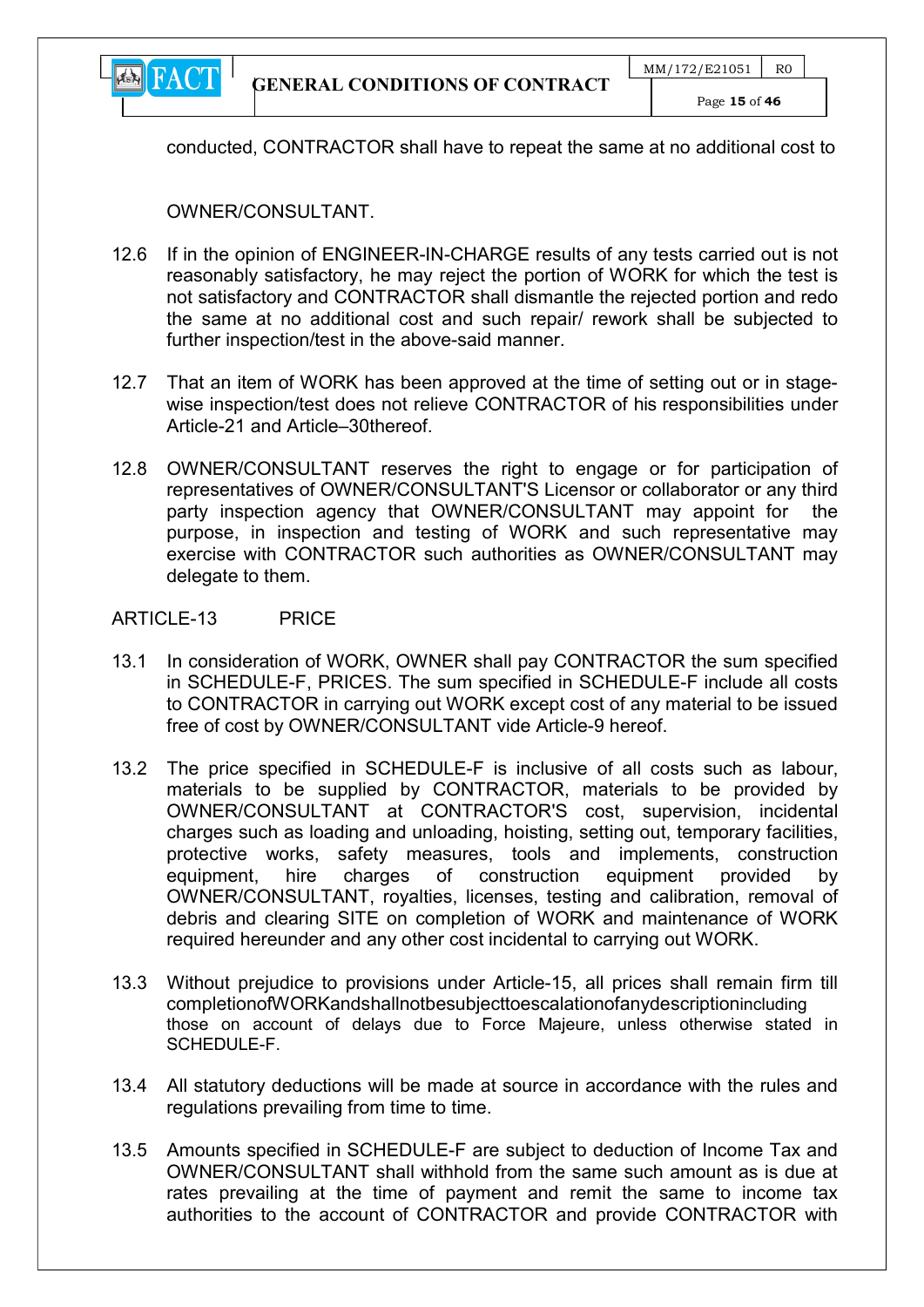

appropriate certificate of tax deduction. Any statutory variation in the rate of deduction of income tax shall not lead to any adjustment in Price.

## ARTICLE-14 TERMS OFPAYMENT

- 14.1 OWNER/CONSULTANT shall make payments to CONTRACTOR in installments as specified in SCHEDULE-G PAYMENTSCHEDULE
- 14.2 CONTRACTOR shall make all claims in the standard printed bill form prescribed by the OWNER/CONSULTANT and claims shall be serially numbered. Claims shall be made in triplicate copies and shall be submitted to the ENGINEER-IN-CHARGE.
- 14.3 In case mobilisation advance is agreed to in SCHEDULE-G, CONTRACTOR shall submit along with the invoice a Bank Guarantee from a Nationalised Bank in India, in the proforma vide SCHEDULE-M and payment will be made within 15 days of receipt of the said documents.
- 14.4 Claims for part payments shall not be more frequent than once a month. Any deduction to be made for materials issued by OWNER/CONSULTANT or for hire changes of construction equipment provided by OWNER/CONSULTANT will be deducted from the respective part bill and CONTRACTOR shall show such deductions also in the bill.
- 14.5 All part payments shall be treated as payments on account and not as value of WORK done and on satisfactory completion of WORK and issue of taking over certificate CONTRACTOR will be paid the total amount due after deduction of any liquidated damages due under CONTRACT, less payments already made and any other recoveries due from the CONTRACTOR.

#### ARTICLE-15 CHANGE IN WORK

- 15.1 Any modification in specification and / or quantity of WORK due to any of the following reasons will constitute a CHANGE INWORK.
	- i) Increase or decrease in quantity of WORK as per final designs provided by OWNER/CONSULTANT as compared to those specified in SCHEDULE-F hereof, hereinafter referred to as "Variation inQuantity"
	- ii) Variation in specifications for any item of WORK as per final design given by OWNER/CONSULTANT as compared to SCHEDULE-F hereof or consequent to changes made after date of Letter of Intent in applicable statutory regulations hereinafter referred to as "Variation in Specification"
	- iii) Any new items of WORK not specified or included in SCHEDULE-A and for which any price or rate of cost is not specified in SCHEDULE-F hereinafter referred to as" Extra Item".
	- iv) Any re-work necessitated by change in design by OWNER / CONSULTANT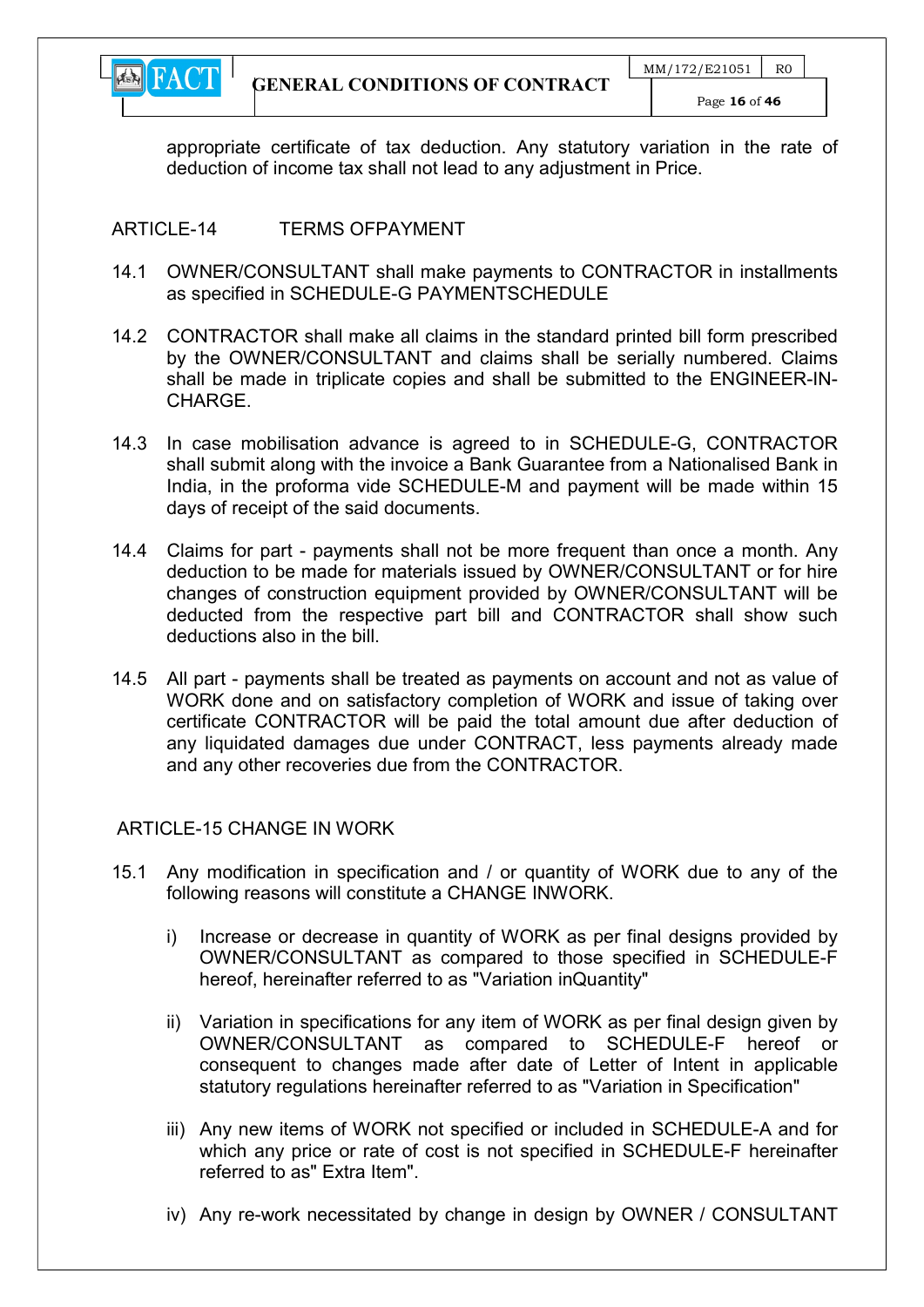

of an item of WORK already executed by CONTRACTOR as per CONTRACT, hereinafter referred to as "Requested Re-work".

Any modification or rework executed by CONTRACTOR by way of rectification of mistakes or making good defective WORK shall not be treated as CHANGE IN **WORK** 

- 15.2 In the case of "Variation in Quantity" of an item of WORK the Contract value for the item shall be adjusted pro-rata. In case aggregate increase or decrease in value of Contract due to Variation in Quantity and / or any other reason exceeds 25% of the Initial Contract Price as per Schedule-F the adjustment in price for such variations beyond the Initial 25% margin shall be discussed and agreed between the parties. However, CONTRACTOR'S prices shall be firm for variation up to (+) 25% of Initial Contract value.
- 15.3 In the event CONTRACTOR is called upon to carry out WORK with variation in specification but generally falling within the categories of WORK covered by CONTRACT, CONTRACTOR shall carry out the related CHANGE IN WORK without any extension of time-schedule. However, the price payable for the items affected by said variation in specification shall be determined based on rates agreed to in CONTRACT for other similar items; and in the absence of agreed rates for similar items it shall be determined in such manner as is specified for the purpose in SCHEDULE-F.
- 15.4 If CONTRACTOR is called upon to carry out any extra item, consideration receivable by CONTRACTOR for extra items shall be determined in the same manner as specified in Article 15.3above.
- 15.5 In the event CONTRACTOR is called upon to carry out any Requested Re- work, he shall be compensated for any dismantling, demolishing or reconstruction as is applicable and determined in the same manner as provided in Article 15.3 above.
- 15.6 Notwithstanding the above, if specific provisions are made for the adjustment ofpriceormethodofdeterminingthesameinSCHEDULE-FortheSpecialConditions of Contract vide SCHEDULE-Q provisions therein shall prevail over such provisions in the Article-5 which are in conflict with them.
- 15.7 In the event CHANGE IN WORK is of a substantial nature and is likely to affect CONTRACTOR'S obligations in respect of Time Schedule, CONTRACTOR shall request ENGINEER-IN-CHARGE in writing of any extension of time schedule require giving reasons therefore as such extension shall be effective only when approved by OWNER/CONSULTANT.

ARTICLE–16 VARIATIONS &OMISSIONS

16.1 CONTRACTOR shall not alter any of WORK except as directed in writing by ENGINEER-IN-CHARGE. OWNER/CONSULTANT shall have full powers during execution of CONTRACT to alter, amend, omit, add or otherwise vary WORK, from time to time by issue of written notice therefore to CONTRACTOR and CONTRACTOR shall carry out such variations and be bound by CONTRACT so far as applicable as though the said variation is stated in CONTRACT. In case, in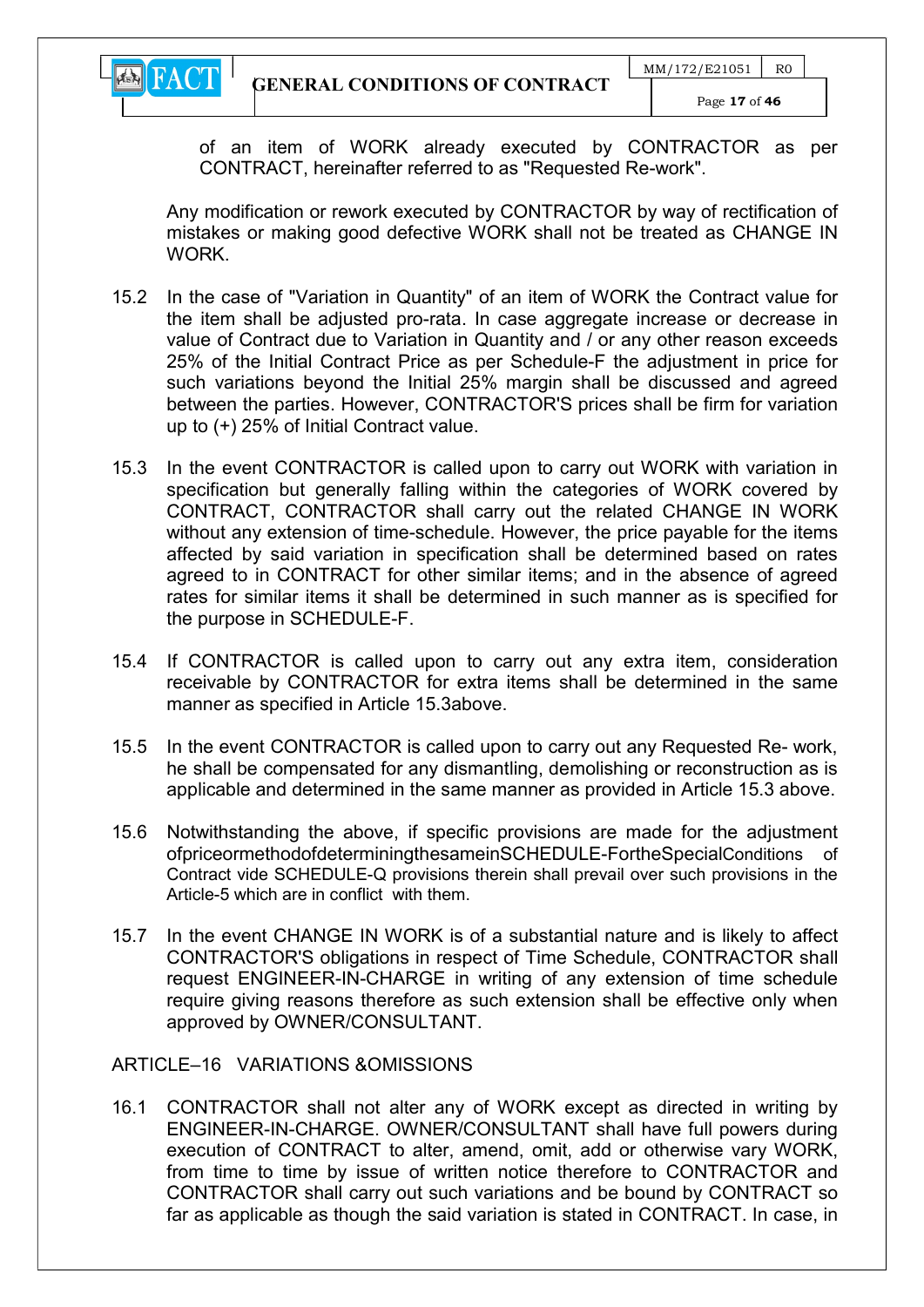

the opinion of CONTRACTOR, the said variation will involve an increase or decrease in the Contract Price or any of the other obligations of CONTRACTOR hereunder, subject to provisions under Article-15, CONTRACTOR shall within seven (7) days of receipt of the said notice advise ENGINEER-IN-CHARGE of that effect and only on receipt of written acceptance of same from ENGINEER-IN-CHARGE, CONTRACTOR shall give effect to the requested variation.

16.2 The difference in Contract Price; if any, occasioned by such variations shall be added to or decreased from the Contract price and paid in the same manner as Contract Price.

#### ARTICLE-17 ACCESS TOSITE

- 17.1 OWNER/CONSULTANT shall provide CONTRACTOR access to SITE and place within SITE where WORK is to be performed at all reasonable times, subject to Article-24 and 26 hereof. Unless specified elsewhere to the Contrary, OWNER/CONSULTANT shall also provide suitable road for transport of EQUIPMENT and Materials from the nearest public thoroughfare or OWNER/CONSULTANT'S Store to the place of work. Any approach road, bridges over trenches, ladders or such other means of access required in the area of work shall be made by CONTRACTOR at no cost to OWNER / CONSULTANT.
- 17.2 The access to SITE or place of work shall not be exclusive to CONTRACTOR but only such as to enable him to execute WORK. OWNER/CONSULTANT reserves the right to grant access to SITE and place of WORK to other contractors engaged by OWNER/CONSULTANT for carrying out work relating to PROJECT and CONTRACTOR shall fully co-operate with such other contractors and carry out WORK without causing any hardship to others. OWNER/CONSULTANT'S representatives and / or representative of any third-party engaged by OWNER/CONSULTANT for inspection and/ or any statutory authorities shall at all reasonable times have access to SITE and place of work.
- 17.3 Access to SITE granted herein shall not be construed as grant of any right of possession or Title to CONTRACTOR over SITE or part thereof.

#### AR TICLE-18 CONSTRUCTION POWER & WATER

- 18.1 OWNER/CONSULTANT shall provide CONTRACTOR with supply of electric power at nominal supply voltage of 415 V in 3 phase 50 C/s, 4 wire system at one points at the outgoing terminals of OWNER/CONSULTANT'S switchgear in the manner and for the purposes specified in SCHEDULE-H.
- 18.2 CONTRACTOR shall make his own arrangements to lay cables along such routes and in such manner as ENGINEER-IN-CHARGE approves and to distribute the power to various consuming units and lighting system installed by CONTRACTOR, all in accordance with applicable statutory rules and regulations, CONTRACTOR shall apply for, pay any fees related thereto and obtain statutory approvals for such installations that CONTRACTOR sets up and engage, where necessary, licensed electricians for attending to operation and up-keep for the said installation.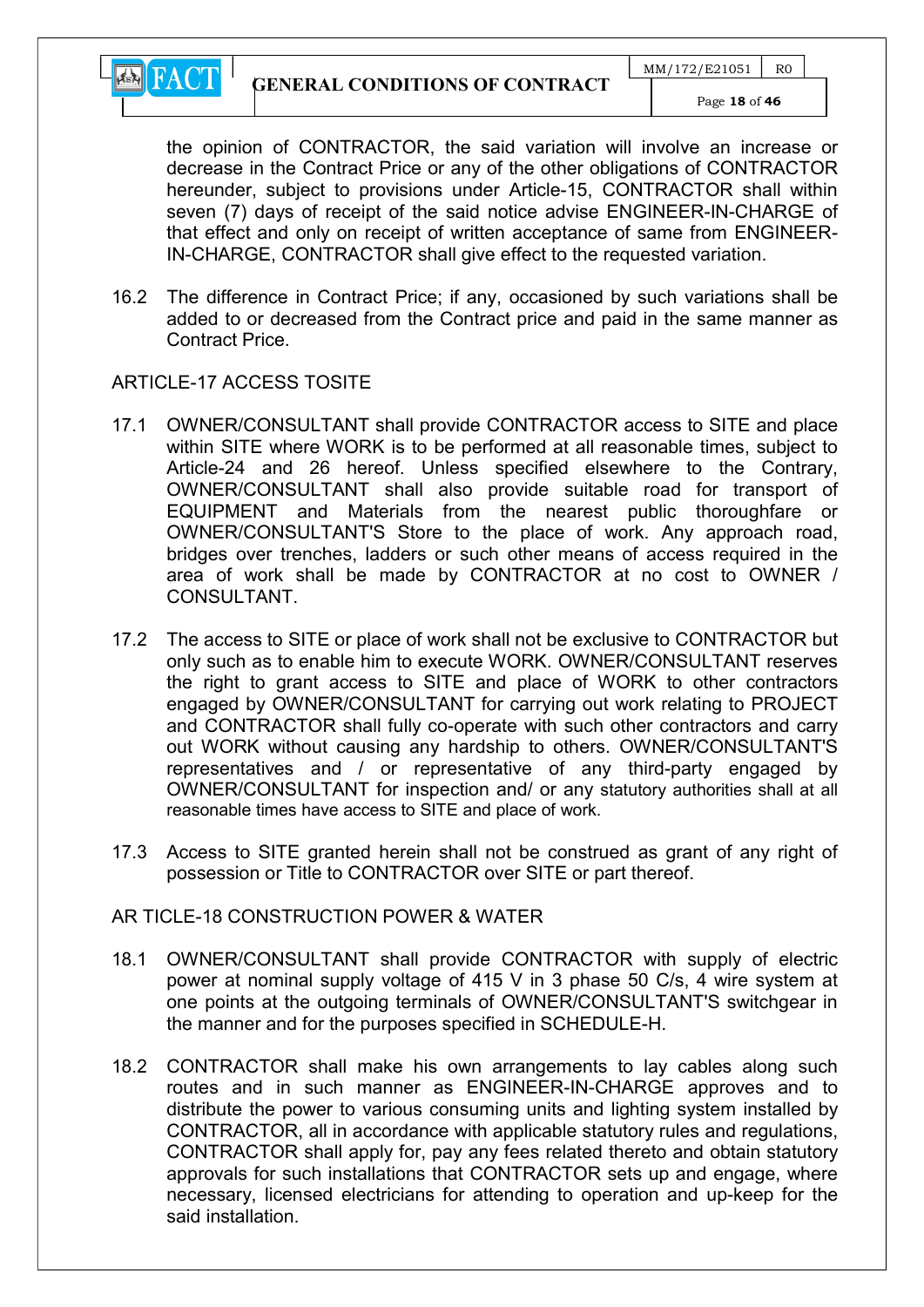GENERAL CONDITIONS OF CONTRACT



- 18.3 OWNER/CONSULTANT shall provide CONTRACTOR with supply of water for use in WORK carried out at SITE at one point in a manner and for the purposes as specified in SCHEDULE-H. CONTRACTOR shall make his own arrangements for laying pipelines from the above point to place of WORK and for distribution therein along a route and in manner approved by ENGINEER- IN-CHARGE. CONTRACTOR shall ensure that the installations made by CONTRACTOR are leak proof and that proper valves are provided at all distribution points in order to avoid any wastage of water. For use in higher elevations necessary surface tank and pumping arrangements shall be provided by CONTRACTOR at his cost.
- 18.4 Supply of power and water by OWNER/CONSULTANT in the above-said manner is free of cost to CONTRACTOR. OWNER/CONSULTANT shall endeavor to maintain supply of power and water uninterruptedly so that WORK can be proceeded with without interruption. However, in the event of any interruption in these supplies for short intervals of time due to any repair or maintenance of OWNER/CONSULTANT'S supply system or due to extraneous reasons, CONTRACTOR shall fully co-operate by re-scheduling the day's WORK and shall not be entitled for any extension of Time -Schedule or compensation for idle wages.

#### ARTICLE-19 CONSTRUCTION EQUIPMENT

- 19.1 CONTRACTOR shall provide all tools, tackles, hoisting equipment, safety appliances, ladders, scaffolding, test equipment and such other facilities as are required for carrying out WORK and OWNER/CONSULTANT does not undertake to provide any such facility except as provided here under CONTRACTOR'S equipment shall be used solely for the purpose of WORK and shall not be removed from SITE by CONTRACTOR without written permission of OWNER/CONSULTANT. CONTRACTOR shall be responsible to maintain and safeguard CONTRACTOR'S equipment against damage or loss.
- 19.2 Construction equipment available with OWNER/CONSULTANT and the hire charges for each are described in SCHEDULE-J. These equipment will be operated by OWNER/CONSULTANT'S crew and the hire changes include all running expenses. The hire changes will be reckoned for the period commencing with the time at which it is released for use by CONTRACTOR up to time when it is released by CONTRACTOR or time up to which CONTRACTOR has intended for his use whichever is later.
- 19.3 Construction equipment available with OWNER/CONSULTANT are limited and are intended for the common use of the PROJECT and OWNER/CONSULTANT does not undertake .to place these at the disposal of CONTRACTOR without specific prior commitment. CONTRACTOR shall discuss with ENGINEER-IN-CHARGE the requirements and programme of use well in advance and the equipment will be made available only during such times as the ENGINEER-IN-CHARGE agrees to. That OWNER/CONSULTANT'S construction equipment was not available in the time or for adequate duration shall not entitle CONTRACTOR for any increase in price or extension of Time Schedule unless agreed to otherwise in SCHEDULE-F and in such cases CONTRACTOR shall have to make his own alternative arrangements.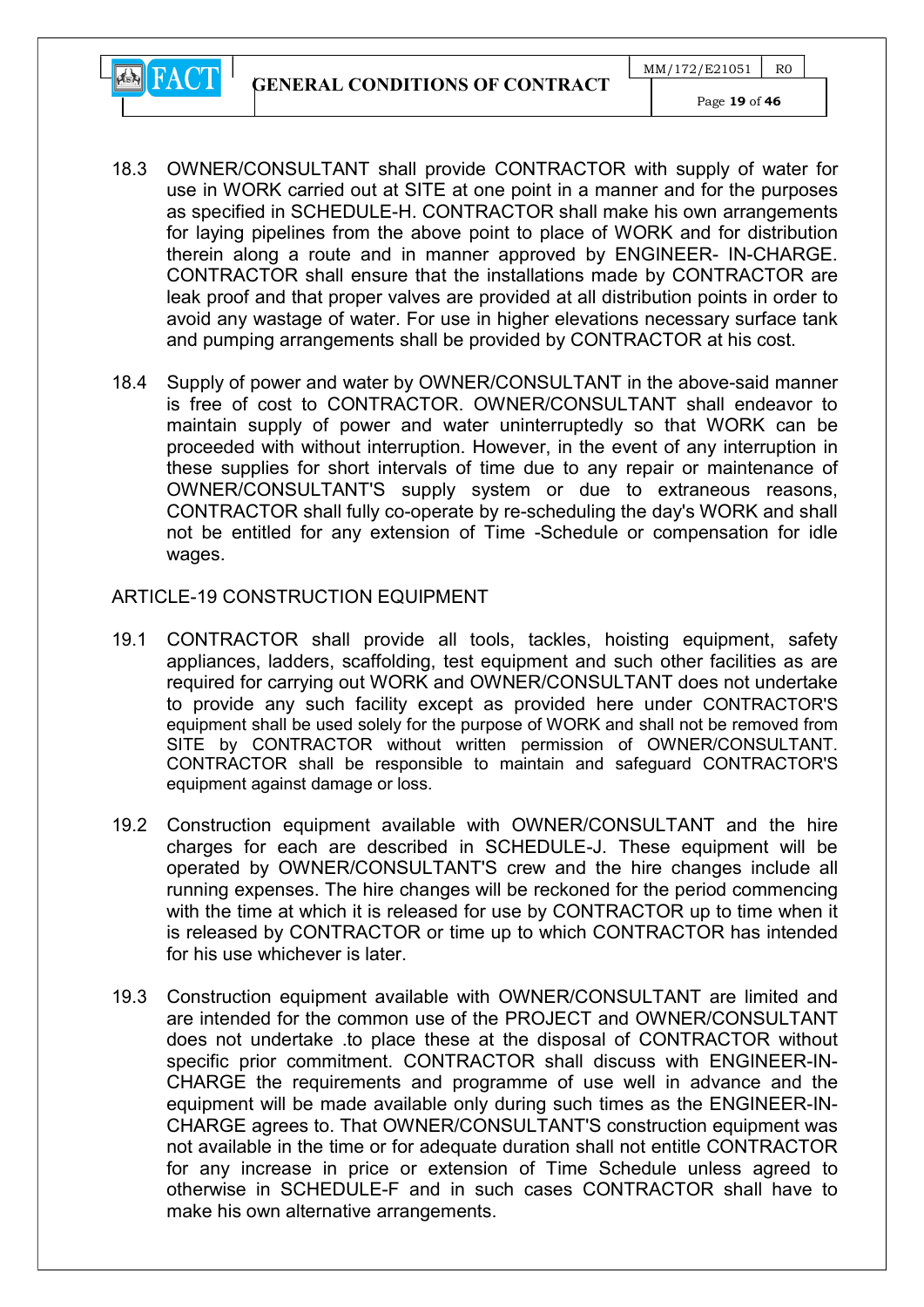19.4 OWNER/CONSULTANT'S construction equipment placed at the disposal of CONTRACTOR shall be used by CONTRACTOR only for the purposes they are intended for and within its prescribed limits of application and CONTRACTOR shall be liable to bear cost of repair / replacement in case of any damage due to misuse or wrong application.

ARTICLE-20 ACCOMMODATION AT SITE & COMMUNICATION FACILITIES

- 20.1 OWNER/CONSULTANT does not undertake to provide any covered area or protected accommodation of any kind for use by CONTRACTOR for office, store, shop or residential accommodation.
- 20.2 OWNER/CONSULTANT shall allot leveled ground at convenient place in SITE within reasonable distance of the place of WORK where CONTRACTOR may build temporary structures for site office; store and fabrication shop and CONTRACTOR shall make arrangements for fencing and security. CONTRACTOR shall also make suitable arrangements for sanitation and hygiene in the place allotted to CONTRACTOR.
- 20.3 CONTRACTOR shall make his own arrangements for residential accommodation of staff and workmen, facilities for food and canteen and shall not set up any hutments, barracks or other form of residential units at any place within SITE or on other land belonging to OWNER/CONSULTANT unless specifically agreed to.
- 20.4 CONTRACTOR shall make his own arrangements for any telephone / telex / fax / email communication facilities he needs in carrying out WORK. In case of emergency, OWNER/CONSULTANT may permit use of available facility for which charges if any shall be borne by CONTRACTOR.

ARTICLE-21 TESTS ON COMPLETION & TAKING OVER

- 21.1 CONTRACTOR shall give ENGINEER-IN-CHARGE fifteen (15) days' notice in writing of the date on which he will be ready to carry out tests specified in SCHEDULE-A for the WORK or section of WORK if WORK is so divided in SCHEDULE-A. Unless otherwise agreed, these tests shall take place within ten (10) days after the date so notified by CONTRACTOR on such day / days as ENGINEER-IN-CHARGE notifies CONTRACTOR in writing. Tests shall be held as per procedure laid out in SCHEDULE-K hereof and within three (3) days of completion of tests CONTRACTOR shall submit to ENGINEER-IN- CHARGE three (3) copies of the report of the tests for his approval.
- 21.2 If in the opinion of ENGINEER-IN-CHARGE the tests on completion are being unduly delayed he may by notice in writing call upon the CONTRACTOR to make such tests within ten (10) days of receipt of such notice; and unless otherwise agreed, CONTRACTOR shall make the said tests on such day within the said 10 days as the ENGINEER-IN-CHARGE may fix and of which he shall give notice to ENGINEER-IN-CHARGE. If CONTRACTOR shall fail to make the tests within the time aforesaid, OWNER/CONSULTANT shall be entitled to proceed with the tests and all tests as made shall be at the risk and expense of CONTRACTOR.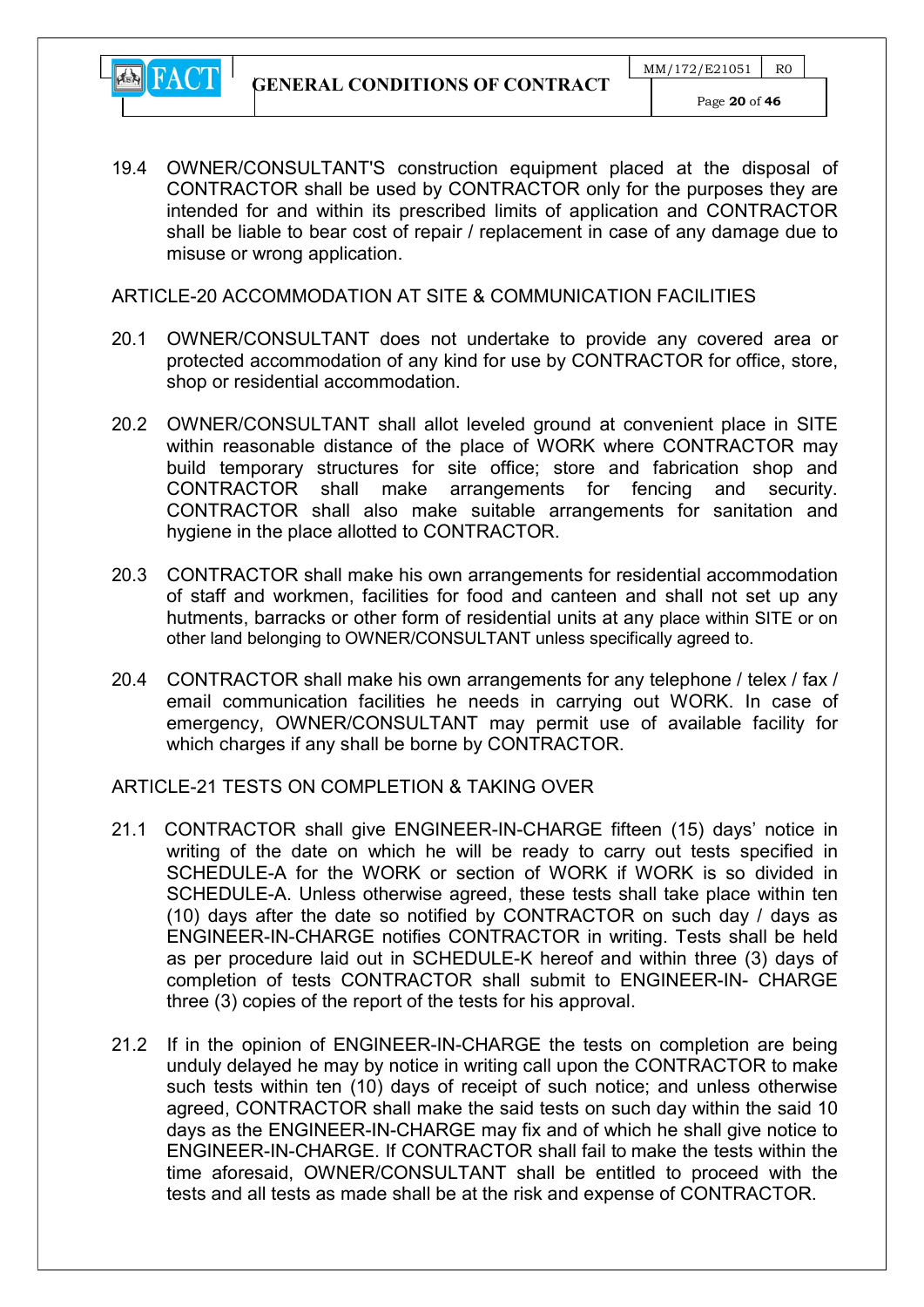GENERAL CONDITIONS OF CONTRACT

**EN** FACT



- 21.3 ENGINEER-IN-CHARGE may require CONTRACTOR at any time before commencement of a test or during the performance of the test to postpone or suspend the test if in his opinion the arrangements made by CONTRACTOR for carrying out the tests are inadequate or unsatisfactory; and in such case CONTRACTOR shall re-schedule the tests and conduct it in such manner as ENGINEER-IN-CHARGE approves.
- 21.4 Should any part of WORK fail to achieve the performance specified or to pass the tests prescribed in any other manner, CONTRACTOR shall at his own expense effect such changes consistent with good engineering practice, as are necessary to enable the WORK to pass further tests and conduct a fresh test after duly notifying ENGINEER-IN-CHARGE. If during the further tests, the WORK or any part thereof fails to achieve the performance specified, the WORK shall not be considered acceptable and CONTRACTOR shall replace, re-do or otherwise rectify them entirely at his own cost until they become acceptable, all within the time schedule agreed to vide Article–4, provided that in case the failure to pass tests is within permissible limits as Engineer-in- charge considers acceptable, OWNER/CONSULTANT may at its own discretionaccepttheWORKuponappropriatedeductioninContractpriceasmay be provided for elsewhere in CONTRACT or as mutually agreed to.
- 21.5 As soon as WORK has been completed in all respects in accordance with CONTRACT and has passed the prescribed tests, OWNER/CONSULTANT shall issue a certificate taking over the WORK (hereinafter referred to as Taking Over Certificate), stating the date on which WORK has been so completed and passed the tests, and the WORK shall be deemed taken over by OWNER/CONSULTANT on the said date. In the event of WORK being divided by this CONTRACT into two or more sections or not being completed in all respects but only to such an extent that it can be put to use by OWNER/CONSULTANT without hindering or being hindered by the execution of part remaining to be completed, OWNER/CONSULTANT shall be entitled to take over any section or sections before the other or the others by issuing a Taking Over Certificate in respect thereof.
- 21.6 If by reason of any default on the part of CONTRACTOR a Taking Over Certificate has not been issued in respect of every portion of WORK or every portion of a section of W ORK within Thirty (30) days of the date on which it should have been issued as per Time Schedule agreed in CONTRACT, OWNER/CONSULTANT shall be at liberty, without prejudice to other rights herein of OWNER/CONSULTANT to use the WORK of any portion thereof in respect of which a Taking Over Certificate has not been issued, provided that CONTRACTOR is afforded reasonable opportunity to take such steps as may be necessary to permit issue of Taking Over Certificate.
- 21.7 Issue of Taking Over Certificate or acceptance of WORK or part thereof in any other manner after passing prescribed tests or otherwise shall not relieve CONTRACTOR of his warranty obligations vide Article-30hereof.

#### ARTICLE-22 TEMPORARY STRUCTURES

22.1 Any temporary structure set up at SITE by CONTRACTOR shall be of sound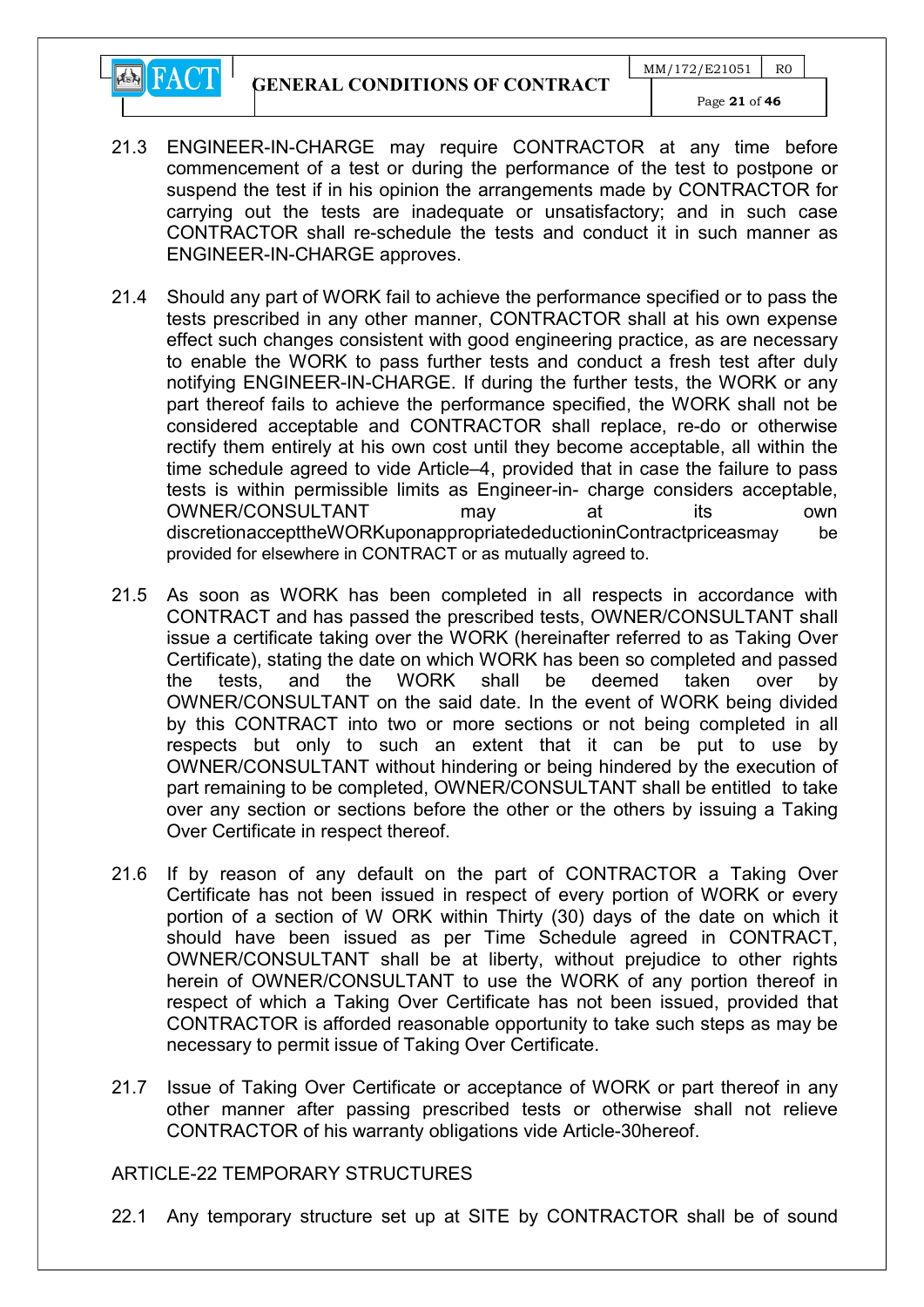

construction taking into account safety of EQUIPMENT and workmen and CONTRACTOR shall be solely responsible for any damage or consequence thereof of the same. If in the opinion of ENGINEER-IN-CHARGE such constructions are not of appropriate design or construction and are likely to imperil safety of EQUIPMENT and/or workmen he may notify CONTRACTOR accordingly and Contractor shall forthwith forbid its use until it is replaced or suitably modified in an acceptable manner.

- 22.2 Any temporary construction made by CONTRACTOR in connection with WORK shall be dismantled and removed by CONTRACTOR and the entire area where WORK was performed cleared of any surplus or scrap materials, rubbish or debris within Thirty (30) days of issue of Taking over Certificate or such earlier date as ENGINEER-IN-CHARGE may require.
- 22.3 If any temporary structure set up by CONTRACTOR at SITE including any power and water lines obstruct implementation of PROJECT in any manner at any stage of WORK, CONTRACTOR shall immediately on receipt of notice thereof from ENGINEER-IN-CHARGE dismantle and remove or shift the temporary structure or line, at his own cost, in such a manner that the obstruction is removed.

#### ARTICLE-23 INSURANCE AND LIABILITY FOR DAMAGE

- 23.1 CONTRACTOR shall during execution of WORK, properly cover up and protect any part of work liable to damage by exposure to weather and shall take every reasonable precaution against accident or damage to work from any cause.
- 23.2 All equipments and materials brought to SITE by CONTRACTOR for use in execution of WORK shall be at sole risk of CONTRACTOR. Only such materials as are actually used in WORK so as to form part thereof will be covered by the insurance cover arranged by OWNER/CONSULTANT.
- 23.3 OWNER/CONSULTANT shall have covered by storage-cum-erection insurance policies EQUIPMENT, materials supplied by OWNER / CONSULTANT, OWNER/CONSULTANT'S construction equipment, WORK executed at SITE and OWNER/CONSULTANT'S personnel. These policies apply only to insurance risks at SITE and no other location.
- 23.4 CONTRACTOR shall take care not to cause any damage to any equipment, materials and or construction of and or any work executed by any other Contractors or other third parties doing work at SITE and CONTRACTOR Indemnifies OWNER/CONSULTANT against any liabilities, whatsoever, consequent to damage caused by CONTRACTOR or CONTRACTOR'S workmen in the aforesaid manner.
- 23.5 CONTRACTOR indemnifies OWNER/CONSULTANT against any loss, damage or other liabilities in consequence of any negligent act or omission by CONTRACTOR or CONTRACTOR'S Workmen or theft or pilferage of any material and / or EQUIPMENT handed over to CONTRACTOR by OWNER/CONSULTANT. CONTRACTOR shall take appropriate insurance as may be required to cover the above responsibilities.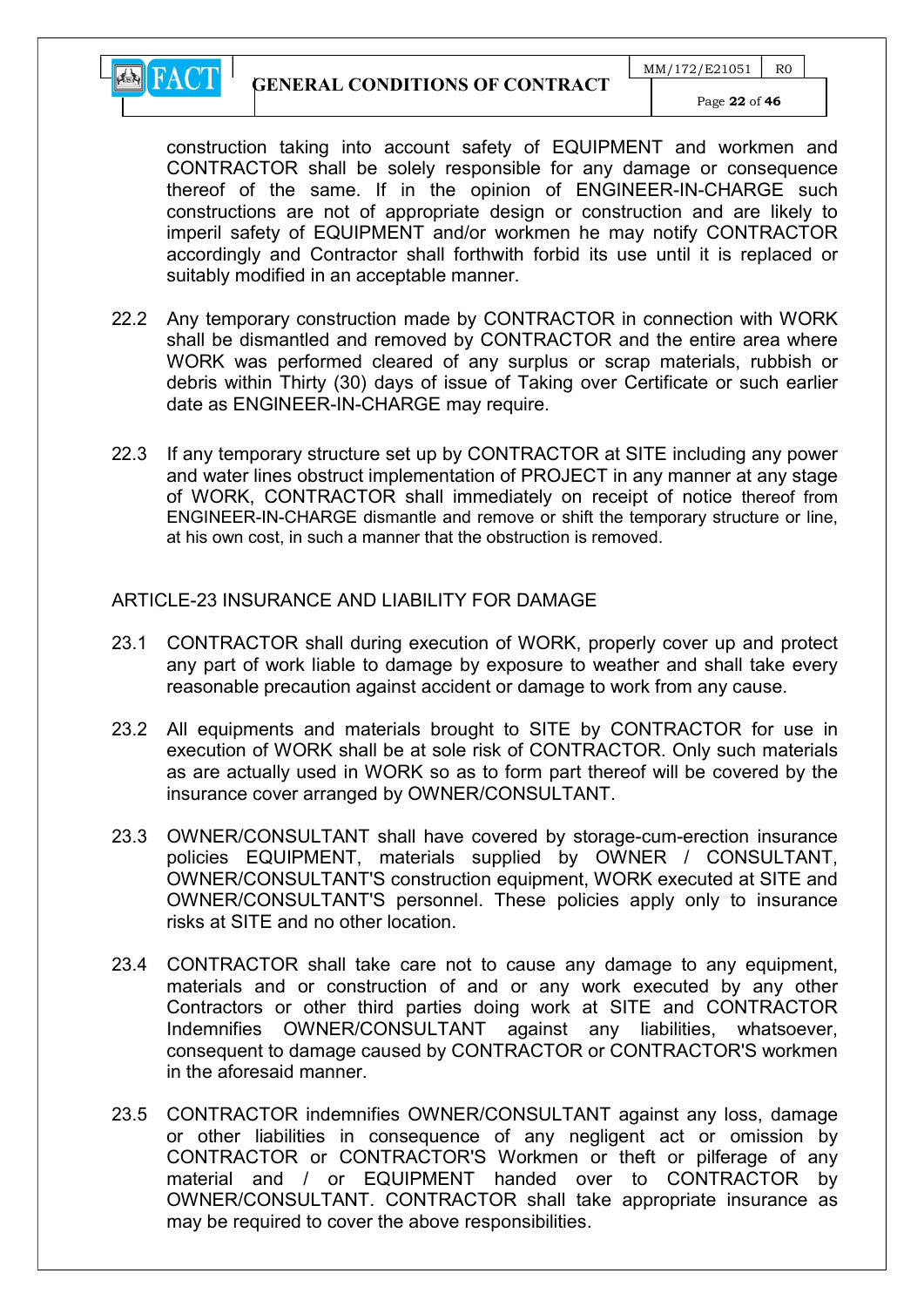

## ARTICLE-24 WORKING HOURS

- 24.1 All days observed as Holidays by OWNER/CONSULTANT shall be Holidays and all other days shall be working days at SITE, CONTRACTOR shall be given, on request, the calendar of such Holidays for each year. CONTRACTOR shall carry out WORK normally on working days.
- 24.2 Working hours shall be 8 hours per day on all working days and timing will be as ENGINEER-IN-CHARGE may notify from time to time. Contractor's workmen will be permitted to enter SITE only thirty (30) minutes prior to commencement of working hours and shall leave SITE within thirty (30) minutes of close of working hours. However in special circumstances such as when ENGINEER-IN-CHARGE is satisfied that nature of WORK for the time being carried out is such that it shall have to be proceeded with uninterruptedly even beyond normal working hours or when CONTRACTOR is behind schedule and would not be able to complete WORK within normal working hours. OWNER/CONSULTANT shall permit CONTRACTOR to and CONTRACTOR shall perform WORK beyond normal working hours and any overtime wages or other costs receivable by CONTRACTOR'S workmen shall be fully borne by CONTRACTOR. CONTRACTOR shall seek for permission for engaging in WORK beyond normal hours well in advance.

## ARTICLE-25 SAFFTY

- 25.1 CONTRACTOR shall execute WORK in a safe and secure manner always ensuring safety of personnel engaged in WORK, EQUIPMENT, Materials, Construction Equipment and the WORK itself in all its phases. Safety codes for Construction specified in SCHEDULE-P shall be strictly adhered to and any violation of these will be deemed willful negligence on the part of CONTRACTOR.
- 25.2 In the event of any accident occurring at SITE in connection with WORK, CONTRACTOR shall submit a report of same to ENGINEER-IN-CHARGE immediately, and/in any case within 24 hours of its occurrence, and shall fully cooperate with OWNER/CONSULTANT in any enquiry held in connection with the same.

## ARTICLE-26 CONSULTANT'S REGULATIONS & RULES

- 26.1 CONTRACTOR shall observe and ensure that his supervisors and workmen observe all rules and regulations of OWNER/CONSULTANT applicable to SITE as may be communicated by OWNER/CONSULTANT from time to time. CONTRACTOR shall ensure that his supervisors and workmen engaged at SITE function in a disciplined manner.
- 26.2 Entry to SITE of CONTRACTOR'S men shall at all times be subject to security regulations of OWNER/CONSULTANT and controlled by issue of passes. Passes will be issued against application by CONTRACTOR in appropriate form within seven days of receipt of such application. OWNER/CONSULTANT may reject issue of pass or cancel a pass issued earlier to any person whose presence at SITE, in the opinion of OWNER/CONSULTANT is detrimental to the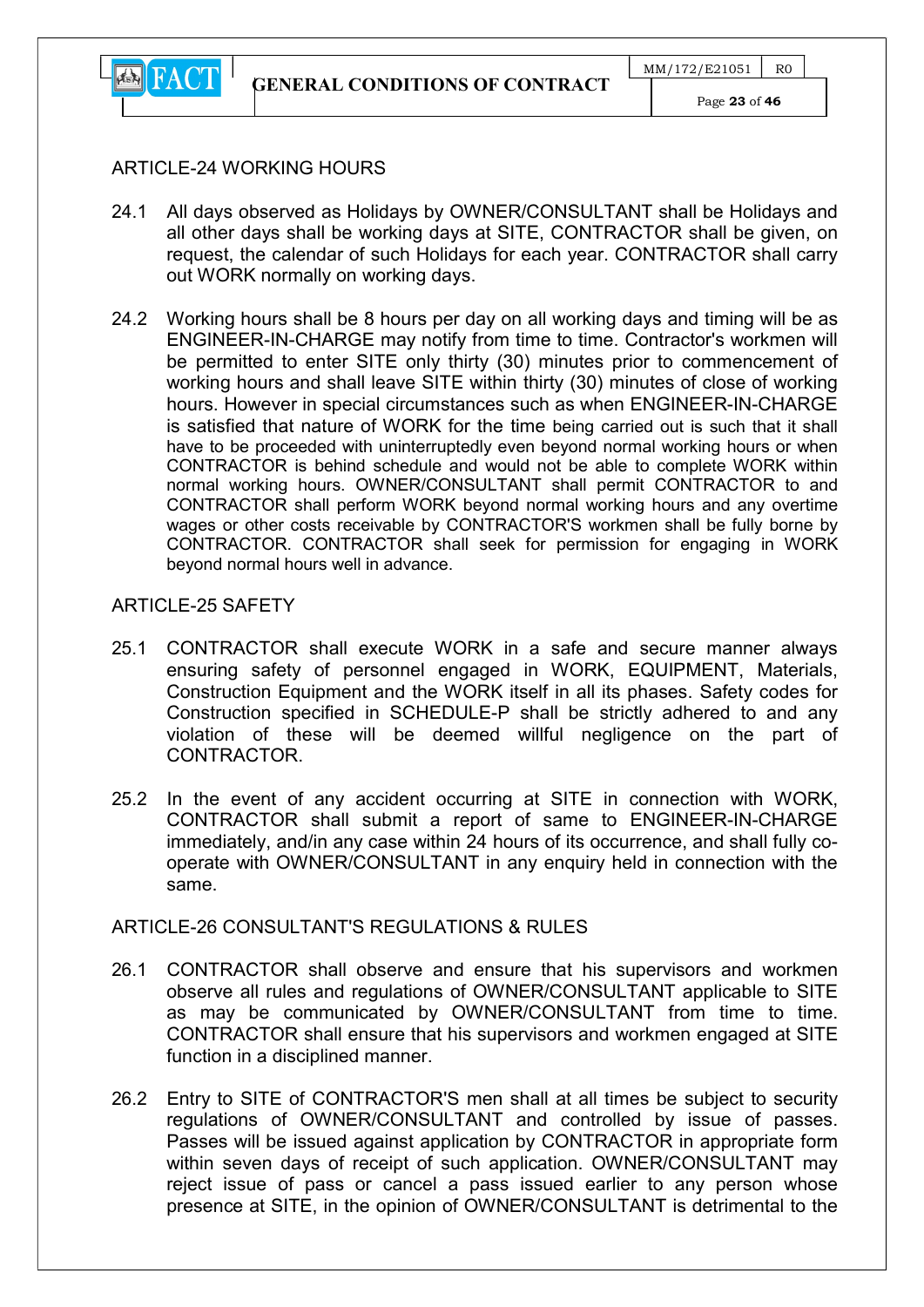GENERAL CONDITIONS OF CONTRACT



interest of OWNER/CONSULTANT.

26.3 In the event of any person or persons including CONTRACTOR'S REPRESENTATIVE engaged by CONTRACTOR for WORK violates any of the regulations of OWNER/CONSULTANT or does not function in a disciplined manner or is not, in the assessment of OWNER/CONSULTANT, competent to carry out the work for which he is engaged OWNER / CONSULTANT, may cancel the entry passes issued to such person / persons without any notice and CONTRACTOR shall make arrangements for substitutes immediately.

#### ARTICLE-27 STATUTORY REGULATIONS

- 27.1 CONTRACTOR shall in all matters arising out of performance of CONTRACT confirm at his own expense with all Acts, Orders, Regulations, Rules and By-Laws of Government of India, State Governments, local bodies and other authorities there under for the time being in force and applicable to WORK.
- 27.2 Where any temporary installations, facilities or apparatus set up by CONTRACTOR for carrying out WORK is subject to statutory regulations. CONTRACTOR shall ensure that these conform to such regulations applicable and also apply for pay necessary fees and obtain any approval required there under, prior to putting the same in to use.
- 27.3 Where WORK or any part thereof, other than those covered by Article-27.2 above, is subject to statutory regulations / approval, OWNER shall apply for such approvals and pay the fees; but CONTRACTOR shall provide at his own expense all information and assistance necessary to make such applications and to satisfy the Inspecting Authority representing the related statutory body that WORK carried out conforms to applicable regulation. Any WORK or part thereof rejected for non-compliance with statutory regulations shall be modified or replaced by CONTRACTOR at no cost to OWNER/CONSULTANT within the agreed Time-Schedule so as to make it conform to applicable regulations. CONTRACTOR shall not be responsible for any such liability if it has occurred due to the sole reason that EQUIPMENT, designs or materials supplied by OWNER / CONSULTANT do not conform to such applicable regulations.

#### ARTICLE-28 LAWS RELATING TO LABOUR

- 28.1 CONTRACTOR shall comply with all Acts, Rules, Orders, Regulations, By- laws of Government of India; State Government. Local Bodies or an Office, authority or unit, there under pertaining to employment or labour at SITE and procure any license that is required for such employment.
- 28.2 CONTRACTOR shall be deemed Employer for these purposes and shall discharge all obligations of Employer. CONTRACTOR shall maintain such registers and records and display such information and notices as are required under these provisions and such registers shall at all-time be available for inspection by OWNER/CONSULTANT. Where the law require that any act of CONTRACTOR shall be carried out only in the presence of a representative of OWNER/CONSULTANT and witnessed by OWNER / CONSULTANT it shall be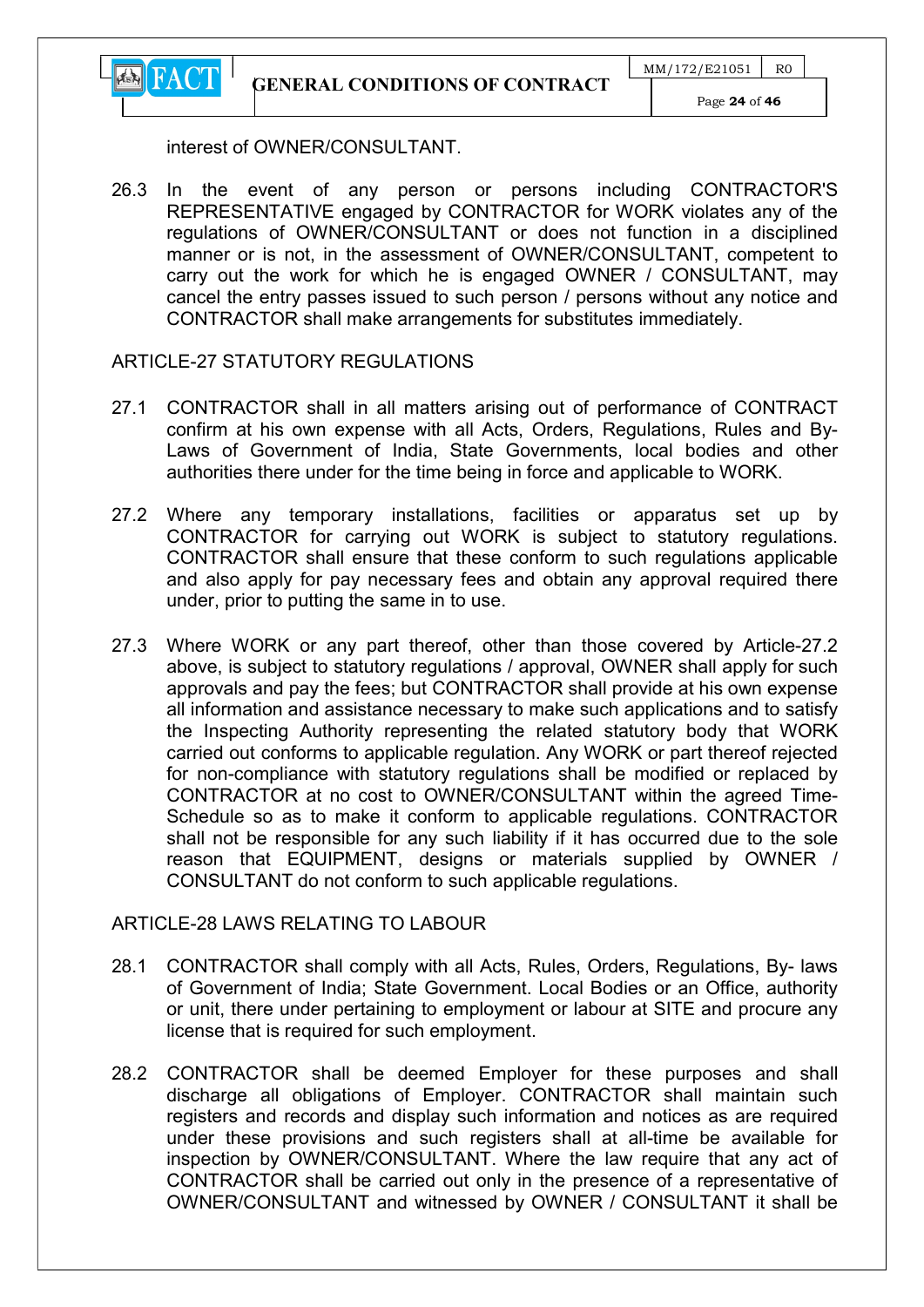

so carried and CONTRACTOR shall request ENGINEER-IN-CHARGE for the presence of OWNER/CONSULTANT'S representative. Any information or reports required from CONTRACTOR by OWNER/CONSULTANT, periodically or otherwise, for discharge of OWNER/CONSULTANTS obligations under such laws shall be provided promptly.

- 28.3. Payment of workmen Compensation and implementation of labour laws with regard to workmen employed by CONTRACTOR are CONTRACTOR'S liability and in case OWNER/CONSULTANT is compelled to incur any expense or any other amount on behalf of CONTRACTOR'S workmen, OWNER/CONSULTANT is entitled to recover that amount from any bills payable to CONTRACTOR or in any other manner as is provided in Article - 44 hereof or otherwise.
- 28.4 Contractor shall be responsible for all obligations under ESI Act, P. F. Act, Building and Other Construction Worker's Welfare Cess Act, 1996, Rules and Regulations there under and such other Acts and Regulations as may be relevant. Deduction towards ESI, PF, Building and Other Construction Worker's Welfare Cess etc. required as per applicable statutory regulations shall be made by the Contractor and the amounts so deducted along with the Contractor's own contributions as applicable shall be deposited with appropriate authorities. Evidence of this shall be produced by the Contractor when called upon to do so by OWNER/CONSULTANT and in any case every quarter. In case OWNER/CONSULTANT is called upon to pay any such expenses, these shall be reimbursed fully by CONTRACTOR and OWNER/CONSULTANT shall be entitled to recover the same from CONTRACTOR.
- 28.5 CONTRACTOR indemnifies OWNER/CONSULTANT against any claims from any person or persons engaged by CONTRACTOR in connection with WORK and in the event OWNER/CONSULTANT becomes directly liable for any payment consequent to breach or non-observance by CONTRACTOR of the provisions hereof, such amounts shall be payable by CONTRACTOR to OWNER/CONSULTANT, AND OWNER/CONSULTANT may recover such dues from any amount receivable by CONTRACTOR under CONTRACT without prejudice to any other mode of recovery.
- 28.6 In the event of any dispute between CONTRACTOR and persons engaged by CONTRACTOR at SITE, CONTRACTOR shall amicably resolve such disputes in such a way that WORK can be proceeded with uninterruptedly. In the event such disputes cannot be resolved in the above- said manner, CONTRACTOR shall immediately notify ENGINEER-IN- CHARGE of the existence of such a dispute and the nature thereof; but CONTRACTOR shall himself be responsible to take such measures as are necessary and permissible to have the situation resolved.
- 28.7 CONTRACTOR may have access to OWNER'S qualified first-aid personnel and ambulance in case of accidents where such facility is available. CONTRACTOR shall however provide a first-aid post for attending to minor injuries.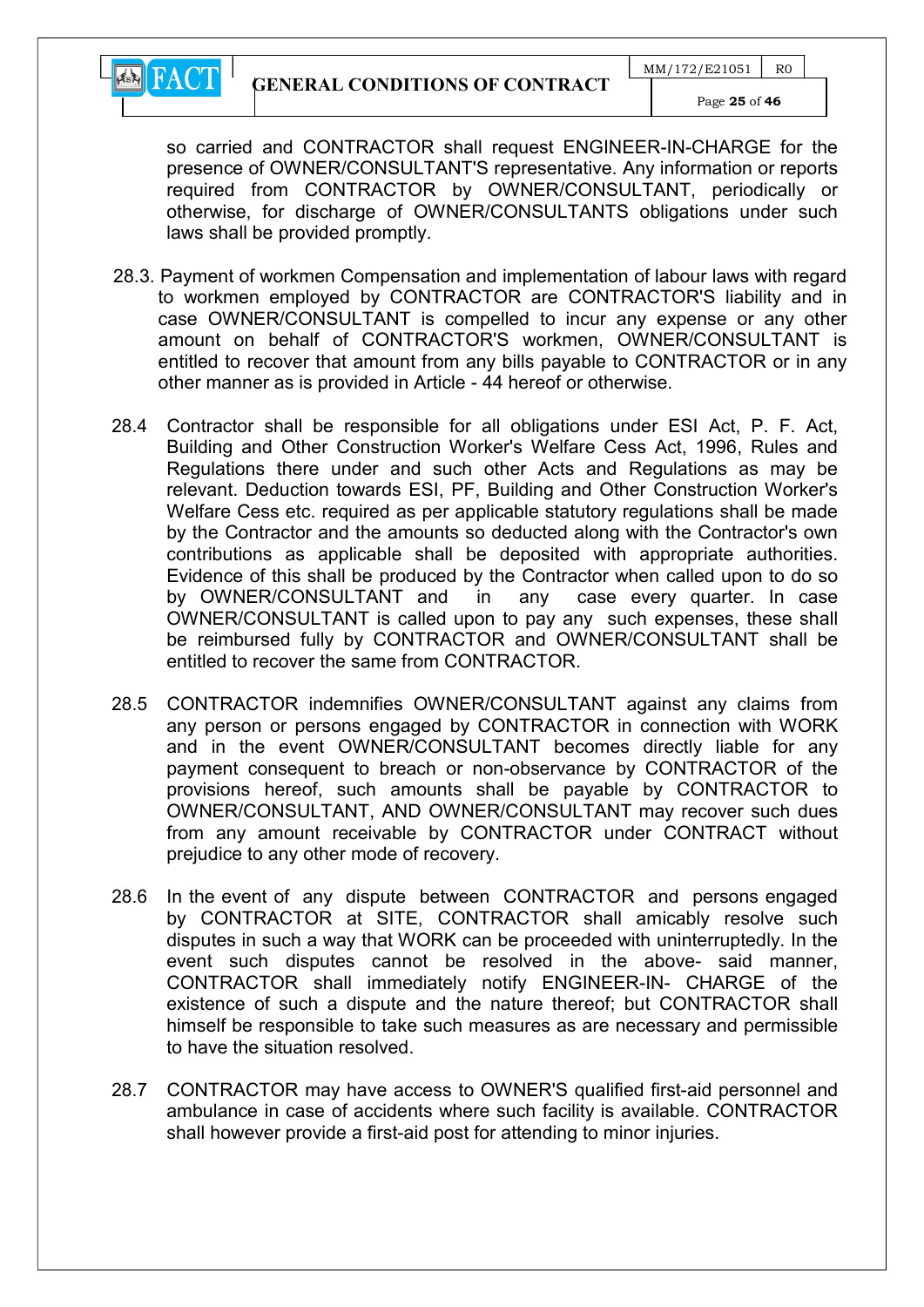

#### ARTICLE-29 APPRENTICES ACT

- 29.1 CONTRACTOR shall comply with provisions of the Apprentices Act, 1961 and any amendments thereto as well as any Rules made or orders issued there under from time to time.
- 29.2 CONTRACTOR shall submit to OWNER / CONSULTANT periodically statement giving the number of workmen engaged by CONTRACTOR in each category and the number of apprentices engaged in the corresponding category.

## ARTICLE–30 WARRANTY AND MAINTENANCE PERIOD

- 30.1 CONTRACTOR warrants that WORK will be carried out in full conformity with drawings, designs and specifications provided by OWNER/CONSULTANT, in compliance with applicable statutory regulations for the time being in force, in accordance with recognized standards and codes of practice, as per good engineering practice and in a professional and workman-like manner.
- 30.2 In the event of any defect being noticed in the quality or workmanship of WORK or any part thereof or any material provided and used by CONTRACTOR in WORK, within a period twelve (12) months from the date if issue of completion certificate by OWNER/CONSULTANT it shall be rectified or replaced by CONTRACTOR at his own expense as deemed necessary by the Engineer-in-Charge. If CONTRACTOR fails to do so within reasonable period or if in the opinion of OWNER/CONSULTANT, CONTRACTOR is unable to do so, or the repair / replacement cannot wait till CONTRACTOR is able to do it, OWNER/CONSULTANT may either directly or through such other agencies as OWNER/CONSULTANT may deem fit, get defective part of WORK made good, all at the risk and cost of CONTRACTOR. Notwithstanding the period specified above, in case of civil constructions, the period of warranty will extend at least up to the end of first monsoon after the WORK is taken over videArticle-21.
- 30.3 An item of WORK so repaired or replaced shall carry a further warranty as per Article-30.2 above.
- 30.4 During the period of warranty, CONTRACTOR'S representative shall be available at SITE or at such place from where he can come to SITE immediately on request by OWNER/CONSULTANT and he shall be authorized by CONTRACTOR to carry out any repairs or maintenance as CONTRACTOR is obliged to carry out under the above warranty.
- 30.5 CONTRACTOR shall not be liable for any defect owing to defective design, specifications, drawings or information provided by OWNER/CONSULTANT in writing based on which WORK has been executed or to defective EQUIPMENT or material provided by OWNER/CONSULTANT or to improper use of WORK by OWNER/CONSULTANT. Normal wear and tear shall not be treated as defect in **WORK**
- 30.6 On expiry of the said warranty period or on completion of CONTRACTOR'S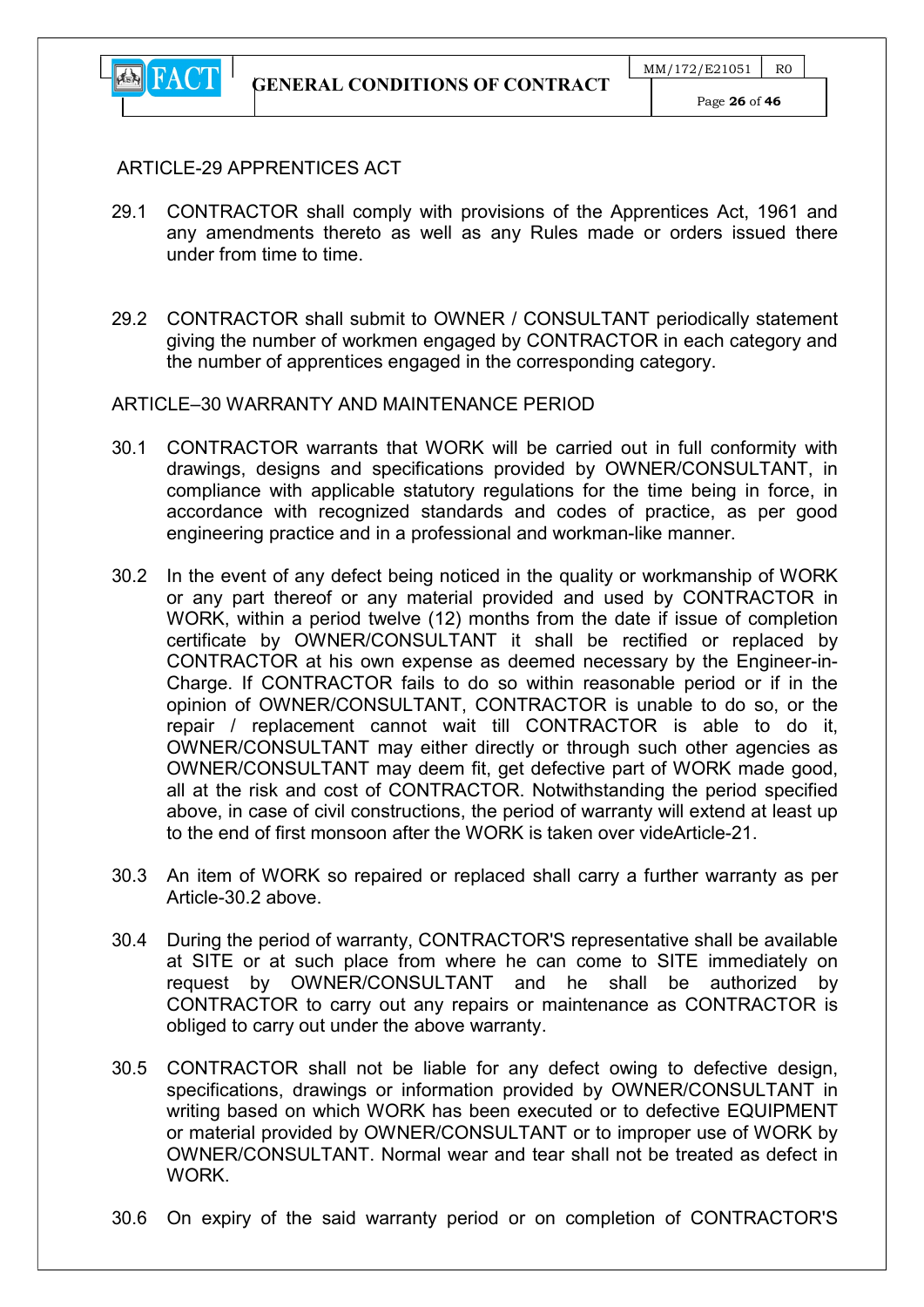

obligations under the warranty, whichever is later, OWNER/CONSULTANT shall issue to CONTRACTOR a Discharge Certificate, stating that CONTRACTOR is discharged of these warranties and release any amounts retained or other form of security held by OWNER/CONSULTANT in lieu of security by CONTRACTOR for said warranties.

ARTICLE-31 GUARANTEE FOR TIME SCHEDULE & CONTRACT PRICE REDUCTION

- 31.1 CONTRACTOR guarantees that WORK will be executed as per time schedule agreed to herein vide Article-4.
- 31.2 In the event of any delay in completion of WORK or part thereof as per agreed schedule, due to reasons other than those specifically exempted vide Articles-15.7, 32.2 and 40.3 hereof, OWNER/CONSULTANT may deduct from the considerations due to CONTRACTOR under CONTRACT or otherwise recover from CONTRACTOR, a sum calculated at half of one percent (0.5%) of the Contract Price due to CONTRACTOR for the portion of WORK agreed to be carried out by CONTRACTOR till the date on which the delayed item is due to be completed, for each week of delay, subject to a maximum of seven and a half (7.5%) percent of total Contract Price. Any payments recovered from CONTRACTOR for delays in earlier stages of WORK shall be reduced from the sums due under this Article-31.2. It is understood and agreed that such amounts due represent the losses suffered by OWNER/CONSULTANT because of delay in WORK by CONTRACTOR and it shall not be necessary for OWNER/CONSULTANT to establish the actual amount of losses suffered, irrespective of whether the WORK or part thereof could be put to any use by OWNER/CONSULTANT had it been completed by CONTRACTOR as per schedule.
- 31.3 For the purposes of Article-31.2 completion of WORK or part thereof shall mean taking over by OWNER/CONSULTANT of WORK or part thereof (as is applicable) after satisfactory completion of tests vide Article-21hereof.

#### ARTICLE-32 DELAY BY CONSULTANT

- 32.1 In case of any delay in supply by OWNER/CONSULTANT of Designs and Drawings, EQUIPMENT, materials, Construction Equipment, Power and water for construction and/or any other item to be supplied by OWNER / CONSULTANT as per CONTRACT, or in the interruption of supply thereof, CONTRACTOR shall be informed in advance of such delay, wherever possible, and CONTRACTOR shall re-schedule WORK in such a manner that no infructuous expenditure is incurred.
- 32.2 In case delay by OWNER/CONSULTANT is of a substantial nature and has affected WORK or part thereof in such a manner that it cannot be proceeded with as per agreed schedule, the time-schedule for the part so affected shall be extended correspondingly. Decision of ENGINEER-IN-CHARGE shall be final in respect of any extension of time.
- 32.3 In any case CONTRACTOR shall not be entitled for any financial compensation or increase in Contract Price in consequence of such delay or interruption.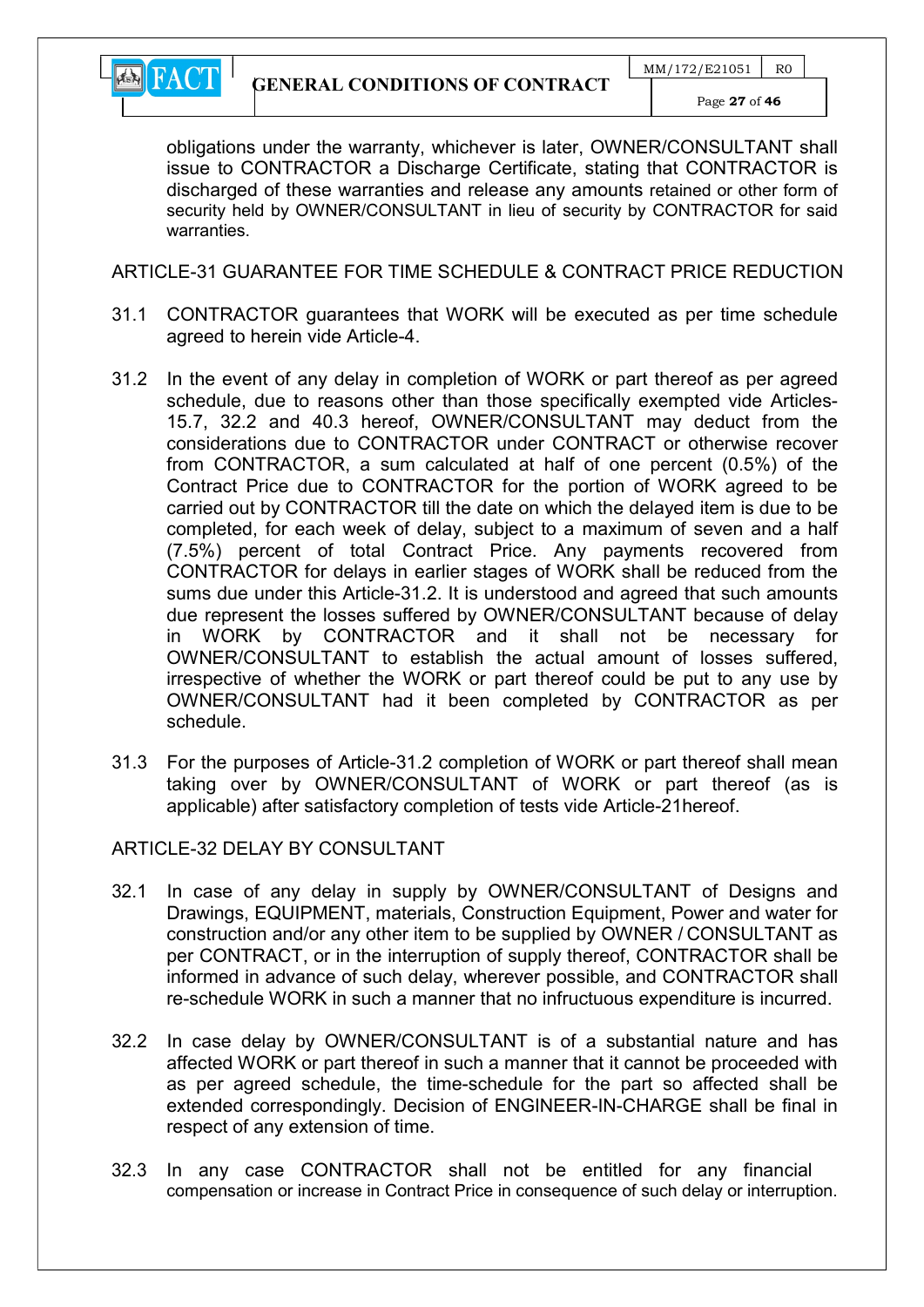

## ARTICLE-33 SPECIAL CONDITIONS OF CONTRACT

- 33.1 The Special Conditions of CONTRACT specified vide SCHEDULE-Q hereof shall form part of CONTRACT; and wherever the provisions under Special Conditions of CONTRACT are in conflict with any of the provisions vide Article-2 to Article-48 hereof, provisions in the Special Conditions of Contract shall prevail.
- 33.2 Definitions vide Article-1 hereof shall apply to special Conditions of contract also and any supplementary Definitions given therein need not necessarily apply to other sections of CONTRACT.

## ARTICLE-34 SUB-LETTING AND ASSIGNMENT

- 34.1 CONTRACT shall be binding and inure to the benefit of the parties hereto and to their successors in right and shall not be assignable by either unless the other party has given its consent in writing to such assignment.
- 34.2 CONTRACTOR shall not sub-let or sub-contract any or all of its obligations under CONTRACT to any other party without prior written consent of OWNER/CONSULTANT. In the event of CONTRACTOR sub-letting the WORK or part thereof to any other party or engaging any sub-contractor, CONTRACTOR shall still be responsible to OWNER/CONSULTANT for performance of the whole CONTRACT and shall ensure that such other party to whom WORK or part thereof is sub-let or sub-contracted perform the portion of WORK so sub-let or sub-contracted as per provisions herein and the persons employed at SITE by such other party shall be deemed employed by CONTRACTOR.

ARTICLE-35 CLAIMS

35.1 Claims by CONTRACTOR for any disputed items shall be lodged with ENGINEER-IN-CHARGE within thirty (30) days of disallowance of the same failing which the claim shall be deemed to have been waived.

## ARTICLE-36 PATENTS

- 36.1 OWNER/CONSULTANT warrant on their part that any design or instruction given by OWNER/CONSULTANT shall not be such as will cause CONTRACTOR to infringe any Letters of Patent, Registered Designs, Trade Marks, Copy-right or other protected right valid in India, in the performance of WORK.
- 36.2 Subject to Article-36.1 CONTRACTOR indemnifies OWNER/CONSULTANT against any claim for infringement by CONTRACTOR of any Letters of Patent Registered Design, Registered trade mark of Copy-right or other protected right valid in India in performance of CONTRACT. In the event of any action being brought against or claims or demands being made on OWNER / CONSULTANT because of any infringement or alleged infringement by CONTRACTOR of any of the said rights, CONTRACTOR shall immediately be notified of the same and CONTRACTOR shall within a reasonable period of time and at its own cost, make such modifications in WORK as would make it non-infringing upon any such rights or any such claims or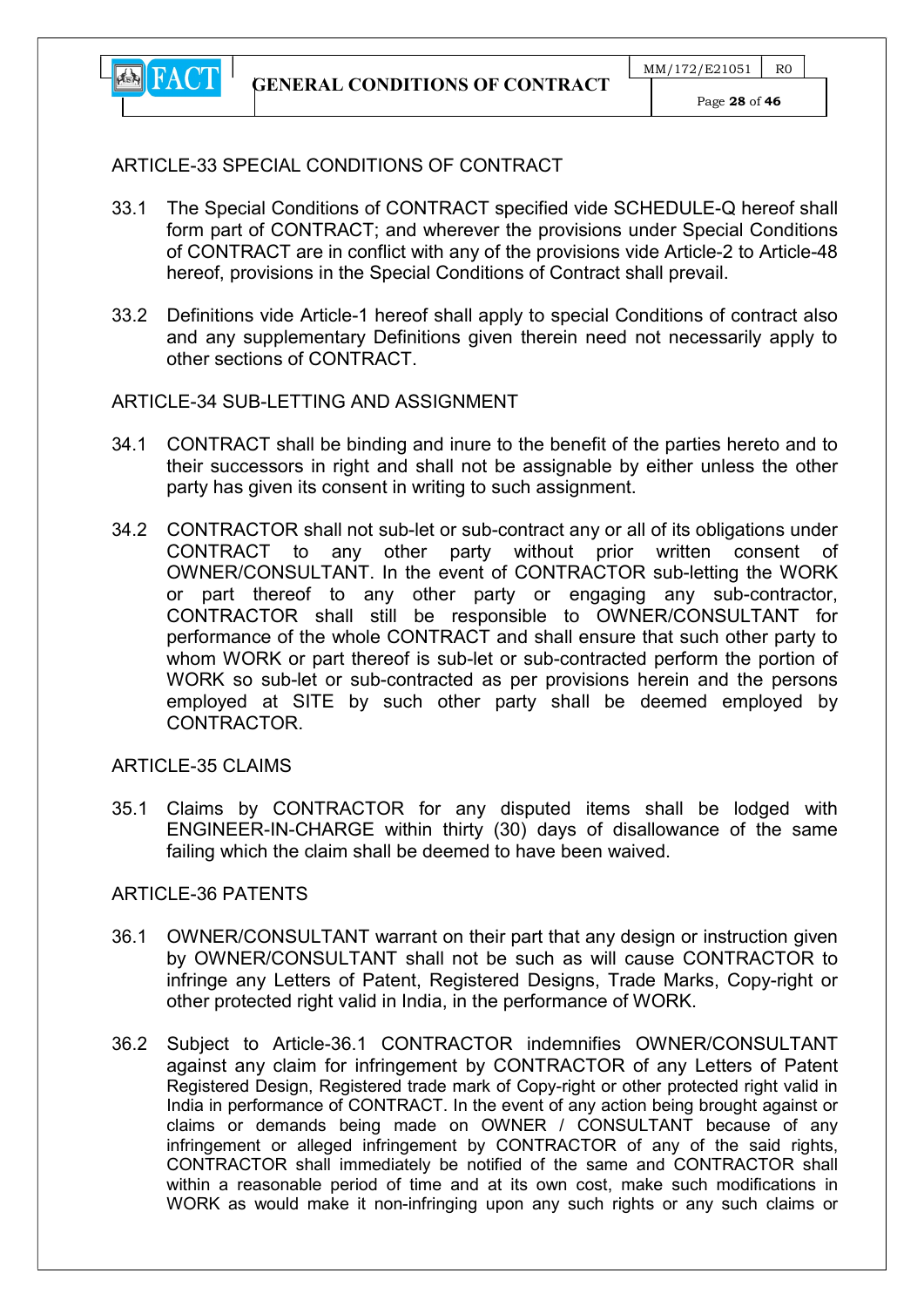

demands or otherwise procure for OWNER/CONSULTANT such rights as would enable OWNER/CONSULTANT to continue with the use of WORK without infringement of such rights. OWNER/CONSULTANT shall not settle such action or satisfy or compromise any such claims without the written consent of CONTRACTOR and in the event of any such infringement or alleged infringement leading to litigation CONTRACTOR shall conduct the same and OWNER/CONSULTANT shall co-operate with CONTRACTOR in all reasonable manner.

#### ARTICLE-37 SECRECY

- 37.1 All drawings, designs, specifications, and other documents and information contained herein and any instruction given by OWNER/CONSULTANT in the performance of CONTRACT, whether patented or patentable or not, shall always remain the exclusive property of OWNER/CONSULTANT and CONTRACTOR at no time shall question or dispute such right of OWNER/CONSULTANT. For a period of fifteen (15) years from the DATE OF CONTRACT, CONTRACTOR shall keep the above documents and information and the knowledge that OWNER/CONSULTANT'S employees information contained in said documents for PROJECT as secret and confidential and shall not reproduce them or divulge them to any third-party without the specific written approval of OWNER/CONSULTANT and shall not use them for any purpose other than those covered by the intents of CONTRACT. Such documents are given on loan by OWNER/CONSULTANT to CONTRACTOR for the limited purpose of execution of WORK and are subject to return on demand.
- 37.2 CONTRACTOR shall not publish or cause to be published any information on PROJECT, CONTRACT and WORK covered by CONTRACT or CONTRACTOR'S participation in it without the prior written consent of OWNER /CONSULTANT.
- 37.3 The provisions of this article shall survive expiry or earlier termination / suspension of CONTRACT.

#### ARTICLE-38 NON-WAIVER

38.1 Any failure by either party at any time, or from time to time to enforce or require strict observance performance of any of the terms and conditions of CONTRACT, or to exercise any rights hereunder, shall not constitute a waiver ofsuchtermsandconditionsorrights,unlesssuchrightshavelapsedunderspecific provisions elsewhere in CONTRACT, and shall not affect or impair same or the right of either party any time to avail the same.

AR TICLE-39 LANGUAGE & UNITS

39.1 CONTRACT is drawn up in the English Language. All correspondence between the parties in performance of CONTRACT shall be in the English Language. Metric system of measurement shall be followed.

#### ARTICLE-40 FORCE MAJEURE

40.1 Neither CONTRACTOR nor OWNER/CONSULTANT shall be considered in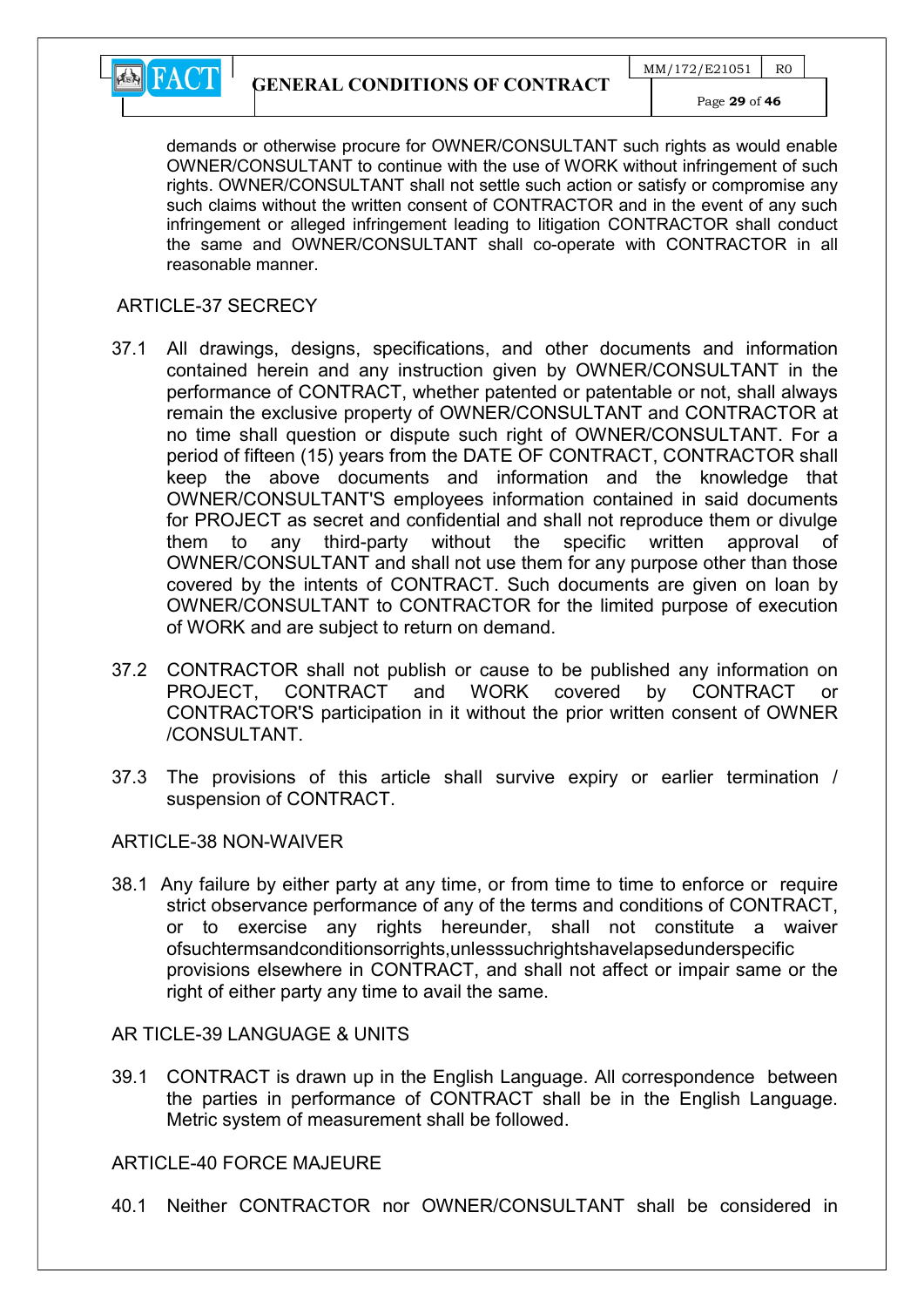

default in performance of CONTRACT if such performance is prevented or delayed due to circumstances of force Majeure provided that the party so affected notifies the other in writing promptly, in any case within fifteen (15) days of its occurrence, of the existence of a situation of Force Majeure giving evidence there for. For the purposes of this Article Force Majeure means:

- i) War or hostilities
- ii) Riot or civil commotion
- iii) Earthquake, flood, tempest, lightning or other natural calamities
- iv) Accident, fire or explosion on SITE not caused by willful negligence of CONTRACTOR, and/or
- v) Labour strike or lock-out exceeding ten (10) days in duration not caused by any deliberate act of indiscretion by CONTRACTOR.
- 40.2 If the situation of Force Majeure extends for a period exceeding thirty (30) days the parties shall meet together and discuss the further course of action, provided that if CONTRACTOR'S performance is affected OWNER / CONSULTANT may at his option and at any time remove from the scope of CONTRACTOR the portion of WORK so affected and have it executed by any other agency as OWNER/CONSULTANT may deem fit and reduce from the consideration payable to CONTRACTOR a proportionate amount.
- 40.3 CONTRACTOR shall be entitled for extension of time-schedule vide Article-4 for the performance of the portion of WORK affected by the situation of Force Majeure by a reasonable period but shall not be entitled to any financial compensation such as idle wages or escalation in cost. Decision by ENGINEER-IN-CHARGE shall be final in respect of any extension of time.

#### ARTICLE-41 SETTLEMENT OF DISPUTES AND ARBITRATION

41.1 If any dispute (s) arises out of or in connection with this contract, or in respect of any defined legal relationship associated therewith or derived there from, the parties agree to submit the disputes to arbitration under the ICADR(International Centre for Alternative Dispute Resolution) Arbitration Rules 1996. The authority to appoint the Arbitrator shall be the International Centre for Alternative Dispute Resolution. The number of Arbitrator shall be one and the language of the arbitration proceedings shall be English. The place of arbitration proceedings shall be Ernakulam in Kerala.

#### ARTICLE-42 LAW AND LEGAL JURISDICTION

- 42.1 CONTRACT shall be governed and construed by Laws of India.
- 42.2 Any legal proceedings relating to CONTRACT shall be limited to courts of law under the jurisdiction of the Kerala High Court at Ernakulam.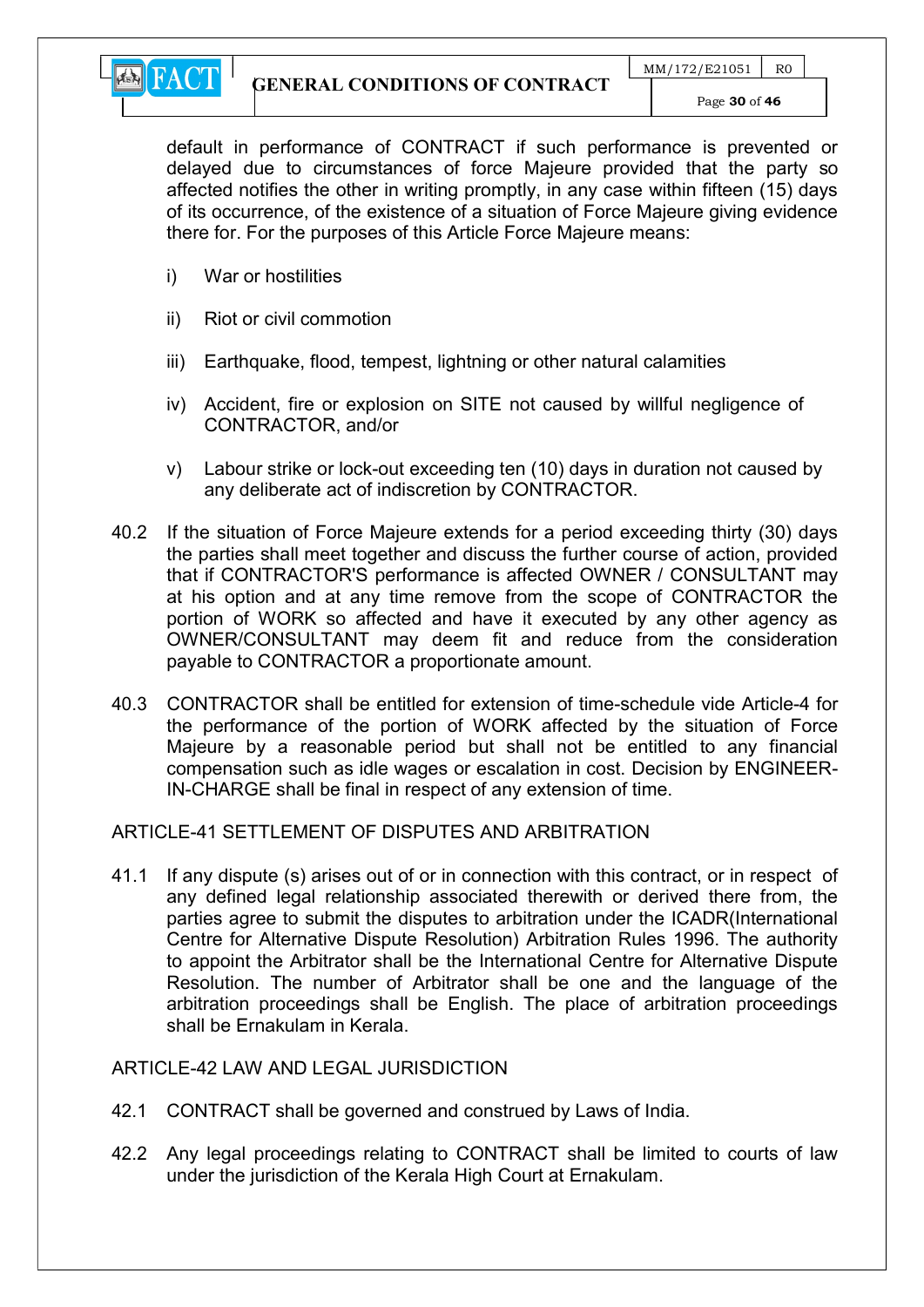

Page 31 of 46

## ARTICLE-43 SUSPENSION AND TERMINATION

- 43.1 In the event OWNER/CONSULTANT is unable or unwilling to complete or is compelled to postpone its activities relating to PROJECT at any stage during the currency of CONTRACT, OWNER/CONSULTANT may either suspend or terminate CONTRACT by giving CONTRACTOR thirty (30) days' notice.
- 43.2 If CONTRACTOR shall fail or neglect to execute work with all due diligence and expedition or shall refuse or neglect to comply with any reasonable orders given to him in writing by OWNER/CONSULTANT in connection with work or shall otherwise commit breach of any of the provisions of CONTRACT, OWNER/CONSULTANT may give CONTRACTOR notice in writing requiring to make good such failure, neglect or breach. Should CONTRACTOR fail to comply with the notice within the time specified therein, then OWNER/CONSULTANT shall, without prejudice to other rights of OWNER/CONSULTANT under CONTRACT, be at liberty to have such WORK or portion of WORK as CONTRACTOR has failed or neglected to execute, executed directly or through any other agency OWNER/CONSULTANT deems fit at the risk and cost of CONTRACTOR; and OWNER/CONSULTANT shall have the free use of all of CONTRACTOR'S equipment, materials and other things for the time being available at SITE for getting the WORK completed in the above-said manner to the exclusion of any right of CONTRACTOR for fair wear and tear thereof.

OWNER/CONSULTANT shall further be entitled to apply the proceeds of such equipment and unused materials of CONTRACTOR and any balance amount that may be due to CONTRACTOR for WORK actually executed towards any claims on OWNER/CONSULTANT from third parties in consequence of failure, neglect, refusal or contravention by CONTRACTOR and / or towards any expense that OWNER/CONSULTANT might have incurred in getting the

WORK completed in the above-said manner, in excess of what OWNER / CONSULTANT would have had to pay CONTRACTOR as per CONTRACT.

- 43.3 If CONTRACTOR shall become bankrupt or insolvent or have a receiving order made against him or shall compound with his creditors or shall commence to be wound up otherwise than for the purpose of reconstruction or shall carry on its business under a Receiver for the benefit of its creditors, OWNER/CONSULTANT may at its sole discretion either;
	- a) terminate CONTRACT forthwith by notice in writing to CONTRACTOR or the Receiver or the Liquidator or to any other person in whom the CONTRACT may become rested and have the remaining WORK executed at the risk and cost of CONTRACTOR in the same manner as specified in Article-43.2 above ,or
	- b) give such Receiver, Liquidator or other person as aforesaid the option of carrying out the CONTRACT subject to his providing security for the due and faithful performance of CONTRACT up to such amount as may be mutually agreed upon.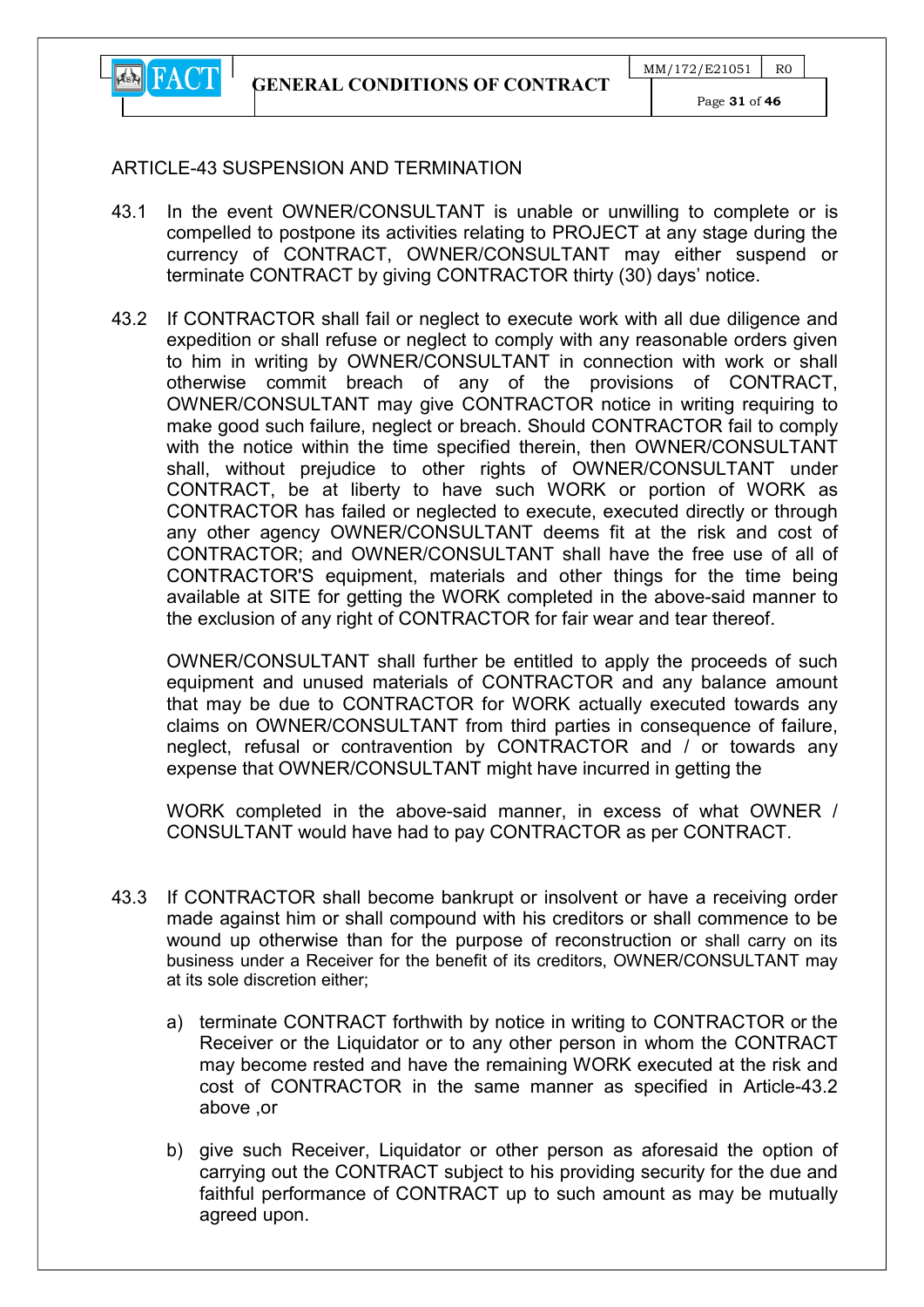GENERAL CONDITIONS OF CONTRACT

 $MM/172/E21051$  RO



Page 32 of 46

- 43.4 In the event of suspension of CONTRACT vide Article-43.1 above, immediately on receipt of notice therefore from OWNER/CONSULTANT, CONTRACTOR shall suspend all activities at SITE expect those essentially to be carried out to safe-guard and secure WORK for the time being in progress in a safe manner without wastage of materials and temporarily disband or reassign CONTRACTOR'S workmen except those essentially required at SITE such as for security of CONTRACTOR'S equipments and materials. CONTRACTOR shall remobilise its workmen and re-commence WORK within fifteen (15) days of receipt of notice from OWNER/CONSULTANT requiring CONTRACTOR to do so. All costs reasonably incurred by CONTRACTOR in connection with temporarily winding up WORK, maintenance of SITE during period of suspension and remobilisation on withdrawal of suspension order shall be paid by OWNER/CONSULTANT in addition to Contract Price specified herein, and the amount of such additional sum shall be mutually agreed to between the parties base on detailed information provided by CONTRACTOR. CONTRACTOR shall further be entitled for extension of time- schedule corresponding to the period of suspension including permitted period for re-mobilisation.
- 43.5 In the event of termination of CONTRACT vide Article-43.1 above, immediately on receipt of notice therefore from OWNER/CONSULTANT, CONTRACTOR shall take all steps for winding up work such as cancellation of any pending orders and termination of any sub-contracts that CONTRACTOR might have entered into with others in connection with WORK, safe-guarding and securing of any WORK in progress in a safe manner, disbanding of workmen, removal of temporary construction made by CONTRACTOR at SITE and return of all EQUIPMENT, special tools, un-used materials and documents that OWNER/CONSULTANT has supplied to CONTRACTOR. OWNER/CONSULTANT shall pay CONTRACTOR for the portion of WORK executed till such termination less amounts already paid, together with any reasonable cost necessarily incurred by CONTRACTOR pursuant to such termination as may be mutually agreed upon between the parties hereto based on detailed information provided by CONTRACTOR. CONTRACTOR shall not be entitled for any payment in respect of the portion of WORK left unexecuted.
- 43.6 Upon termination of CONTRACT for any reason, obligations of the parties hereto shall cease except for the liabilities of either party to the other in respect of obligations that accrued prior to, the date of such termination.

## ARTICLE-44 RECOVERY OF DUES FROM CONTRACTOR

- 44.1 OWNER/CONSULTANT shall have recourse to CONTRACTOR for any costs, claims, demands, proceedings, damages and expenses whatsoever arising out of or in connection with any failure of CONTRACTOR to perform any of his obligations under the terms of CONTRACT.
- 44.2 Any amount due from CONTRACTOR as per CONTRACT shall be deducted from money due or becoming due to CONTRACTOR under CONTRACT or under any other account or may be recovered by arbitration vide Article-41 or by action at law.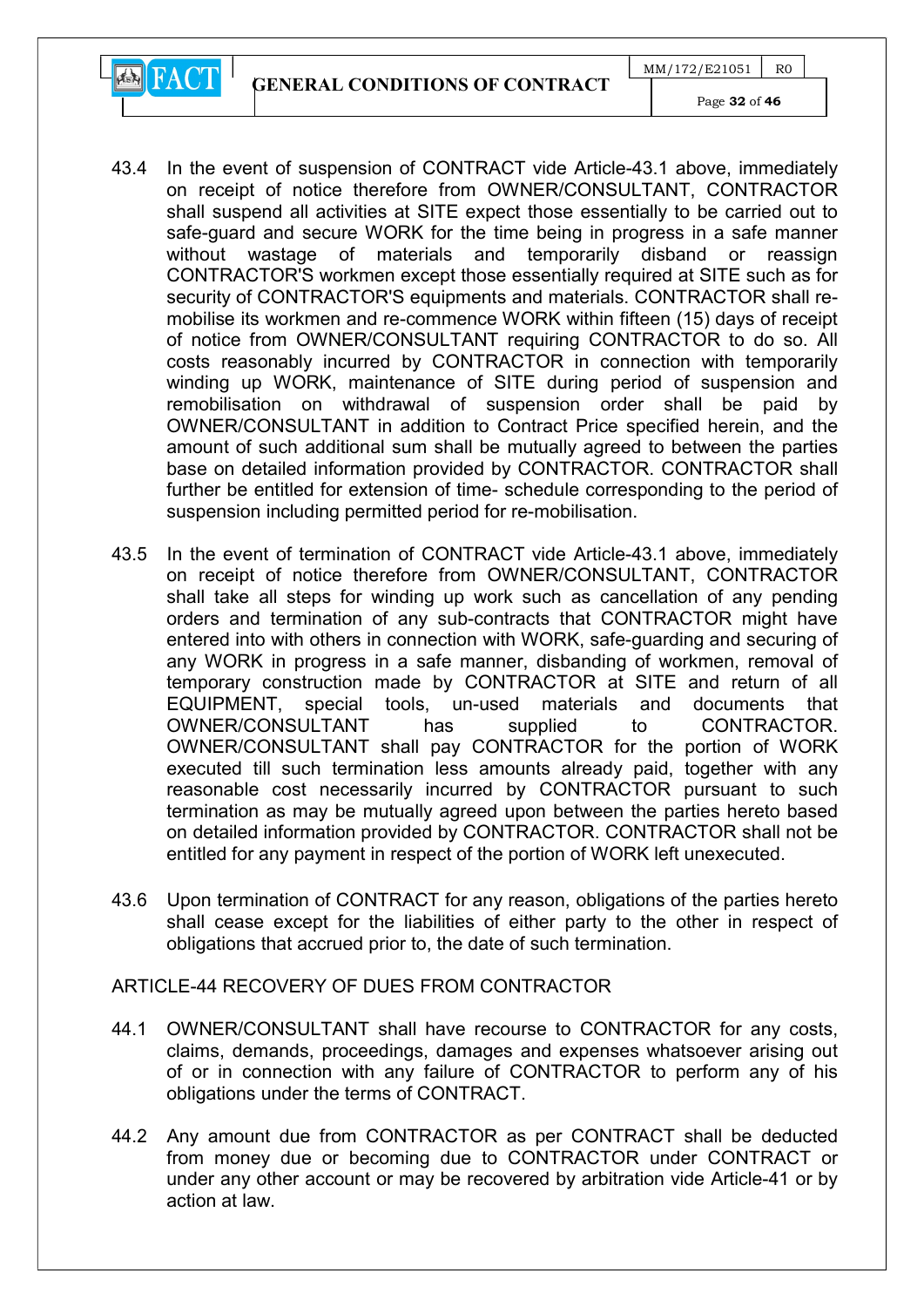

#### ARTICLE-45 CONSEQUENTIAL LOSSES

- 45.1 Liabilities of either party to the other are limited to those specifically provided for herein.
- 45.2 Neither OWNER/CONSULTANT nor CONTRACTOR shall under any circumstances be liable in respect of any in direct or consequential loss or loss of business or loss of profit suffered by the other party in connection with or arising out of CONTRACT except as specified in Article-31 hereof.

#### AR TICLE-46 EFFECTIVE DATE AND VALIDITY

- 46.1 CONTRACT shall become effective on signature by either party after the other.
- 46.2 Unless terminated by OWNER/CONSULTANT, CONTRACT shall remain valid till obligations of both parties are fulfilled.

#### ARTICLE-47 NOTICES & ADDRESSES

- 47.1 All notices under CONTRACT shall be in writing.
- 47.2 Except as otherwise specified in CONTRACT, it shall be sufficient in all respects if notices are either delivered at or sent by registered post at following addresses;
	- a) To OWNER/CONSULTANT:
	- b) To CONTRACTOR:
- 47.3 Any telegram or telex messages sent shall be confirmed in writing in the abovesaid manner.

#### ARTICLE-48 ENTIRE AGREEMENT

- 48.1 CONTRACT to the exclusion of all prior arrangements, statements or representation, whether oral or written constitutes the full agreement between the parties hereto relating of WORK.
- 48.2 No variations to the terms of CONTRACT shall be valid unless it is made in writing and signed on behalf of both OWNER/CONSULTANT and CONTRACTOR by their respective authorized representatives.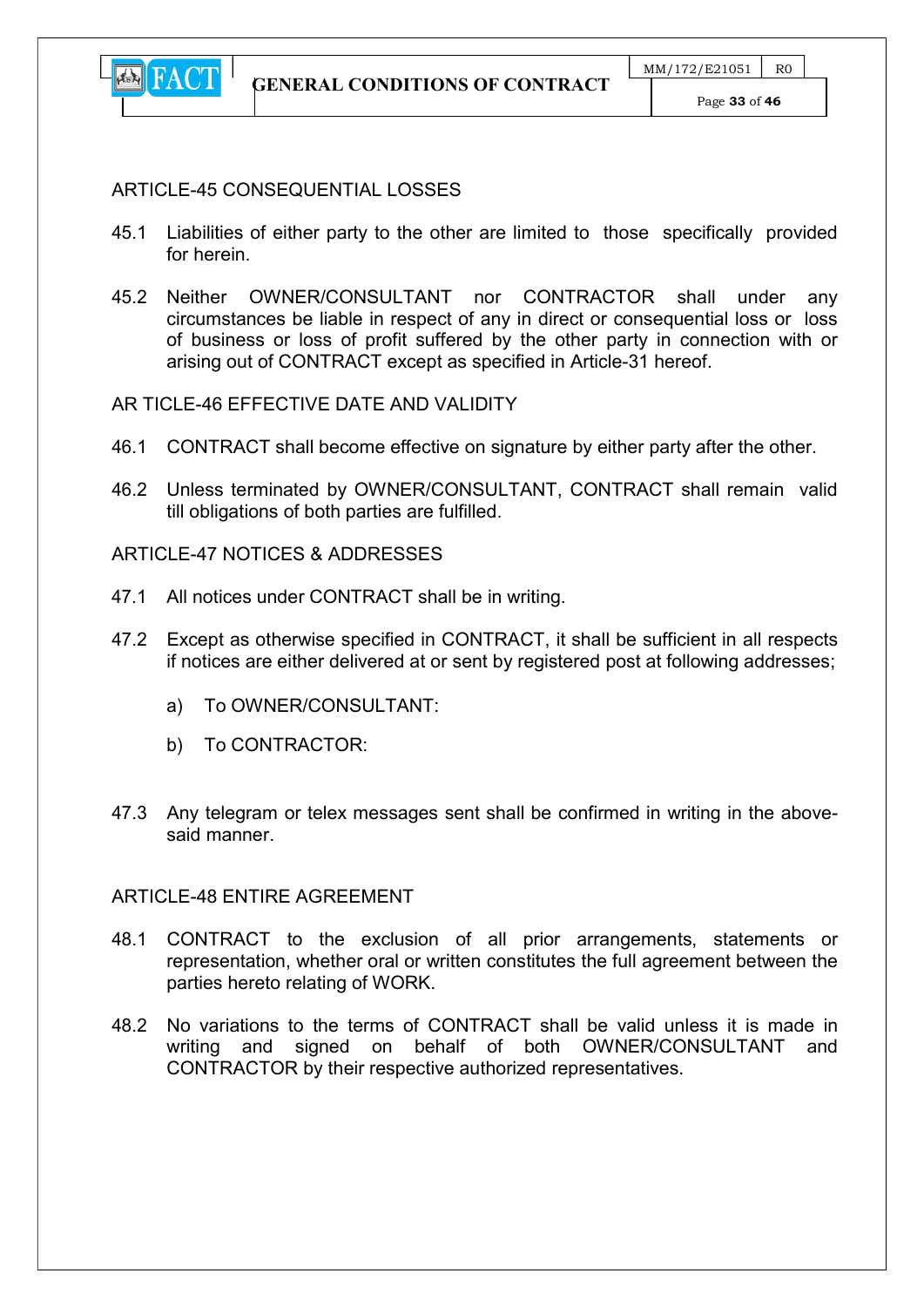

Page 34 of 46

SCHEDULE-A

#### SCOPE OF WORK

Name of Work: Fabrication & supply of 1 no. self-propelled barge (excluding fabrication of bullets) for transportation of Liquefied ammonia gas (LAG)

#### 1. Introduction

- 1.1 The Fertilisers and Chemicals Travancore Limited(FACT) hereinafter also referred to as "OWNER" is a Government of India Public Sector undertaking involved in the manufacture and marketing of nitrogenous, phosphatic and potassic fertilizers as well as a variety of industrial chemical products. The company has presently two manufacturing units, one at FACT-CD, Ambalamugal and the other at FACT-UC, Udyogamandal, both located in the state of Kerala.
- 1.2 FACT intends to have one number of New barge by Fabrication & supply of 1 no. self-propelled barge (excluding fabrication of bullets) for transportation of Liquefied ammonia gas (LAG).
- 1.3 FACT has assigned the Project Management Consultancy (PMC) works to its own Engineering Division – The FACT Engineering and Design Organisation (herein after referred to as FEDO).

#### 2.0 SCOPE OF WORK

- 2.1 Fabrication & supply of 1 no. self-propelled barge (excluding fabrication of bullets) for transportation of Liquefied ammonia gas (LAG) .
- 2.2 Detailed Scope of Work is described in the Special Conditions of Contract and technical documentation in Part II Technical of the tender attached.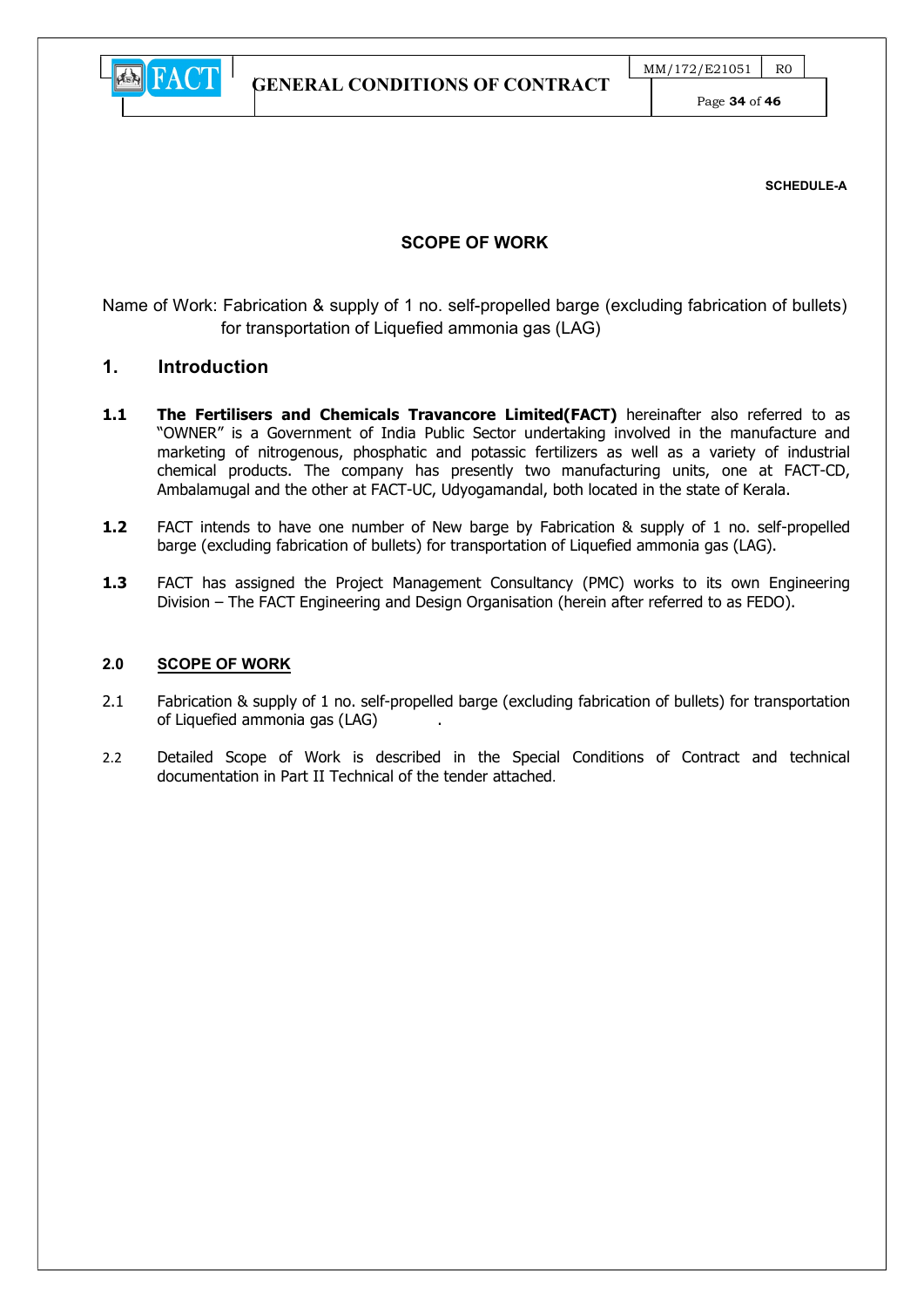

Page 35 of 46

SCHEDULE-B

#### PROGRAMME OF WORK

Name of Work: Fabrication & supply of 1 no. self-propelled barge (excluding fabrication of bullets) for transportation of Liquefied ammonia gas (LAG)

- i. The delivery of the barge shall be within 9 months from the date of issue of workto-proceed notice/ 2 months from the date of receipt of bullets and its associated piping at contractor's yard, whichever is later.
- ii. The BIDDER shall adhere to the Programme of Work as per Bar Chart attached.
- iii. The priorities of execution shall be as fixed by the Engineer–in– Charge at the time of execution.

Name, Signature & Address of BIDDER (or digitally signed)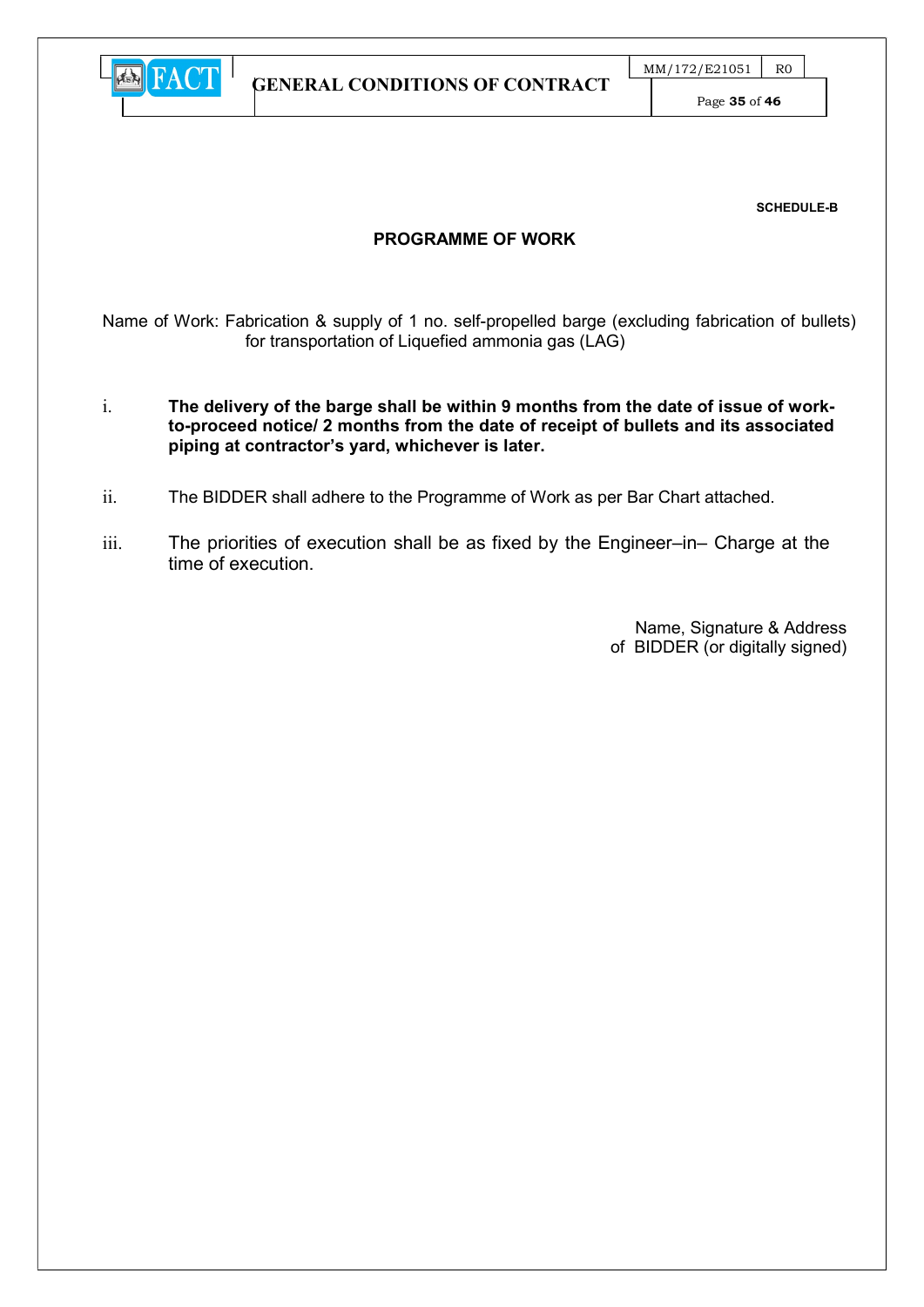

Page 36 of 46

SCHEDULE-C

## TECHNICAL DOCUMENT

Name of Work: Fabrication & supply of 1 no. self-propelled barge (excluding fabrication of bullets) for transportation of Liquefied ammonia gas (LAG)

The technical documentation applicable for the WORK is attached herewith:

PART-2 TECHNICAL OF THE TENDER DOCUMENT, Doc. No: 32472-02-PS-003 (pages 111 INCLUDING DRAWINGS)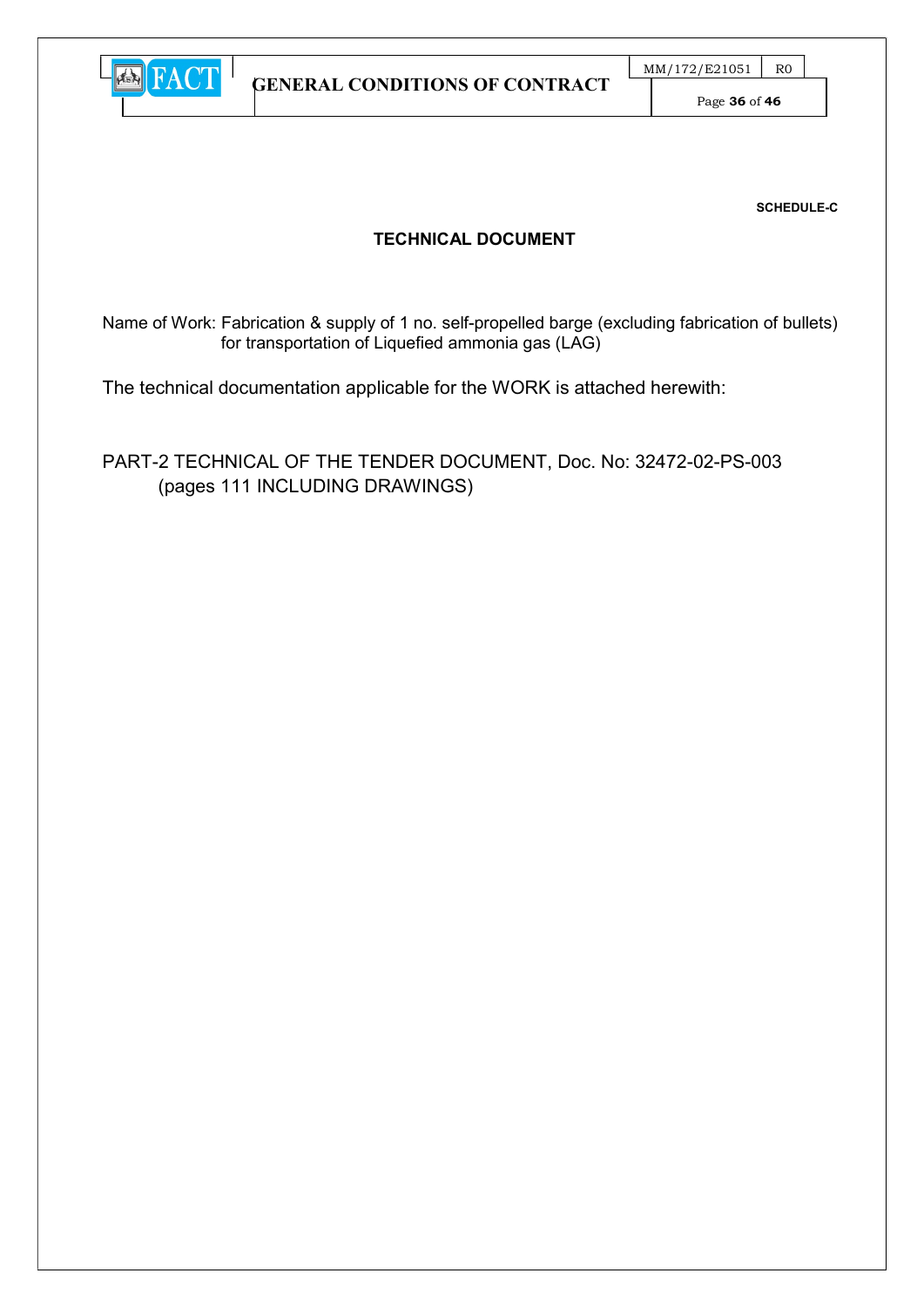

GENERAL CONDITIONS OF CONTRACT

 $MM/172/E21051$  RO

Page 37 of 46

SCHEDULE-D

## SITE CONDITION

Name of Work: Fabrication & supply of 1 no. self-propelled barge (excluding fabrication of bullets) for transportation of Liquefied ammonia gas (LAG)

# NOT APPLICABLE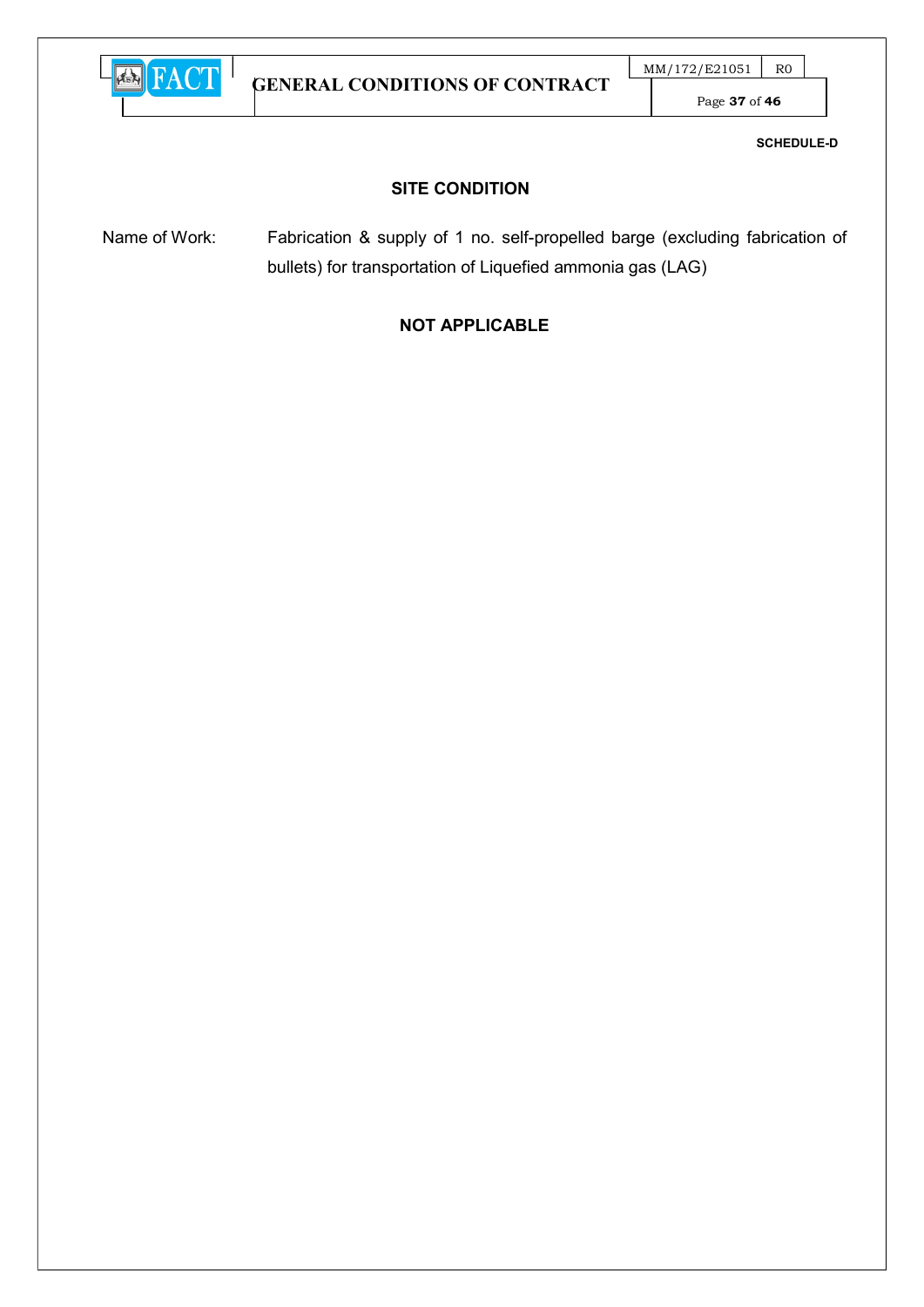

Page 38 of 46

SCHEDULE-E

## SUPPLIES BY OWNER

Name of Work: Fabrication & supply of 1 no. self-propelled barge (excluding fabrication of bullets) for transportation of Liquefied ammonia gas (LAG)

NO tools/tackles/materials/scaffolding/machinery/man power, any/all incidental items shall be supplied by the OWNER/FACT/FEDO.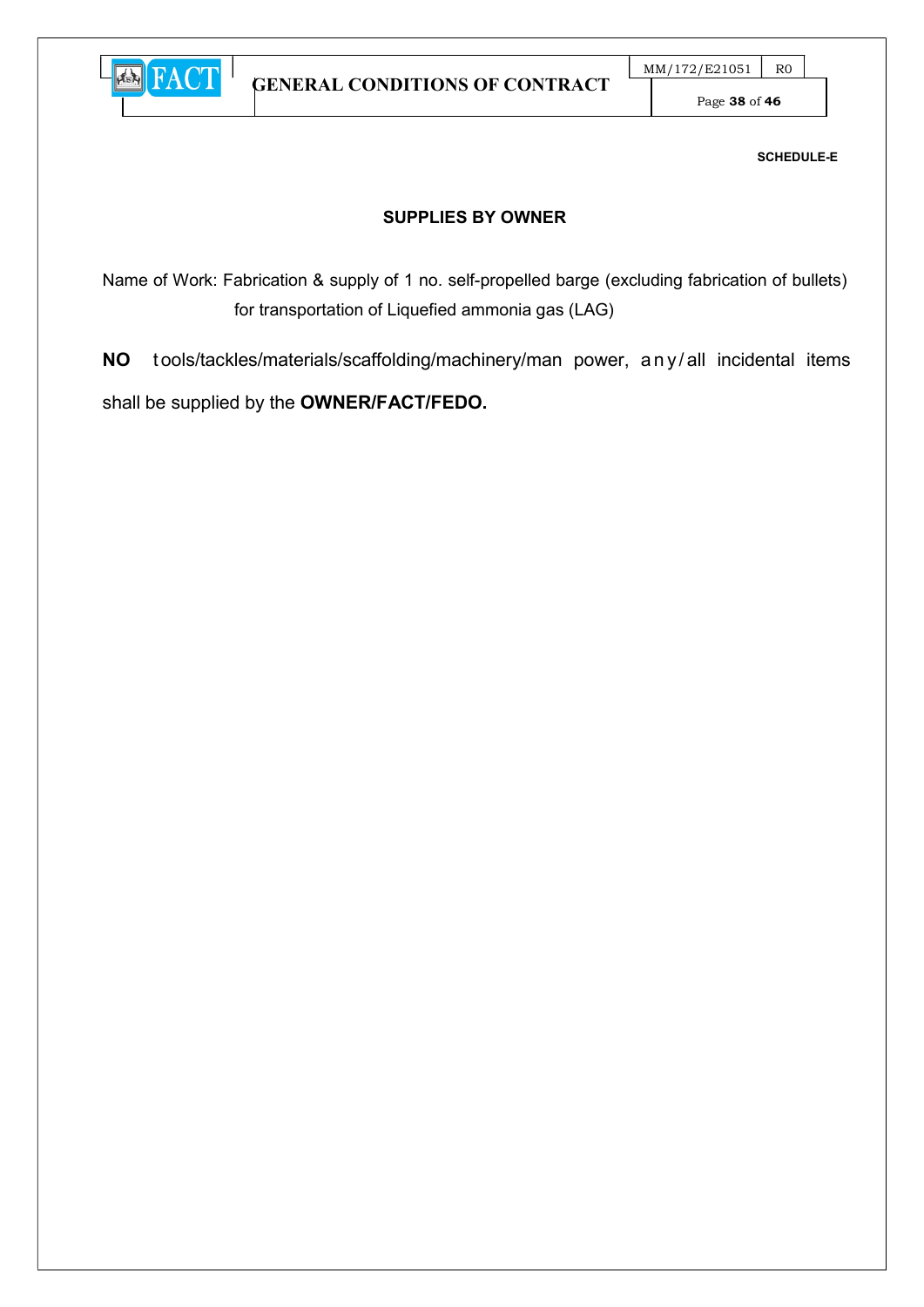

Page 39 of 46

SCHEDULE-F

## SCHEDULE OF PRICES

Name of Work: Fabrication & supply of 1 no. self-propelled barge (excluding fabrication of bullets) for transportation of Liquefied ammonia gas (LAG)

# THE FOLLOWING SHEETS WILL FORM THE

## SCHEDULE OF PRICE OF THE CONTRACT

## FORM -F

- a) Form F1- Schedules of Quantities of Work without rates NOT APPLICABLE
- b) Form F2-Schedule of Rates for Extra items of work (1 Page)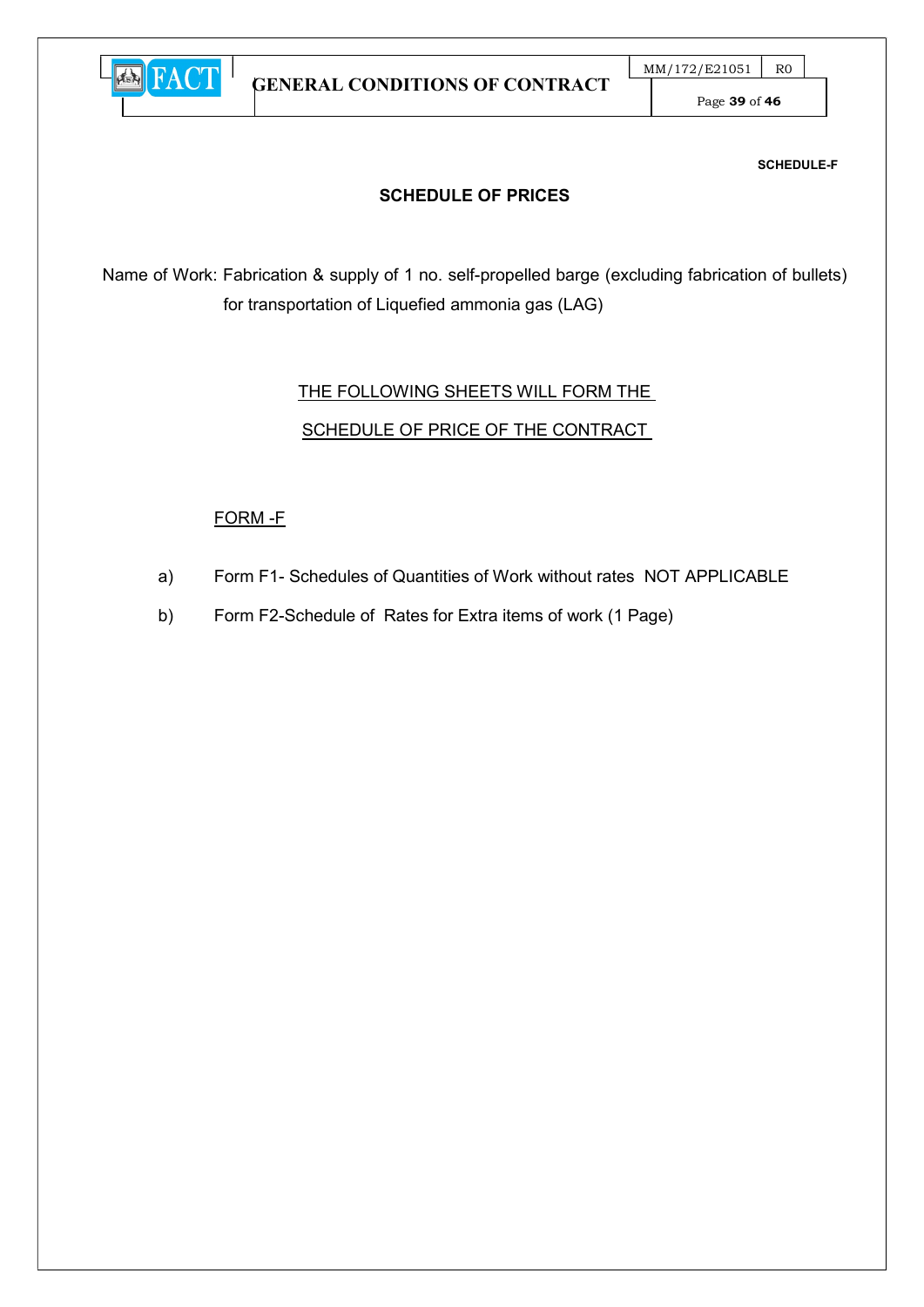

GENERAL CONDITIONS OF CONTRACT

Page 40 of 46

SCHEDULE-F2

## SCHEDULE OF RATES FOR EXTRA ITEMS OF WORK

Name of Work: Fabrication & supply of 1 no. self-propelled barge (excluding fabrication of bullets) for transportation of Liquefied ammonia gas (LAG)

The following procedure shall be followed for arriving at unit rates for extra items of work

- a) Derive from rates for similar items of work already available in the Schedule of Items of Work
- b) If rates as per (a) above are not available, rates shall be worked out from data on the basis of which the estimate for the work was prepared, to which over all Tender variation shall be applied.
- c) If rates cannot be worked out on the basis of (a) and (b) above, then rates shall be derived on the basis of actual cost of materials used, labour engaged, hire charges of machinery used and all that is necessary for the work, plus a margin of 10 % towards Contractor's profit and overheads.

 Name, Signature & Address of contractor (or digitally signed)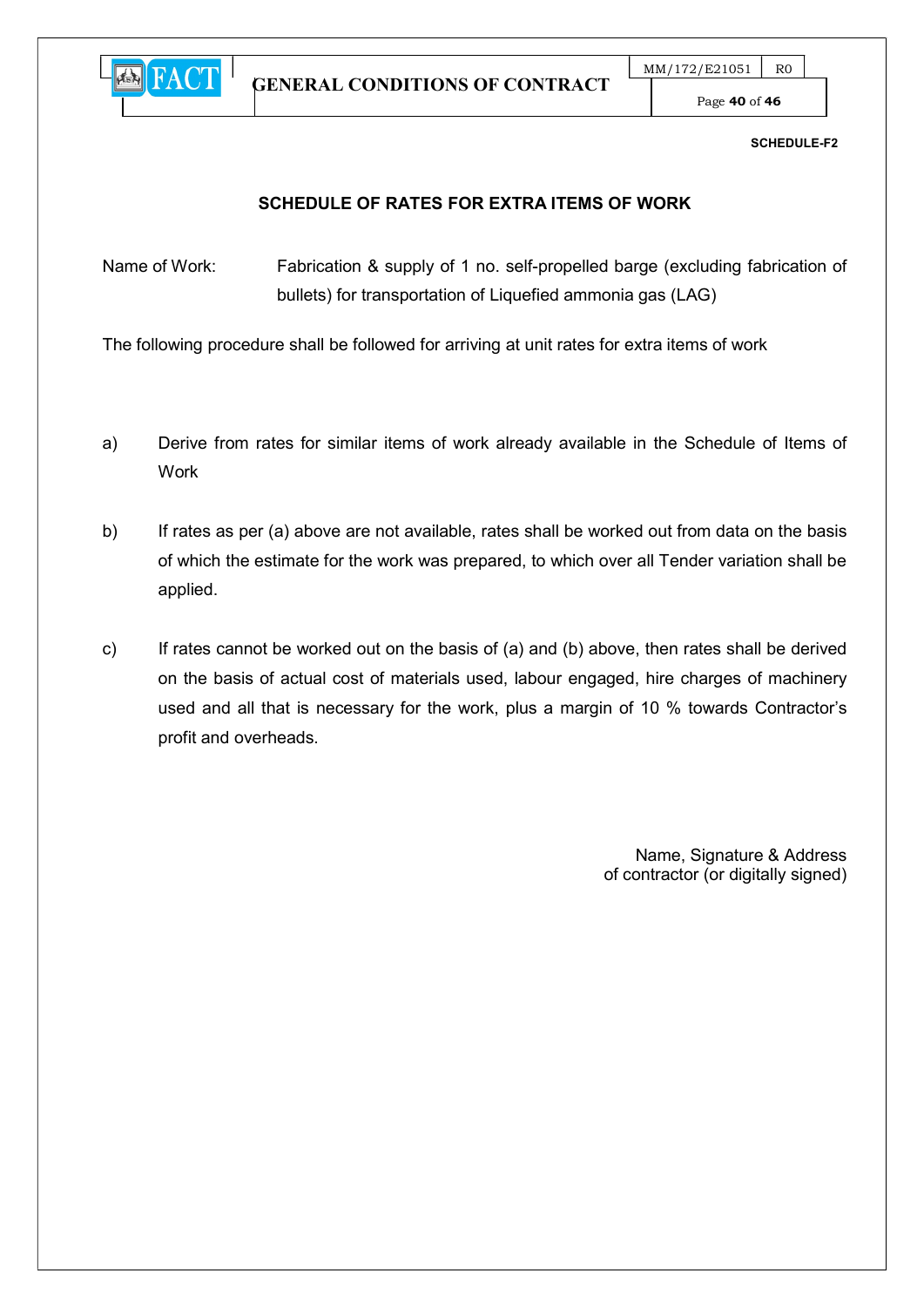

Page 41 of 46

#### SCHEDULE-G

#### PAYMENT SCHEDULE

Name of Work: Fabrication & supply of 1 no. self-propelled barge (excluding fabrication of bullets) for transportation of Liquefied ammonia gas (LAG).

## 1. Mobilisation Advance will NOT be paid for the work.

2. **PAYMENT OF WAGES TO THE WORKERS** shall be made only through bank transactions and proof thereof to be submitted along with the bill. Payment of wages to the staff of the contractor shall not be linked to the clearance of bills by FEDO/FACT

## 3. RUNNING BILLS

Interim payment will be made against running bills for the value of part of WORK executed and for which tests prescribed, if any, are completed, after deductions on following accounts:

- a) Cost of departmental issues proportionate to quantity used in WORK, measured and billed for, including wastage and losses.
- b) Hire charges for OWNER'S Construction Equipment used till date of respective running bills.
- c) Income Tax at prevailing rates.
- d) Any other amount due from CONTRACTOR to OWNER

## 4. FINAL PAYMENT

Final Contract price based on WORK actually performed, will be paid after completion of work in all respects, issue of taking over certificate by OWNER, settlement of account of all departmental issues and reconciliation of its use/ return, clearance of SITE and removal of Temporary Structures and debris and settlement of all pending claims on account of labour employment by CONTRACTOR at SITE as applicable, after adjustment for the following:

- i) Deduction of all previous payments made.
- ii) Recovery of value of departmental supplies including penal recoveries if any.
- iii) Recovery of hire charges for OWNER'S Construction Equipment made available for the WORK.
- iv) Price Reduction for delay, if any.
- v) Income Tax at prevailing rate.
- vi) Any other amount due from CONTRACTOR to OWNER.
- vii) TDS or GST (If applicable).

At the time of FINAL PAYMENT, CONTRACTOR shall submit, a Clearance Certificate from the OWNER/FEDO through the ENGINEER-IN-CHARGE of the WORK.

> Name, Signature & Address of BIDDER (or digitally signed)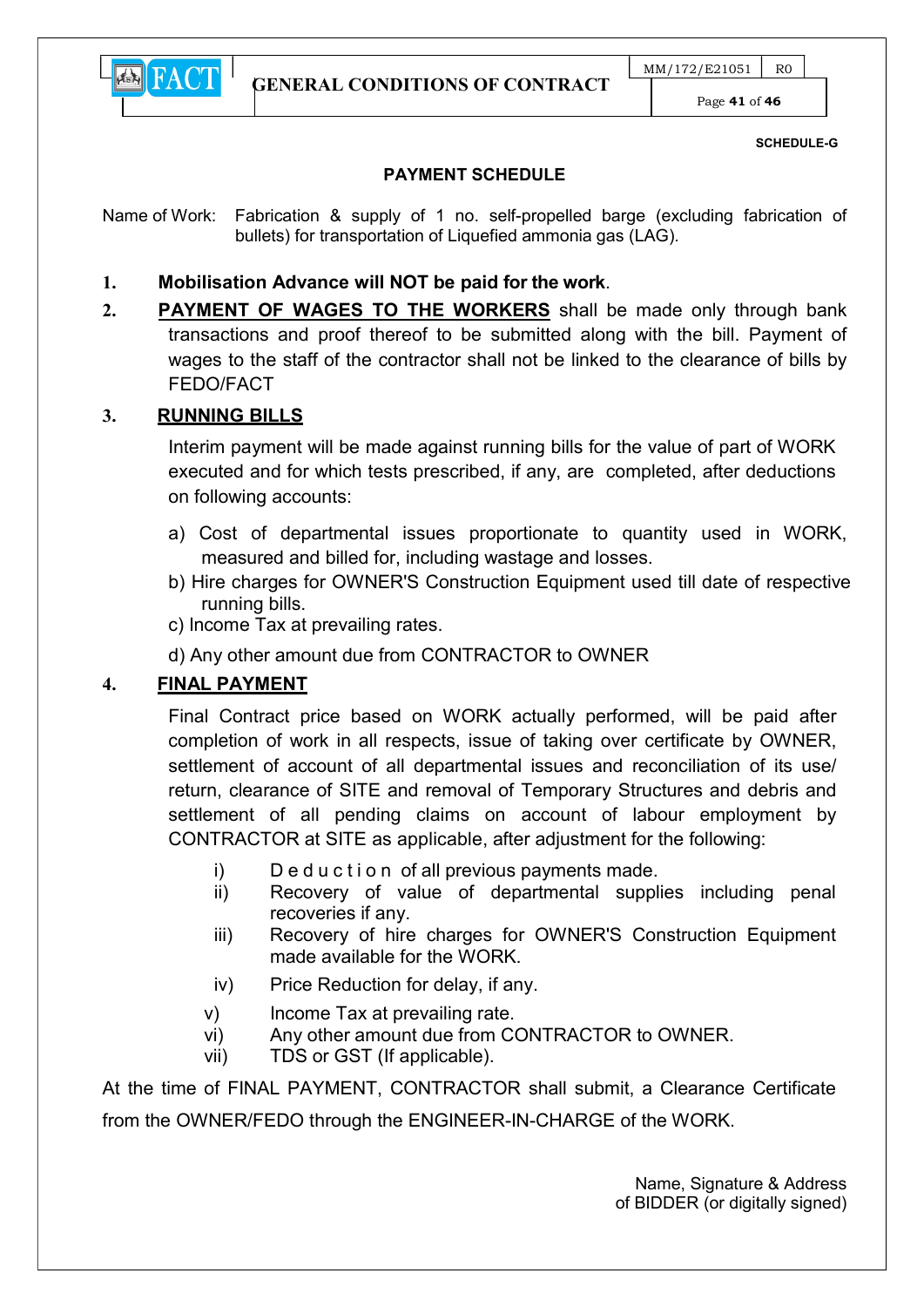

Page 42 of 46

SCHEDULE-H

#### SITE FACILITIES

Name of Work: Fabrication & supply of 1 no. self-propelled barge (excluding fabrication of bullets) for transportation of Liquefied ammonia gas (LAG)

## NOT APPLICABLE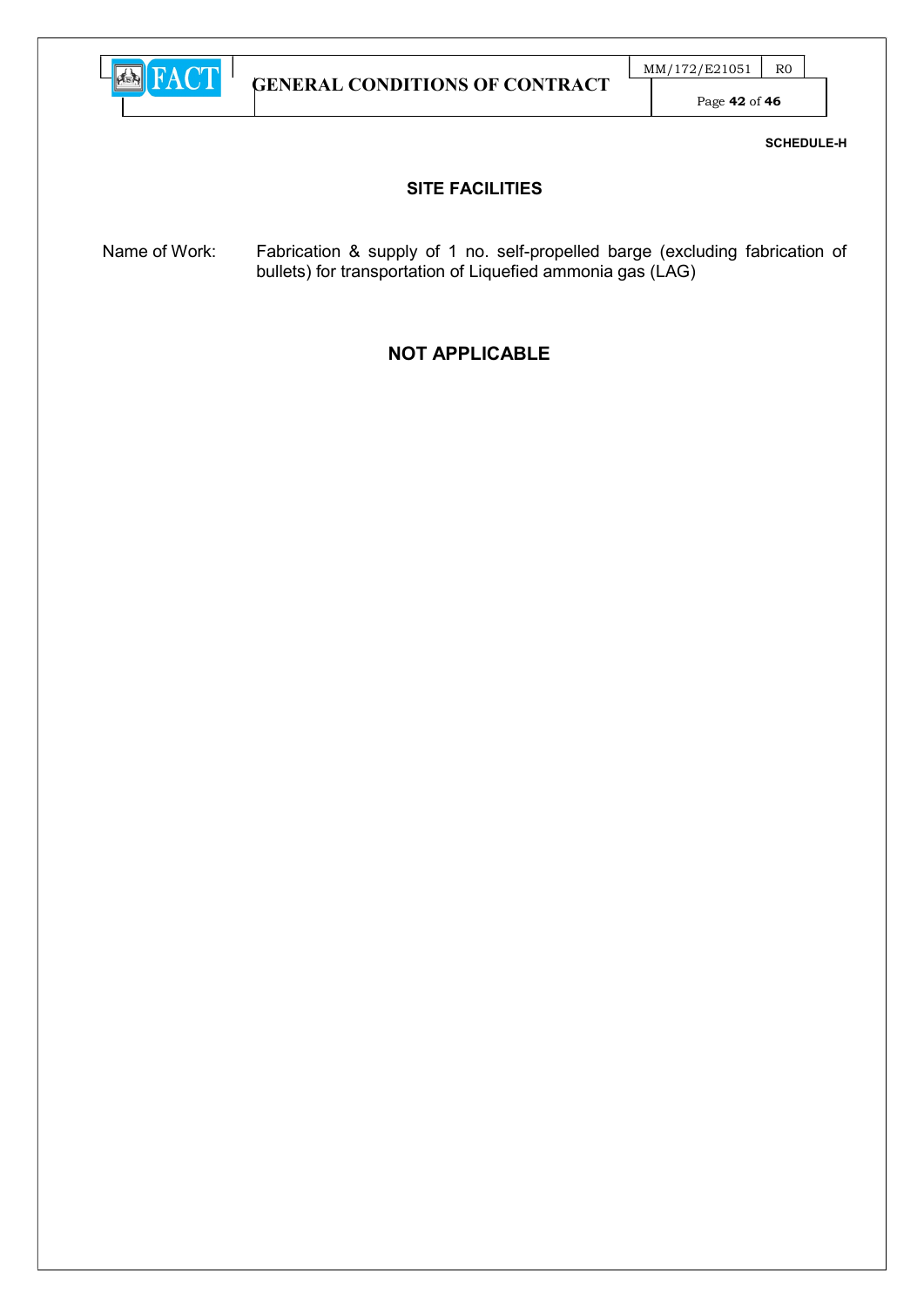

Page 43 of 46

SCHEDULE-L

#### FORM OF BANK GAURANTEE FOR SECURITY DEPOSIT

(In Rs.500/- stamp paper)

#### NAME OF BANK & BRANCH ADDRESS

M/S. FERTILISERS AND CHEMICALS TRAVANCORE LIMITED (FACT) UDYOGAMANDAL, KERALA - 683501 ----------------------------------------

Sirs,

Guarantee No: ………………………… Amount of Guarantee – Rs. Guarantee cover from ……………………to …………………………… Last date for lodgment of claim: .......................

This Deed of Guarantee executed by the ………………..(Name of Bank), constituted under the …………………(Name of Act) having its Central Office at …………………. and amongst other places, a branch at …………………… (hereinafter referred to as the 'Bank') in favour of M/S FACT, UDYOGAMANDAL (hereinafter referred to as the 'Beneficiary'), for an amount not exceeding a Rs. …………../- (Rupees ………………….. only) at the request of ………………………………... (Hereinafter referred to as the 'Contractor').

This guarantee is issued subject to the condition that the liability of the Bank under this guarantee is limited to a maximum of Rs.…………../- (Rupees ………………….. only) and guarantee shall remain in full force up to …………………. and cannot be invoked otherwise than by a written demand or claim under this Guarantee served on the Bank on or before ………………….. (Last date of claim).

WHEREAS M/s Fertilizers and Chemicals, Travancore, Ltd, Udyogamandal P.O. Kerala (hereinafter referred to as the Company) has placed a Work Order No…………… dtd………………with ……………………… (Hereinafter called the Contractor) for the work- …………………… (Name of work) and whereas it is one of the conditions of the said work order that the contractor shall either remit a sum of Rs.…………../- (Rupees ………………….. only) or furnish a bank guarantee for Rs..…………../- (Rupees ………………….. only) as Security Deposit for the due fulfillment of the said work order by the said Contractor.

In consideration of the Company having agreed to accept a Bank guarantee from us towards such security deposit in lieu of the cash deposit in accordance with the terms and conditions of the above work order, we The ………………..(Name of Bank) the Bank (hereinafter referred to as the Bank) do hereby undertake to pay the Company merely on demand any sum or sums from time to time demanded by the Company up to a maximum of Rs.…………../- (Rupees ………………….. only) being the amount of the security deposit against any loss or damage caused to or suffered by or would be caused to or suffered by the Company by reason of any breach by the said Contractor of any of the terms and conditions contained in the said WORK **ORDER** 

We, the said Bank, do hereby undertake to pay the amount so demanded by the Company without any demur merely on a demand from the Company stating that the amount claimed is due by way of loss or damage caused to or suffered or would be caused to or suffered by the Company by reason of breach by the said contractor of any of the terms and conditions contained in the said contract. Any such demand made on the Bank shall be conclusive as regards the amount due and payable by the Bank under this guarantee.

We undertake to pay to the Company any money so demanded notwithstanding any dispute or disputes raised by the said contractor in any suit or proceedings pending before any court or tribunal relating thereto our liability under this present being absolute and unequivocal.

The payment so made by us under this guarantee shall be a valid discharge of our liability for payment there under and the said contractor shall have no claim against us for making such payment.

We, ………………..(Name of Bank) further agree that the guarantee herein contained shall remain in full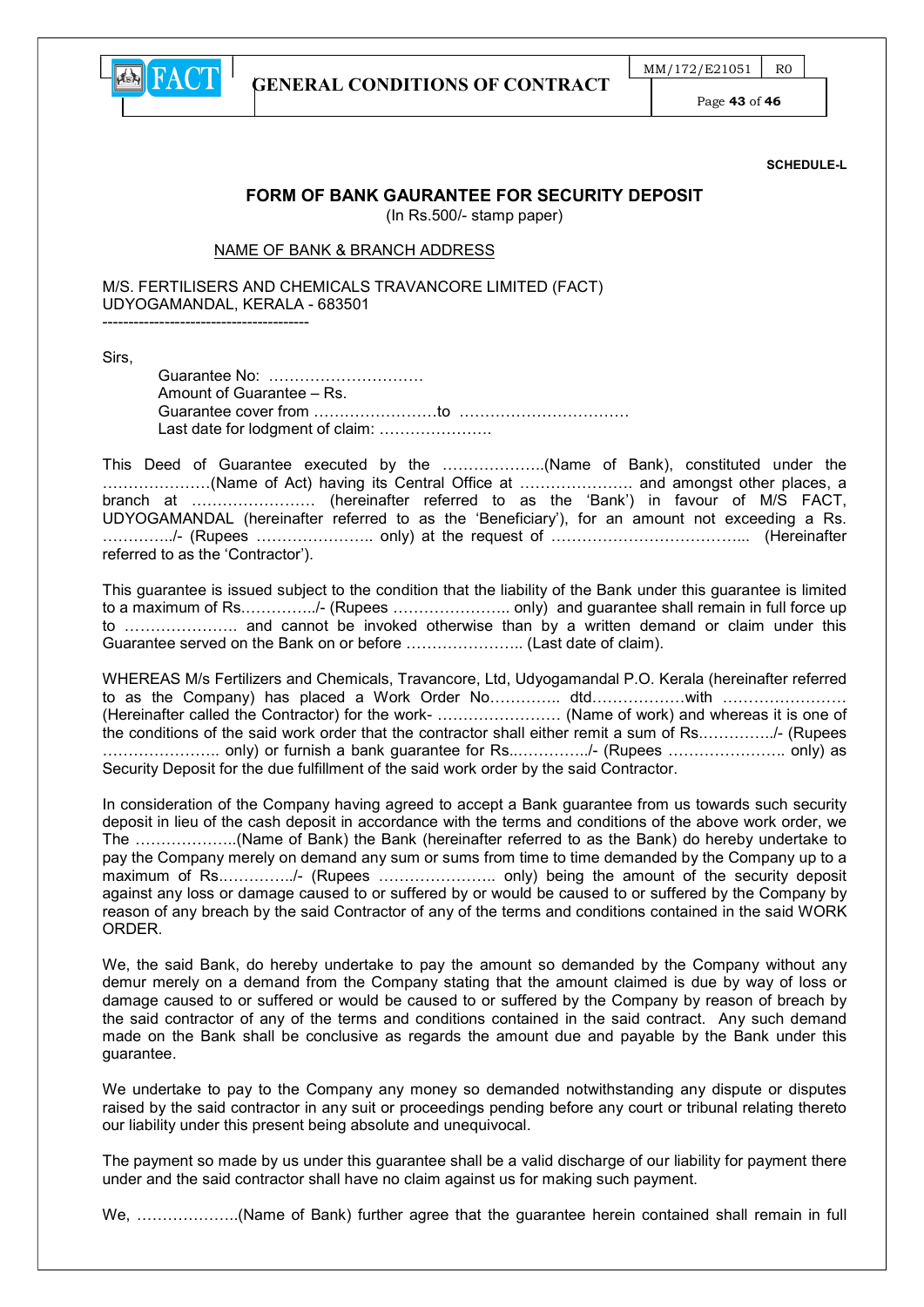

force and effect during the period that would be taken for the performance of the said contractor and that it shall continue to be enforceable till all the dues of the Company under or by virtue of the said contract have been fully paid and its claim satisfied or discharged or till the Company certified that the terms and conditions of the said contract have been fully and properly carried out by the said contractor and accordingly discharges this guarantee.

We, ………………(The Name of Bank) further agree with the said Company that they shall have the fullest liberty without our consent and without affecting in any manner our obligations hereunder to vary any of the terms and conditions of the said contract or to extend time of performance by the said contractor or to postpone for any time and from time to time any of the powers exercisable by it against the said contractor and either to enforce or forebear from enforcing any of the terms and conditions governing the said contract or securities available to the Company and the said Bank shall not be released from its liability under these presents by any exercise by the Company of the liberty with reference to the matters aforesaid or by reason of time being given to the said contractor or any other forbearance act or omission on the part of the Company or any indulgence by the Company to the said contractor any other matter or thing whatsoever which under the law relating to sureties, but for this provision, have the effect of so relieving us.

This guarantee shall not be affected by any change in the constitution of the Bank or the Company or the said contractor not shall this guarantee be affected by the change in the constitution of the Company or the said contractor by absorption with any other body or corporation and this guarantee shall be available to or enforceable by such body or corporation.

Our guarantee shall remain in force until …………………… unless a claim or demand is made before the expiry of the above date all the Company's right under the guarantee shall be deemed as waived/ forfeited and we shall be relieved and discharged from all liabilities hereunder, notwithstanding anything contained herein before our liability under this guarantee shall limited to an amount not exceeding Rs..…………../- (Rupees ………………….. only).

Any notice by way of request, demand or otherwise hereunder may be sent by post to the Bank addressed as aforesaid and if sent by post, it shall be deemed to have been given at the time when it would be delivered in due course of post and in proving such notices when given by post, it shall be sufficient to prove that the envelope containing the notice was posted and certificate signed by an officer of the Company that the envelope was so posted, shall be conclusive.

Disputes, differences if any relating to or arising out of this Bank Guarantee shall be settled by courts having jurisdiction over Udyogamandal in Kerala State where the registered office of the Company is situated and no other court shall have jurisdiction in the matter.

We, …………………….(Name of Bank) lastly undertake not to revoke this guarantee during its currency except with the previous, consent of the Company in writing.

Dated this the ……………………..day of ……………….. Two Thousand and ………

For (Name of Bank)

Authorized Official Name **Designation** 

Place: Date:

Full Address of the Branch issuing This Guarantee.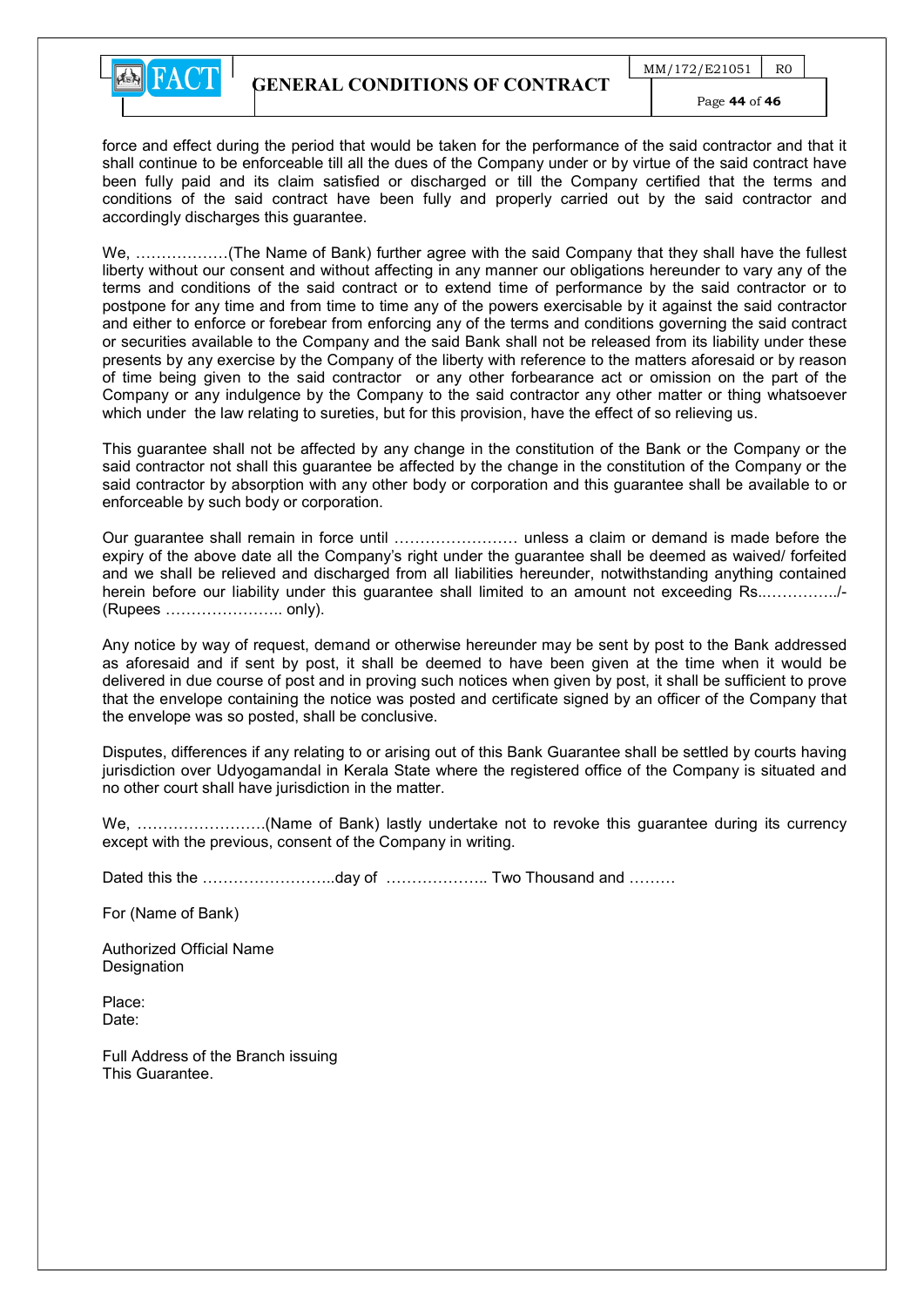

GENERAL CONDITIONS OF CONTRACT

Page 45 of 46

SCHEDULE-N

#### RELEASE CERTIFICATE

#### PROFORMA FOR RELEASE CERTIFICATE

KNOW ALL MEN BY THESE PRESENTS, THAT……………………………………

…………………………………………………………………….. (hereinafter referred to as CONTRACTOR), for and in consideration of the receipt of the sum of Rs. …………. (Rupees …………………………………………………… only) by Contractor from FACT Limited, representing the final payment under Contract No. ………………… dated the…………………………………day of…………….20xx , between CONTRACTOR AND FACT, hereby releases and forever discharges FACT and the irrespective successors and assign and the property of either of them from all claims and demands whatsoever in any manner arising out of, or related to, said Contractor labour performed or material and equipment furnished by the contractor in connection with, or incidental to the construction of…………………………………………………………………………….. ………………………………………………. For FACT at ……………………………… ………………………………………

In consideration of, and for the purpose of including FACT to make the aforesaid final payment, the Contractor hereby represents warrants and agrees that (1) all sums due or to become due all debts, accounts, damages, obligations, claims and demands of every nature and kind whatsoever in any manner arising out of, or related to, labour performed or materials and equipment furnished in connection with, or incidental to, said construction have been paid and satisfied, (2) there are no unsettled claims for injuries to, or death of any persons and damage to, or destruction of property in any manner arising out of, or related to, the aforesaid construction and (3) it shall indemnify and hold harmless FACT and the irrespective successors and assigns from and against any claims, demands, liens, claims of lien, judgment, attachments and costs related here to in any manner, arising out of, or related to, the aforesaid construction.

The Contractor acknowledges, the guarantee purposes, that the date of acceptance of the work performed under Contract No……………………………………………………is hereby established as ………………………………………………………………20xx…

Whenever used in the within instrument of release and indemnity, the name FACT shall refer to THE FERTILISERS AND CHEMICALS TRAVANCORE LIMITED.